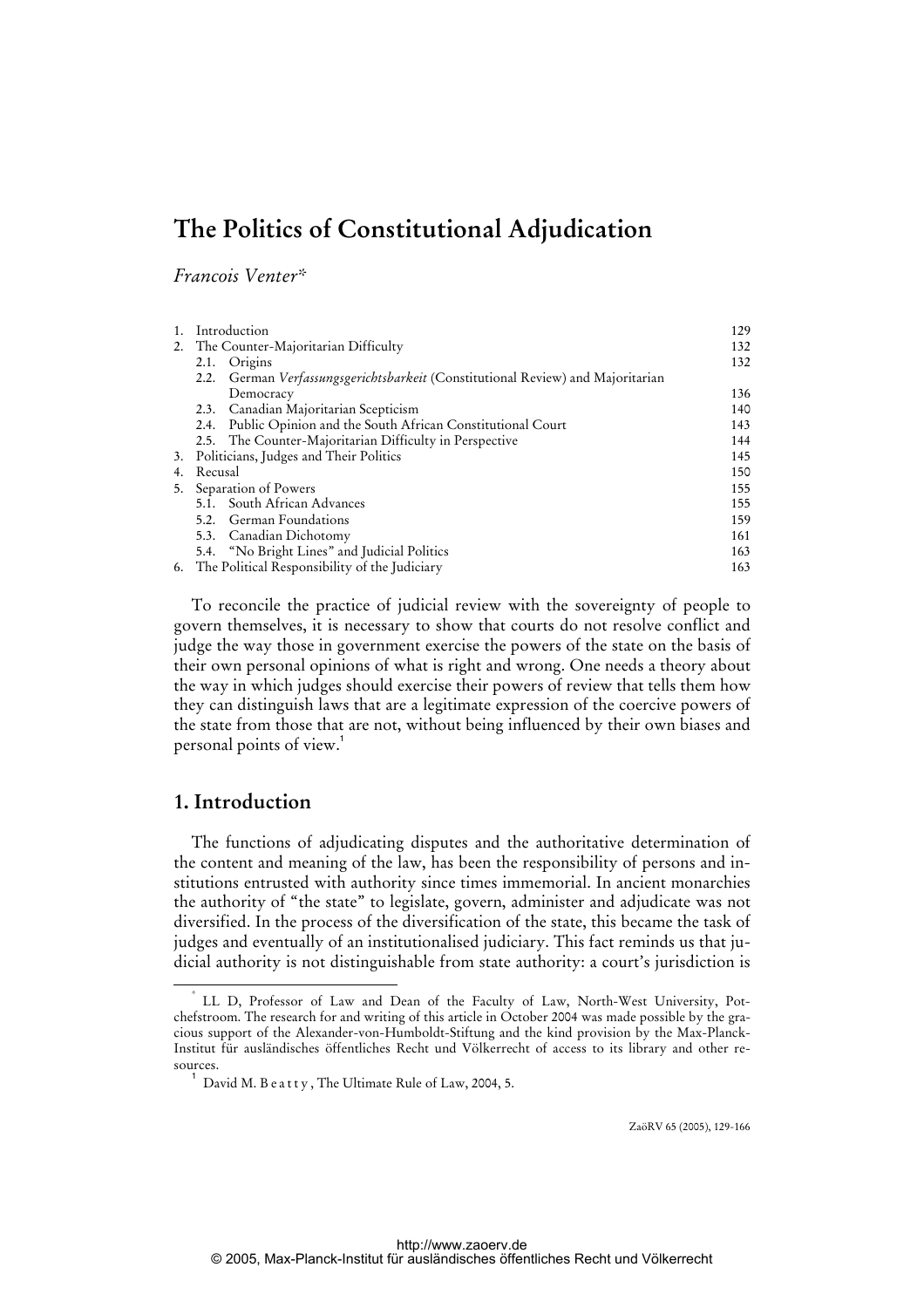a specialised component of the authority of the state. A court is an organ of the state.

As the various parts of the structure of the modern constitutional state were institutionalised, it became settled in the minds of both governors and the governed that politicians dealt subjectively, i.e. "politically", with policy preferences in the making of laws, their execution and administration and in fiscal and policy planning and implementation. It is in the nature of modern democratic political intercourse that controversial debate on policy matters and on the manner in which the various powers of the state should be exercised, and overt competition for popular support will occur among politicians in order to attain and retain the desired positions of governmental power. At the same time, it is generally supposed that judges should maintain a staunch attitude of objective rationality in order not to be seen to be prejudiced in matters that need to be adjudicated by them. In short, legislators and members of the executive branch are supposed to be constantly engaged in politics, whereas the involvement of judges in politics in any form is frowned upon.

However, when it comes to the adjudication of a variety of disputes and the interpretation of constitutions and the law, the courts, as depositories of the judicial authority of the state, cannot escape from politics. There is a distinction between politically motivated judgments, and judgments having political consequences. A judicial officer has no choice or control over the latter situation, which is brought about objectively due simply to the nature of the jurisdiction of the court. A politically motivated judgment is however characterised by findings determined by the subjective predisposition of a judge. The challenge to the bench is not to produce politically motivated judgments, the more so in cases having political consequences. Wide-ranging opinions regarding the degree to which this challenge can reasonably be met, exist.

Despite the unique, studiously abstract language and mode of argumentation employed by the judiciary, $2$  judges, especially those adjudicating constitutional issues, are more often than not participating in and practising politics. This is a statement that may startle some and which may evoke outright rejection from others. Nevertheless, it is not new, nor can it be made without qualification. It does, however, deserve serious analysis in order to promote a balanced understanding of constitutional adjudication.

Many views exist on the political nature or otherwise of the law and the judicial process. What the law is, and how the law should be interpreted and applied by *inter alia* the courts, are inevitably profound philosophical issues. The nature, func-

 $\overline{a}$  Patrick L e n t a , Democracy, Rights Disagreements and Judicial Review, 20 South African Journal on Human Rights, 1/2004, 29-30 aptly argues that judges tend to be anxious about the choices they make between various arguments, and continues: "This anxiety frequently causes judges to write in a register intended to convey that their decisions are compelled by the facts of the dispute to be resolved. Judges most often write in a monological voice that effaces the appearance of freedom of choice, and presents the verdict as forced by the logic of the situation itself ... In their judgments, judges often fail to acknowledge and argue against positions and arguments contrary to their own."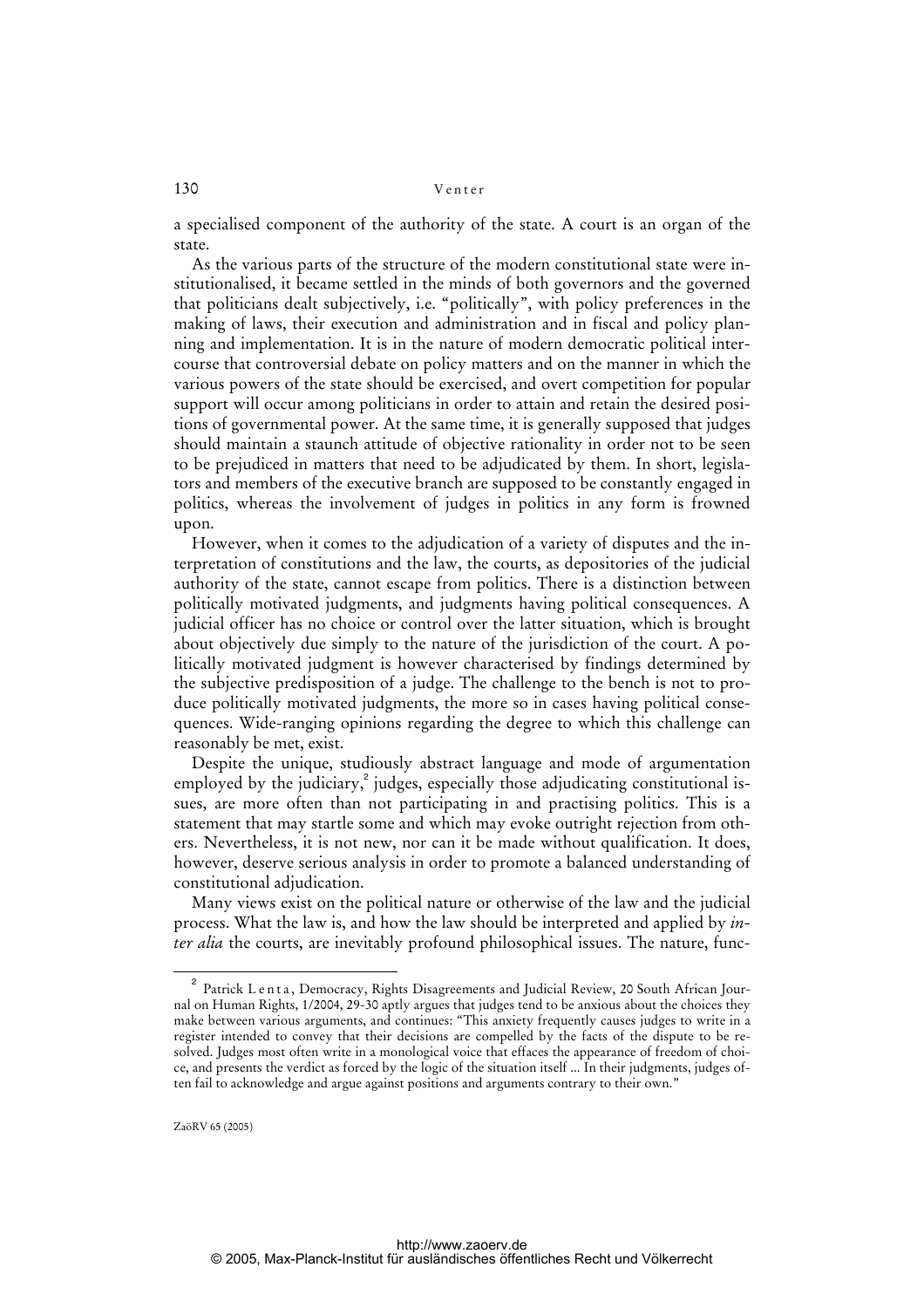tions and jurisdiction of courts as provided for in a constitution may generally be considered to be matters of normative and rarely contested legal regulation. It is however not that simple: no norm, however formal, exists in isolation, detached from considerations of principle, theory, history and underlying values.

The core question in this analysis is: how should a judge respond when faced with a decision which will have political consequences?

Judicial definitions of "politics" or "political" are hard to find. Most dictionary definitions of these terms refer to

- government and the state,

- opinions or attitudes regarding choices to be made concerning government, and

- association with a group or party promoting a particular approach to government.

For present purposes, therefore, the opinions, preferences or attitudes regarding the manner in which the country should be governed and by whom, is the meaning allocated to "politics".

The relevance of an investigation into this matter is emphasised by the fact that constitutional courts are frequently seized with a certain group of constitutional issues, such as the resolution of disputes between organs of state, the determination of the constitutionality of legislation and of executive conduct and the settlement of electoral disputes. Matters of a political nature are however not limited to this group. A prominent testing ground for judicial politics takes the form of the adjudication and enforcement of constitutionally determined positive obligations of the state, especially in the form of socio-economic rights.

Since political opinion certainly is founded in subjective, inevitably biased considerations, constitutional adjudication, exposed as it is to politics, must pose extraordinary challenges to the "objectivity" (as opposed to "colourless neutrality"<sup>3</sup>) of the judge.

This paper was written primarily from a South African perspective. It must however be accepted that, especially due to the globalisation of constitutionalism, the problem under consideration justifies comparative consideration.

The concern that almost instinctively arises when the judiciary and politics are mentioned, the "counter-majoritarian difficulty" is discussed in the section following this introduction. The historical American origins of the construct are set out, followed by a description of its current reflection in the German, Canadian and South African systems. From this analysis it appears that constitutional review may be seen as an instrument to limit the dangers inherent in unfettered democratic majoritarianism.

In the third section the political dimension of especially the appointment procedures of judges of the constitutional courts of Canada, Germany and South Africa are described and a recent express recognition by the South African Constitutional Court of the inevitability and relevance of politics in the personal makeup of a constitutional judge is described. In similar vein the next section sets out the man-

<sup>3</sup> A phrase coined by C a m e r o n J in *South African Commercial Catering and Allied Workers Union v Irvin and Johnson Ltd* 2000 3 SA 705 (CC) para [14].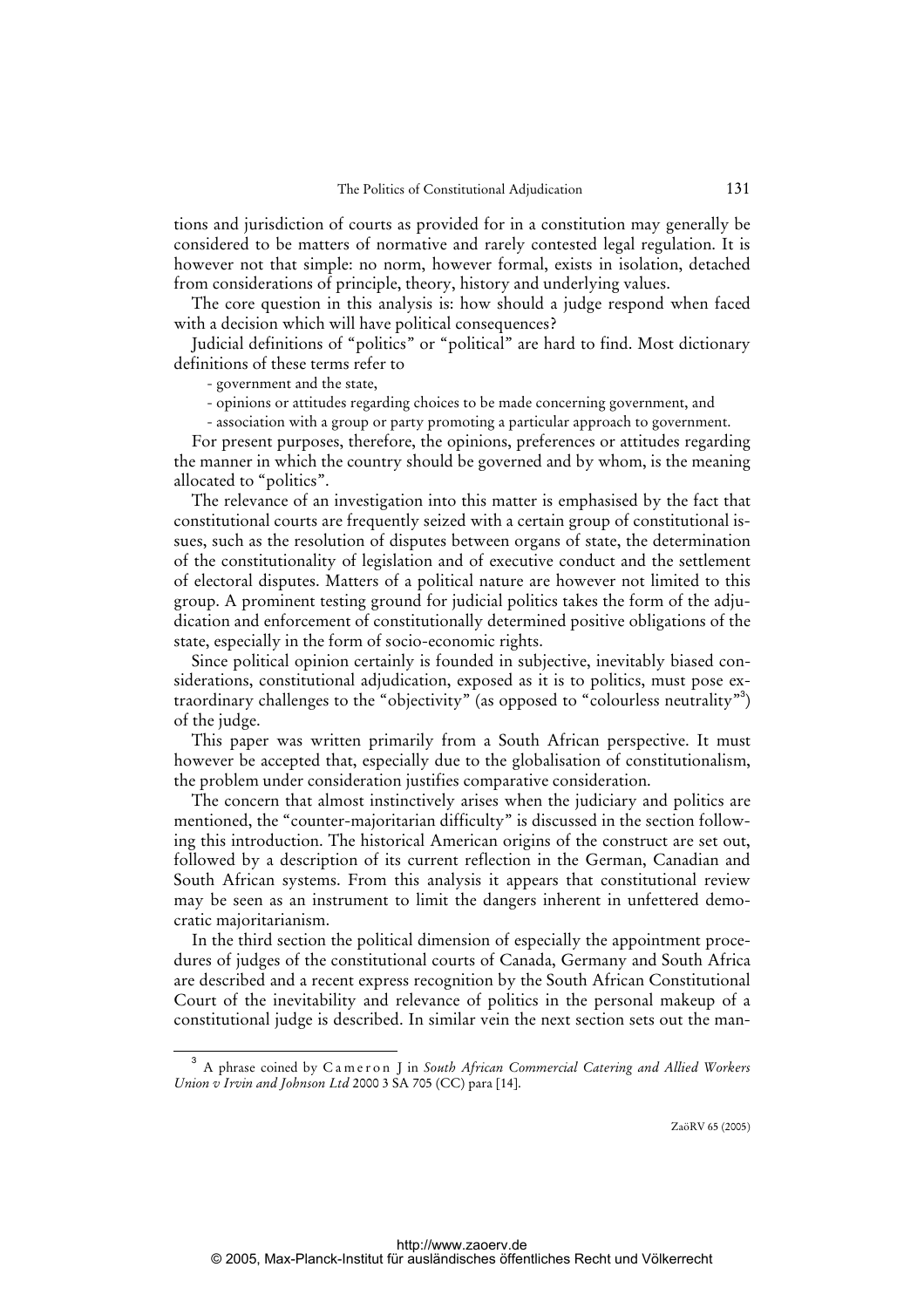ner in which the German, South African and Canadian constitutional courts have dealt with recusal. Recusal does not occur frequently, but the circumstances under which the matter arises show how real the danger for politically warped adjudication in the form of majoritarian subservience can be.

In the fifth section the other issue that instinctively comes up under this theme, the doctrine of the separation of powers, is discussed with reference to the manner in which the South African Constitutional Court is developing the doctrine, the foundational role of the doctrine in Germany and the dichotomy in the Canadian approach. From this description it appears that the doctrine does not, due to its elasticity, achieve much more in the present context than inhibiting unsubstantiated judicial overreach.

The last section contains some concluding remarks concerning the political responsibility of the judiciary.

## **2. The Counter-Majoritarian Difficulty**

## **2.1. Origins**

An important element of the contemporary authority of especially the highest courts, is its jurisdiction to adjudicate upon the validity of legislation measured against the constitution. This is generally referred to as "judicial" or "constitutional review", which is a foundational and often controversial phenomenon.

It is only in relatively recent history that judicial review has become the norm in the modern constitutional state. The American precedent established in 1803 by Marbury v Madison<sup>4</sup> stood alone until 1920, when the republican constitution of Austria introduced a specialised court with review jurisdiction. Ireland followed in 1922, Japan in 1947 and Germany in 1949. Many continental countries, beginning with Spain in the 1970's and Central and Eastern European countries in the 1990's followed the German example.<sup>5</sup> Canada introduced constitutional judicial review in 1982 and hardly a new constitution has been adopted in the past fifteen years that does not provide for it.

Due to the significant political power that judicial review affords a court, a vast volume of literature has developed on the theme of what has become known as "the counter-majoritarian difficulty". This is mainly a conceptual controversy about the defensibility of the situation that a court, which is not a representative in-

<sup>4</sup> 5 U.S. (1 Cranch) 137 (1803).

<sup>5</sup> Tim K o op m a n s, Courts and Political Institutions, 2003, 35-44 and also Wolfram M üller-F r e i e n f e l s , Zur Rangstufung rechtlicher Normen, in: Institute of Comparative Law (ed.), Law in East and West/Recht in Ost und West, Tokyo 1988, 8, who states that the influence of American judicial control of the constitutionality of actions of the state can be traced in Central and South American states, Scandinavia, Ireland, Turkey, Japan, India, Greece, Italy and Germany. See also Albrecht W e b e r , Typen der Verfassungsgerichtsbarkeit und Rezeptionsprobleme, in: Christian Starck (ed.), Fortschritte der Verfassungsgerichtsbarkeit in der Welt – Teil I, Baden-Baden 2004, 37-41.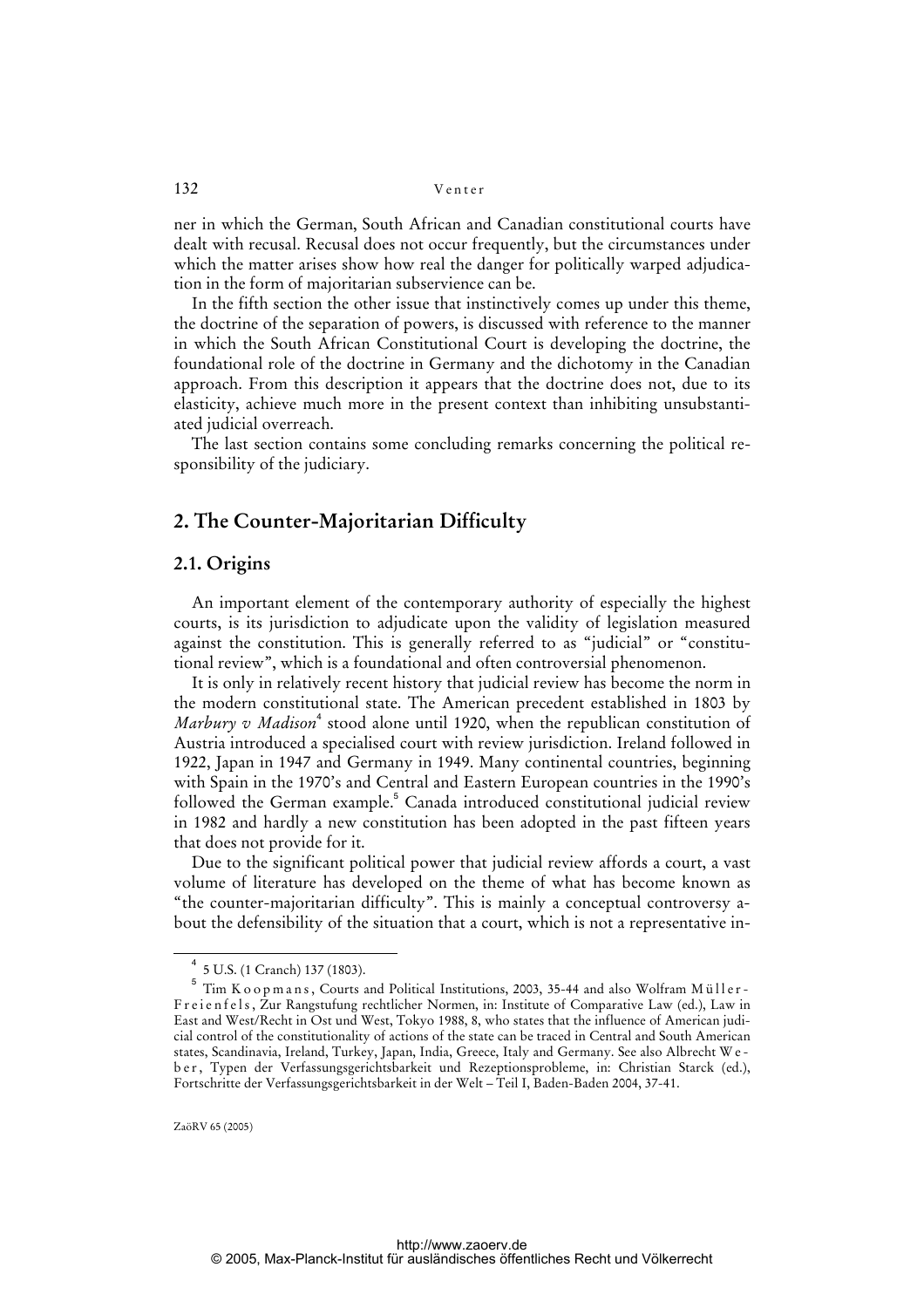stitution, should have the power to annul a law adopted by a democratically elected legislature. An obvious argument against judicial review and the enforcement by the court of positive socio-economic rights, is that the implementation of these rights is a matter of governmental and administrative policy which must be justified against the majority will, rather than a field for judicial engagement. This kind of argument presupposes a democratic system in which the electorate is effectively represented by the legislators and the executive. Naturally the countermajoritarian difficulty would hardly arise in a system which does not meet the requirements of constitutional democracy.

American review jurisdiction was construed in 1803 in the judgment of Chief Justice Marshall in *Marbury v Madison*. Despite the absence of specific constitutional empowering provisions, Marshall relied very little on other possibly relevant provisions of the Constitution to construe judicial review jurisdiction.<sup>6</sup> The Chief Justice argued that the Constitution was adopted in written form to limit legislative power and if judges were to enforce unconstitutional laws, Congress would have "a practical and real omnipotence". Furthermore he held that judicial review was inherent in the "judicial department's" duty to interpret the law where a choice between the Constitution and conflicting legislation had to be made.<sup>7</sup>

In the years of the introduction of constitutionalism to America, extensive theorising, both European and American, shaped that process. Thus in 1788 Alexander H a milton remarked in The Federalist on the duties of the judiciary to uphold the Constitution as supreme against irreconcilable ordinary laws.<sup>8</sup> Emmanuel Siyès drew upon these remarks by Hamilton in the French National Convention in 1795. It is clear that Chief Justice Marshall found justification for his judgment in *Marbury v Madison* in the same source.<sup>9</sup>

Since *Marbury v Madison*, and especially in the second half of the twentieth century, what has become known as "the counter-majoritarian difficulty" has occupied the minds of especially American academics to the degree that it is referred to without hesitation as an "obsession".<sup>10</sup>

Unresolved and as intensely debated now as it was even before *Marbury* is how and when the judiciary should exercise its power. Because federal judges and justices are unelected and appointed for life, and judicial review may trump exercises of power by representative branches of government, concern historically has existed with the anti-

<sup>6</sup> With some hesitation he did however note that Article VI para [2] provided for the supremacy of the Constitution and of federal laws made in pursuance of the Constitution; that Article VI para [3] provided for judges to be bound by oath to support the Constitution and that Article III section 2 para [1] provided that the judicial power extended to all cases under the Constitution.

<sup>7</sup> David P. Currie, The Constitution in the Supreme Court – The First Hundred Years 1789-1888, Chicago 1985, 66-74.

<sup>8</sup> The Federalist No 78 quoted by Christian S t a r c k , The Legitimacy of Constitutional Adjudication and Democracy, Fifth World Congress of the International Association of Constitutional Law, Rotterdam 1999, II 1.

<sup>9</sup> Currie (note 7), id.

<sup>&</sup>lt;sup>10</sup> Barrie Friedman, The History of the Countermajoritarian Difficulty, Part One: the Road to Judicial Supremacy, 73:2 New York University Law Review 333-343 (1998).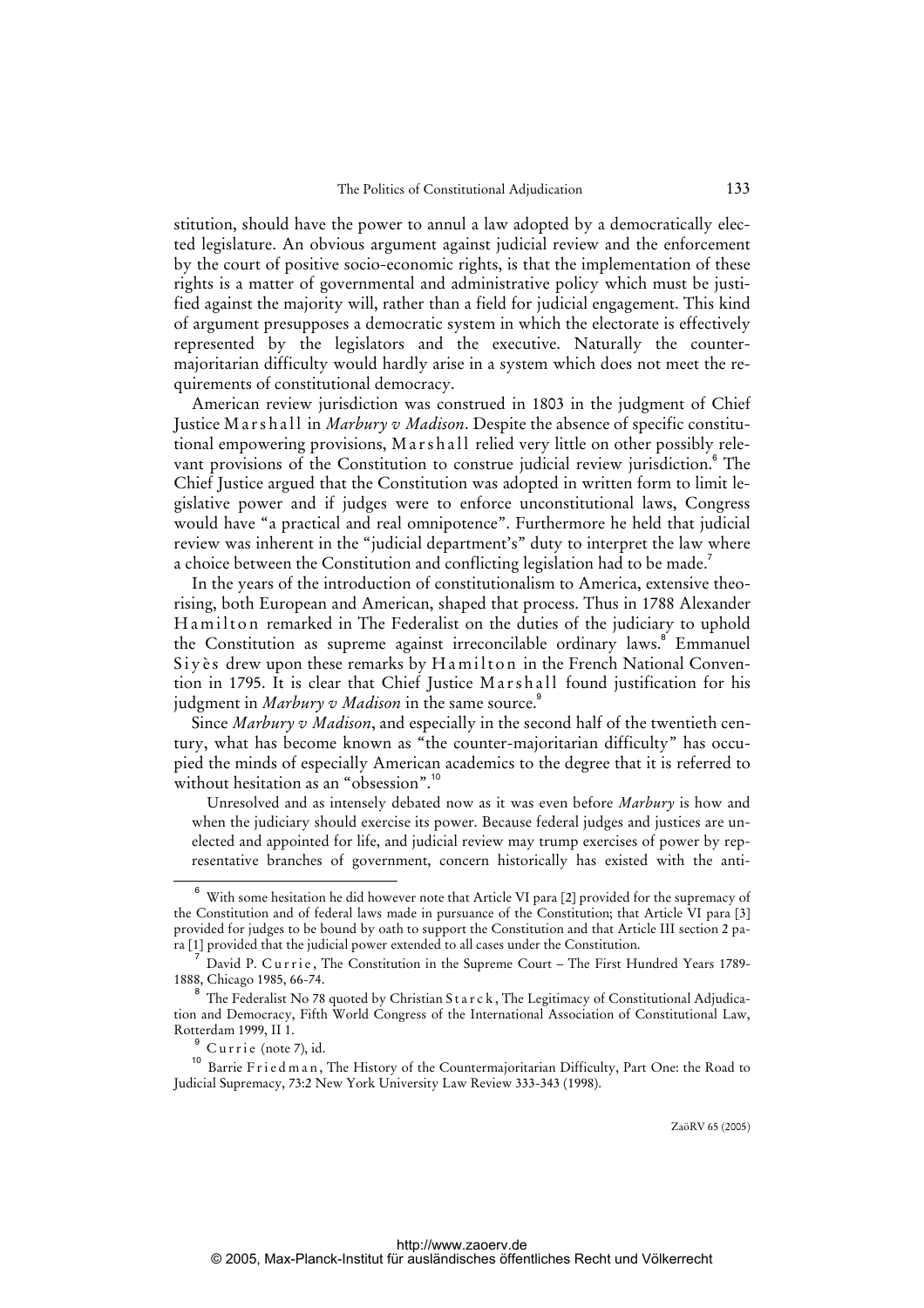democratic potential of the judiciary. Criticism of the judiciary is especially intense when it strikes down legislation on grounds that it conflicts with a right or liberty not actually enumerated by the Constitution.<sup>11</sup>

The essence of counter-majoritarian criticism is captured by  $F$ ried man.<sup>12</sup> He wrote that it

refers to a challenge to the legitimacy or propriety of judicial review on the grounds that it is inconsistent with the will of the p e o p l e, or a majority of the people, whose will, it is implied, should be sovereign in a democracy. Therefore, the countermajoritarian criticism embraces any criticism of the courts as interfering with the will of a popular majority.

That a court should be entrusted with the authority to annul the legislative, executive and administrative actions of popularly representative legislatures and governments, is considerably less than self-evident. Arguments against constitutional adjudication include the following:<sup>13</sup>

- The separation of powers requires the legislature itself to ensure that its laws are adopted lawfully in accordance with the constitution: should a court decide that a law adopted by the legislature is unconstitutional, it amounts to judicial interference in the legislative authority;

- Since the courts are not endowed with their judicial authority through democratic processes, they should be spared from involvement in political controversy such as the validity of laws adopted by a democratic majority;

- The mechanism of constitutional adjudication involving the potential overturning of actions of other organs of the state, undermines legal certainty, since the constitutionality of such actions is uncertain until it has been tested judicially.

From these and similar arguments, it should be clear that the problems involving constitutional adjudication primarily concern the legitimacy of the jurisdictional authority of the court and the question how its legitimacy is to be justified.

The debate on the counter-majoritarian difficulty has gone through numerous phases of intensity and the nature of the debate has varied over time.<sup>14</sup> It is important to note that the fluctuations in the debate in the United States were closely related to the development of various elements of its constitutional system.<sup>15</sup> It was also related to the policies and personalities of, amongst others, incumbent presi-

<sup>&</sup>lt;sup>11</sup> Donald E. Lively et al., Constitutional Law – Cases, History and Dialogues, Cincinnati 1996, 9.

<sup>&</sup>lt;sup>12</sup> F r i e d m a n (note 10), 354.

<sup>&</sup>lt;sup>13</sup> Bert van Roermund, (ed.) Constitutional Review – Verfassungsgerichtsbarkeit – Constitutionele Toetsing, Zwolle 1993, 5-6.

<sup>&</sup>lt;sup>14</sup> An excellent seminal description and historical analysis of this process appeared in a set of three articles by Barry F r i e d m a n (note 10) (F r i e d m a n I); The History of the Countermajoritarian Difficulty, Part II: Reconstruction's Political Court 91, 1 The Georgetown Law Journal 1 (2002) (Friedman II), and The History of the Countermajoritarian Difficulty, Three: The Lesson of Lochner 76, 5 New York University Law Review 1383 (2001) (Friedman III).

<sup>&</sup>lt;sup>15</sup> It was e.g. at the centre of the evolution of the federal system (cf. Fried man I, 390 et seq.), the development and interpretation of the Bill of Rights (cf. F r i e d m a n , I 415 et seq.) and the legitimacy of the judiciary (cf. Fried man II and III).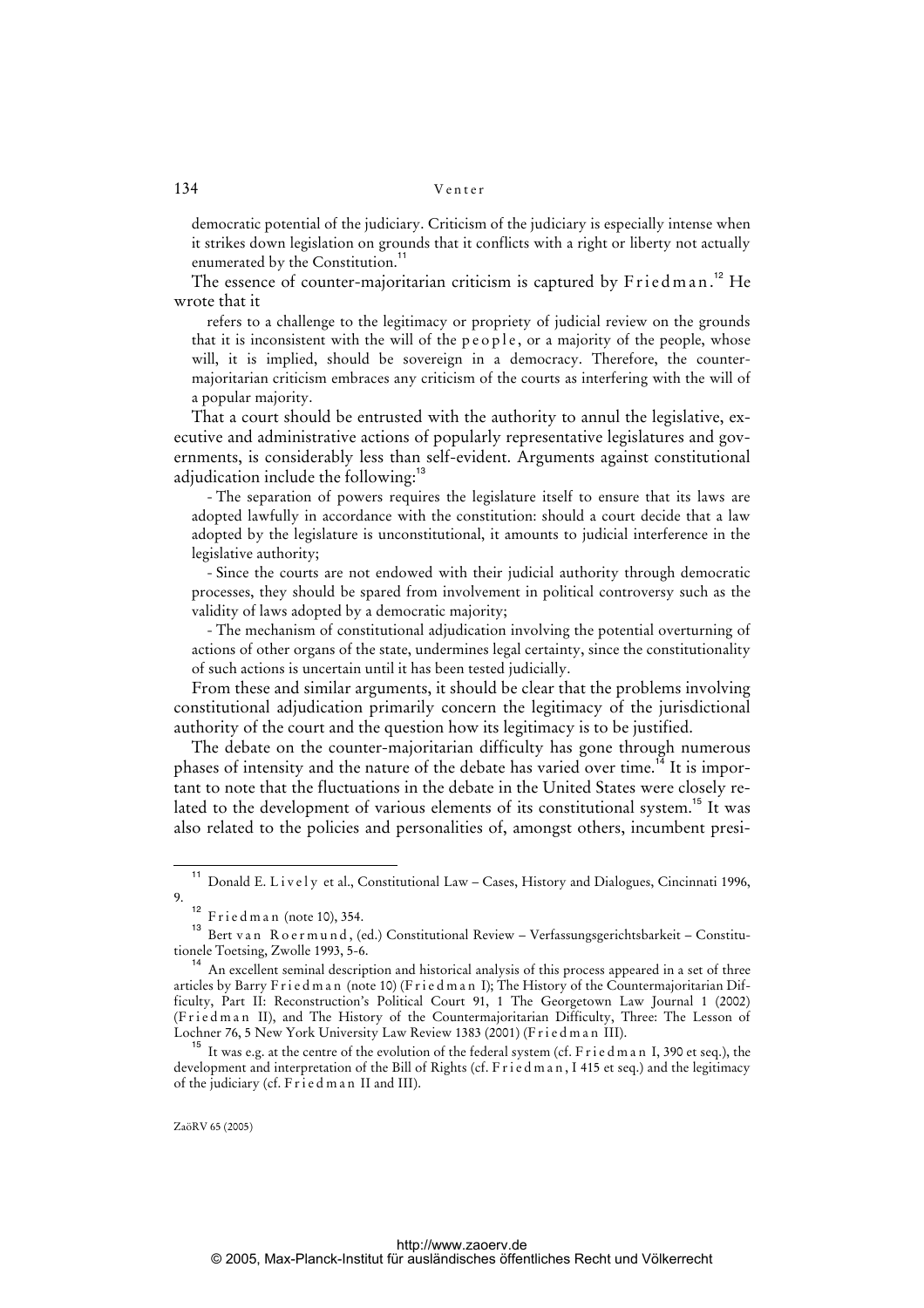dents and chief justices.<sup>16</sup> The nature of the legislation, executive policies and litigation concerned influenced the acuteness of the controversies. In short, countermajoritarian judicial authority has been a consistent component in the development of the American constitutional system. Constitutional development is openended and it is therefore to be expected that the counter-majoritarian argument will not stop unless the constitutional system is fundamentally changed to deprive the Supreme Court of its judicial supremacy. Put differently, the countermajoritarian difficulty is an inherent component of the constitutional dispensation of the United States which is as unlikely to be resolved in one way or another as are other systemic controversies such as the system of presidential elections, the "paradox of democracy"<sup>17</sup> or the procedure for the appointment of judges.

Where, in constitution-writing in this era of the constitutional state, the issue of the legitimacy of the jurisdiction of constitutional courts came to the fore over the past five or six decades, the American precedent provided a foundational example, inclusive of and despite the counter-majoritarian difficulty. Thus e.g. section 81 of the Japanese Constitution of 1947 explicitly empowers the Supreme Court "to determine the constitutionality of any law, order, regulation or official act", a power which is exercised with reticence, but nevertheless exercised.<sup>18</sup> The German *Grundgesetz* of 1949 requires federal legislation in article 94 (2) to "specify the cases in which its [the Federal Constitutional Court's] decisions have the force of law", and the relevant legislation<sup>19</sup> renders the decisions of the Court binding on all "constitutional organs as well as on all courts and authorities".<sup>20</sup> The South African Constitution of 1996 is construed on clear assumptions as to the status of the Constitution and its enforcement: in section 2 the supremacy of the Constitution is established and it is provided that "law or conduct inconsistent with it is invalid"; the High Court and Supreme Court of Appeal are endowed with jurisdiction on constitutional matters (sections 168 and 169), but in terms of section 167 (5) "The Constitutional Court makes the final decision whether an Act of Parliament, a provincial Act or conduct of the President is constitutional ..." Judicial constitutional review therefore appears to have been accepted towards the end of the twentieth century to be an inherent characteristic of the constitutional state.

<sup>&</sup>lt;sup>16</sup> Fried man's historical analysis is presented with reference to the regimes of presidents like J efferson, Jackson, Andrew Johnson and Franklin Rooseveldt and of chief justices like H a m ilt o n and M a r s h a l l and Associate Justice Oliver W e n d e l l H o l m e s and the roles played by those personalities in the countermajoritarian controversy.

<sup>&</sup>lt;sup>17</sup> The supposed paradox lies in the entrenchment of a political system based upon popular election in a constitution which is difficult to amend: cf. e.g. Stephen H o l m e s, Verfassungsförmige Vorentscheidungen und das Paradox der Demokratie, in: Ulrich K. Preuß, Zum Begriff der Verfassung 1994, 133.

<sup>&</sup>lt;sup>18</sup> Francois V e n t e r, Constitutional Comparison – Japan, Germany, Canada and South Africa as Constitutional States, 2000, 87-90, and more recently, Koji T o n a m i, Die Entwicklung der Verfassungsgerichtsbarkeit und die Probleme der richterlichen Prüfungsbefugnis über die Verfassungsmäßigkeit in Japan, in: S t a r c k (note 5), 15 et seq.

<sup>&</sup>lt;sup>19</sup> Article 31(1) of the Bundesverfassungsgerichtsgesetz.

 $20$  V e n t e r (note 18), 90-94.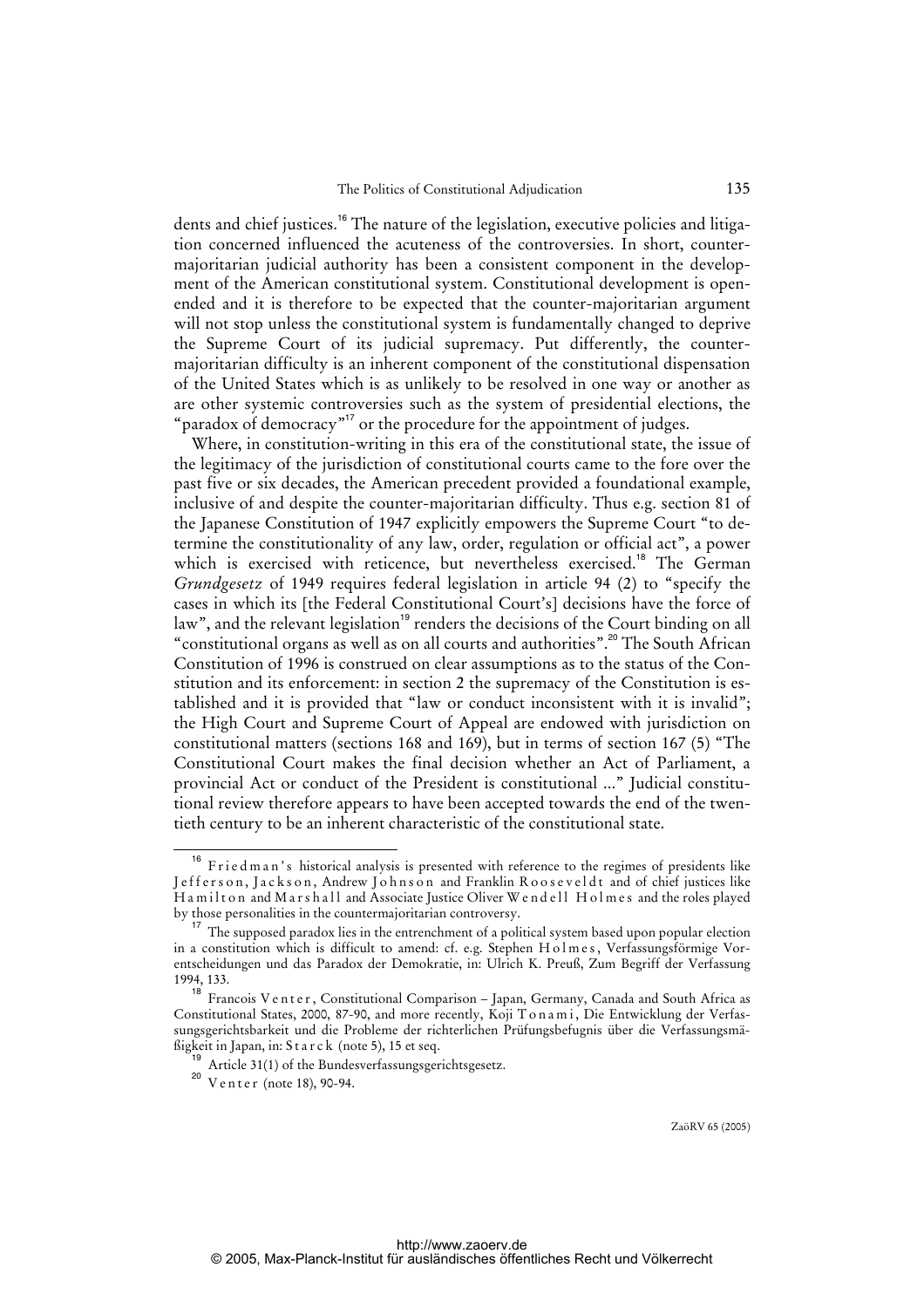From Friedman's rich historical analysis, a number of elements of the counter-majoritarian difficulty which may be considered to have global relevance wherever the matter may crop up, can be gleaned:

- For the counter-majoritarian difficulty to arise, the decision of a court must indeed run against the will of the majority of those affected by the decision.<sup>21</sup>

- The following four factors form a framework within which the counter-majoritarian difficulty and its American history may be described:<sup>22</sup>

- the measure of judicial interference with popular will;

- the current public sentiment regarding the degree to which government should be "popular", i.e. reflect the "will of the people";

- attitudes regarding the meaning of the Constitution, i.e. whether it is relatively fixed or open, and

- the degree of acceptance that judicial decisions are supreme.

- Since the late twentieth century the tendency has been to justify judicial review as a means to satisfy the need to protect minority rights.<sup>23</sup>

- Methods that may be employed (and which had been propagated from time to time in the United States) to solve the counter-majoritarian difficulty include "courtpacking", jurisdiction-stripping, holding referenda, judicial recall, legislative override and the election of judges.

- "Understanding the relationship between judicial review and politics is essential to determining the appropriate bounds of political pressure placed upon ... the ... judiciary."<sup>25</sup> In this regard an important conclusion made by Fried m an is:<sup>26</sup> "It is ironic that when the real world stakes are high, legal rules may be most important; yet, there is at those times the greatest pressure on those rules to give way to political expediency."

## **2.2. German** *Verfassungsgerichtsbarkeit* **(Constitutional Review) and Majoritarian Democracy**

Article 20 (2) of the *Grundgesetz* provides that all state authority emanates from the people and that the people exercise this authority through elections and voting and by specific organs of the legislature, the executive power, and the judiciary. Article 1 (3) provides that the fundamental rights provided for are binding upon the legislative, executive and judicial branches "as directly applicable law". The jurisdiction of the *Bundesverfassungsgericht* is very clearly provided for in the *Grundgesetz*<sup>27</sup> and constitutionally empowered legislation (the *Bundesverfassungs-*

 $\overline{a_1}$  F r i e d m a n I (note 10), 409.

 $22$  F r i e d m a n I (note 10), 343-356.

<sup>23</sup> F r i e d m a n I (note 10), 412. Also *S v Makwanyane* 1995 3 SA 391 (CC) paras [87] – [89] and BverfGE 44, 125 (143).

 $^{24}$  F r i e d m a n I (note 10), 432.

 $25$  F r i e d m a n II (note 14), in his footnote 7.

 $26$  F r i e d m a n II (note 14), 65.

<sup>27</sup> 93 (1) The Federal Constitutional Court decides: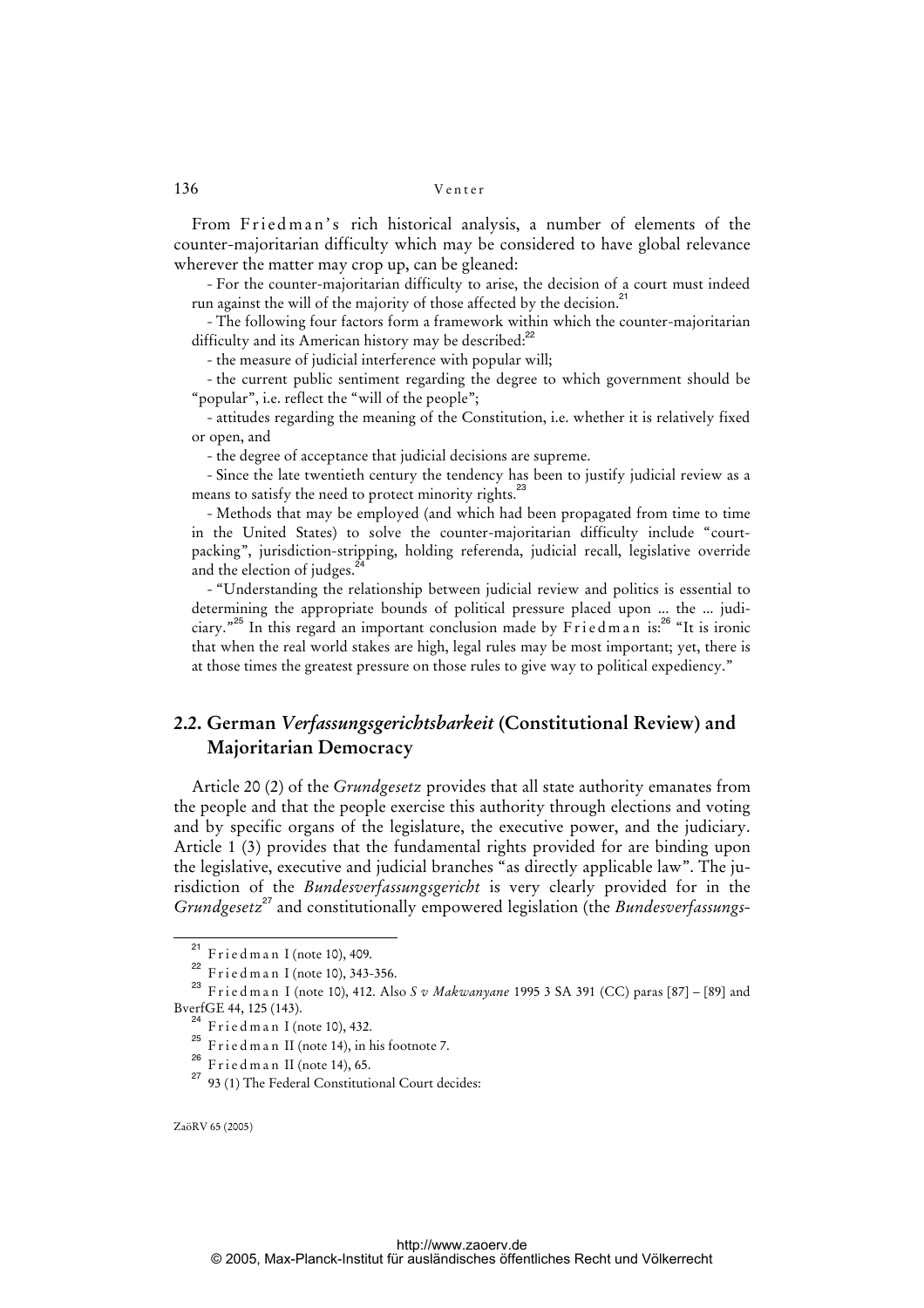*gerichtsgesetz*). Article 94 (2) of the *Grundgesetz* requires federal legislation to regulate the details of the composition and procedure of the Court, and significantly, also to specify in what cases the decisions of the Court will have the force of law (*Gesetzeskraft*).<sup>28</sup>

Essentially the Court may be approached in procedures classified in five catego $ries:$ <sup>29</sup>

- disputes between organs of state (*Organstreit*)

- disputes over federal issues

- "abstract" norm control<sup>30</sup>

- "concrete" norm control<sup>31</sup>

l

- individual constitutional complaints (*Verfassungsbeschwerde*)

The *Bundesverfassungsgericht* has an extraordinarily high constitutional profile. In terms of article 1 (1) of the *Bundesverfassungsgerichtsgesetz* the Court stands

1. on the interpretation of this Constitution in the event of disputes concerning the extent of the rights and duties of a highest federal body or of other parties concerned who have been vested with rights of their own by this Constitution or by rules of procedure of a highest federal body;

2. in case of differences of opinion or doubts on the formal and material compatibility of federal law or State law with this Constitution, or on the compatibility of State law with other federal law, at the request of the Government, of a State government, or of one third of the House of Representatives members;

2a. in case of differences of opinion on the compatibility of federal law with Article 72 (2), at the request of the Senate, of a State government, or of a State Parliament;

3. in case of differences of opinion on the rights and duties of the Federation and the States, particularly in the execution of federal law by the States and in the exercise of federal supervision;

4. on other disputes involving public law, between the Federation and the States, between different States or within a State, unless recourse to another court exists;

4a. on complaints of unconstitutionality, being filed by any person claiming that one of his basic rights or one of his rights under Article 20 (4) or under Article 33, 38, 101, 103 or 104 has been violated by public authority;

4b. on complaints of unconstitutionality filed by communes or associations of communes on the ground that their right to self-government under Article 28 has been violated by a statute other than a State statute open to complaint to the respective State constitutional court;

5. in the other cases provided for in this Constitution.

This is regulated by article 31 of the Bundesverfassungsgerichtsgesetz, which provides that decisions of the Court bind all constitutional organs, courts and other authorities. In cases where the Court decides on the validity of legislation or the applicability of a rule of international law, its decisions have the force of law.

<sup>29</sup> Markus T h e l e n , Demokratie, Grundkonsens und politischer Pluralismus – Rationalität politischer Institutionen und Legitimität des Staates am Beispiel des Bundesverfassungsgerichts, Aachen 1997, 136-137.

Article 93(2) of the Grundgesetz deals with "abstract norm control".

<sup>31</sup> "Concrete norm control" is regulated in article 100 (1) of the Grundgesetz, which provides:

Where a court considers that a statute on whose validity the court's decision depends is unconstitutional, the proceedings have to be stayed, and a decision has to be obtained from the state court with jurisdiction over constitutional disputes where the constitution of a state is held to be violated, or from the Federal Constitutional Court where this Constitution is held to be violated. This also applies where this Constitution is held to be violated by state law or where a state statute is held to be incompatible with a federal statute.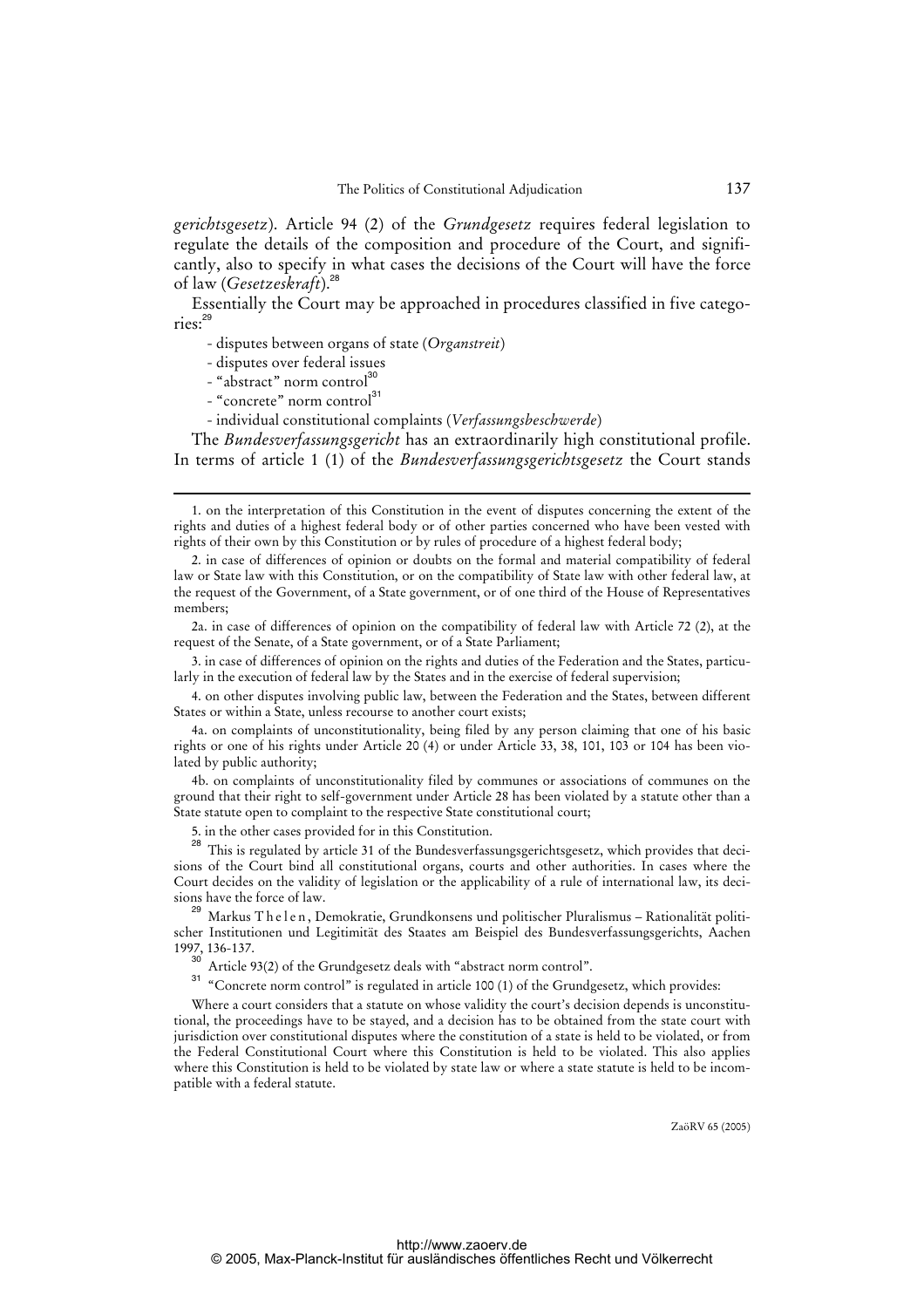"independent of all other constitutional organs". It therefore has the quality of a "superior organ of the Constitution" (*oberstes Verfassungsorgan*).<sup>32</sup> It is active in the process of checks and balances between the organs of state, is seen as the protector of the Constitution and in its interpretative jurisprudence it is required to concretise the law of the constitution and to develop it. The Court is therefore a key factor in the determination and exercise of the authority of the state.<sup>33</sup>

With reference to the German and American systems, Ulrich Haltern wrote a thesis<sup>34</sup> in which he made a very thorough theoretical analysis of judicial review as a practice suspended between notions of populism, progressivism, constitutionalism and democracy. Due to the high degree of abstraction that Haltern achieved, he succeeded in providing a very compact but persuasive characterisation of constitutional judicial review in Germany: according to him, the *Bundesverfassungsgericht* has adopted a (neo-)pluralistic stance in its jurisprudence, interlaced with elements of liberalism. What this means requires some explanation.

The form of pluralism espoused by the Court distinguishes between state and society. Society is composed of groups, operating in a socio-economic environment and competing with each other for power. The function of the state is to ensure that the playing field is equal for all competing groups in society. This implies that the weaker components of society must enjoy the protection of the state and in a social democracy be provided with means to compete freely.<sup>35</sup> The political process is seen as a non-hierarchical, competitive process of continuous negotiation in which many groups, distinguished in terms of various criteria such as ethnicity, religion, social status, etc. participate.<sup>36</sup>

The liberalism espoused by the Court according to Haltern, is founded on John Stuart Mill's teachings. It is based upon the principle that participation in political life is not merely for the protection of individual interests, but equally indispensable for the creation of an informed, engaged and self-developing People. Article 2 of the *Grundgesetz* clearly reflects this attitude.<sup>37</sup>

The pluralistic inclination of the *Bundesverfassungsgericht* has been expressed in many of its judgments.<sup>38</sup> According to the Court, the self-determination of the People is realised in that every individual interest may be organised and expressed

<sup>&</sup>lt;sup>32</sup> The exact meaning of the concept is not settled and opinions differ on its legal significance. Jörn I p s e n , Staatsrecht,  $13^{\text{th}}$  ed., 2001, 201-203.

<sup>&</sup>lt;sup>33</sup> Cf. e.g. Michael Piazolo (ed.), Das Bundesverfassungsgericht – Ein Gericht im Schnittpunkt von Recht und Politik, Mainz 1995, 243.

<sup>&</sup>lt;sup>34</sup> Ulrich R. Haltern, Verfassungsgerichtsbarkeit, Demokratie und Mißtrauen, Berlin 1998.

Id., 142-145, whose exposition is primarily based on the work of Ernst F r a e n k e l.

<sup>&</sup>lt;sup>36</sup> Haltern (note 34), 120.

<sup>37</sup> Id., 157-158. Article 2 reads as follows:

Everybody has the right to self-fulfilment in so far as they do not violate the rights of others or offend against the constitutional order or morality.

Everybody has the right to life and physical integrity. Personal freedom is inviolable. These rights may not be encroached upon save pursuant to a law.

Id., 151-157.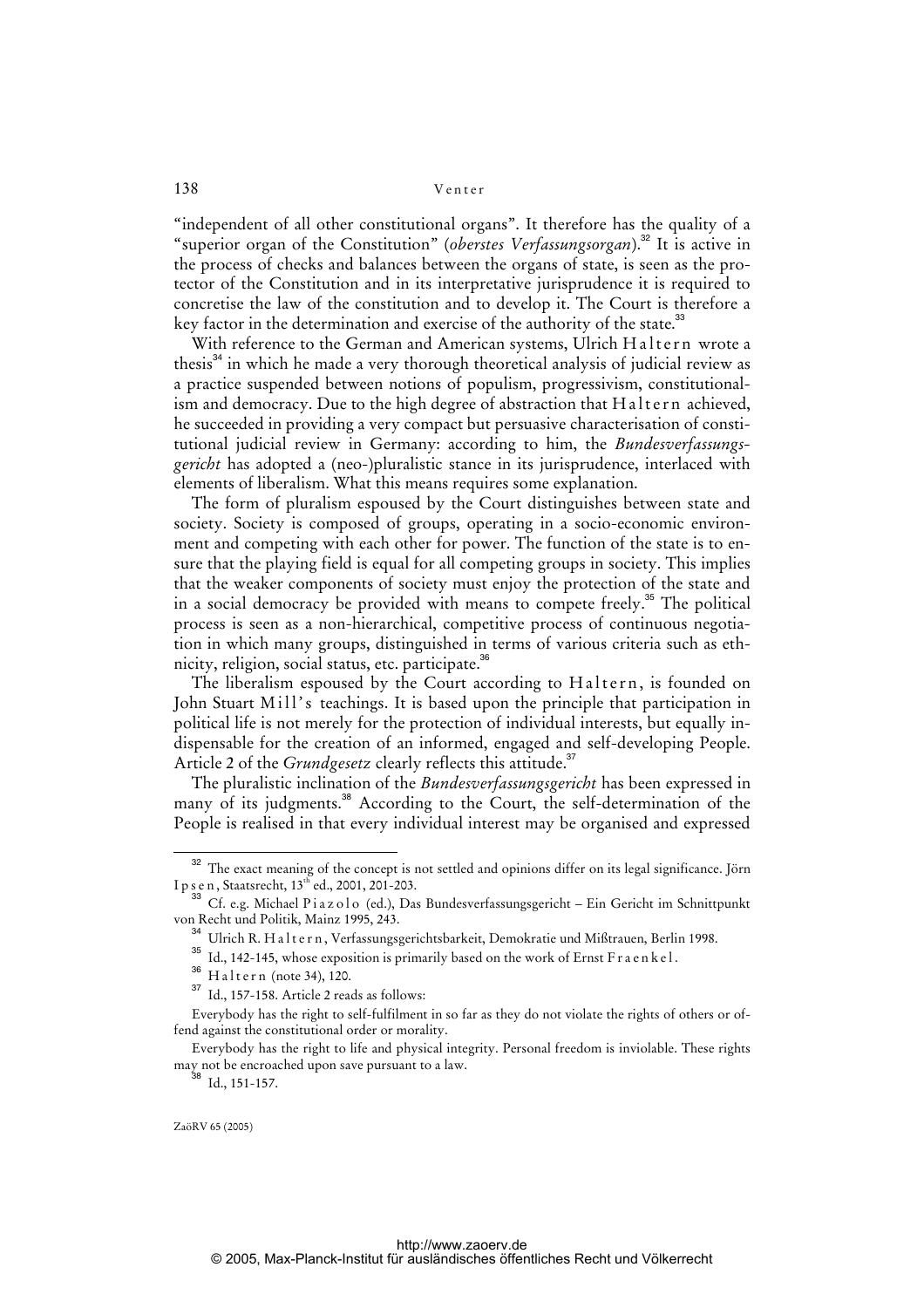politically and a free discussion of different political views and personal interests is made possible.<sup>39</sup> This approach emphasises the importance the "democratic" fundamental rights such as freedom of assembly and also the importance of the protection of the interests of minorities. The social *Rechtsstaat* is required to promote the varied interests of components of and groups within the population.<sup>40</sup> The Court explained its doctrinal position in this regard clearly in e.g. the following *dictum*: 41

Citizens have taken part in this process [of the formation of political opinion] to differing degrees. Large associations, wealthy donors and the mass media can exercise considerable influence, whilst the citizen feels himself to be powerless by comparison. In a society in which direct access to the media and the chance of expressing oneself through them is limited to a few, there only remains to the individual, besides organised cooperation in parties and associations in general, collective exertion of influence by using the freedom of assembly for demonstrations. The unobstructed exercise of the freedom not only counteracts the consciousness of political impotence and dangerous tendencies to a sullen attitude toward the state. In the end it also lies in the well understood public interest because in the parallelogram of powers involved in forming political opinion in general, a relatively correct resultant can only develop if all vectors are developed fairly powerfully.

According to Haltern the combined pluralistic and liberalistic approach of the Court is contradictory.<sup>42</sup> Liberalism does not tolerate values that are incompatible with liberal values, whereas pluralism strives to be inclusive. The social democracy, which requires the state to engage increasingly in the political, economic and cultural spheres, draws a growing field of state interest into the area which requires adjudication, thus increasing the role of the courts. This promotes what might aptly be termed "juridical democracy".<sup>43</sup>

It is to be expected that the *Bundesverfassungsgericht* would in more than half a century's work have drawn both criticism and praise. Inevitably some of the cases that it had to adjudicate, and some of its judgments in such cases have been highly controversial and there are indications that they ran against the sentiments of the popular majority. Some examples are the prohibition of crucifixes in schools,<sup>44</sup> the case about the phrase "soldiers are murderers",<sup>45</sup> the declaration of non-culpability of participation in sit-ins<sup>46</sup> and non-punishability of a former East German spy.<sup>4</sup>

<sup>&</sup>lt;sup>39</sup> This is made clear in a passage from BVerfGE 20, 56 (97 ff.) quoted by H a l t e r n .<br><sup>40</sup> P<sub>1</sub> CCE 44, 125 (142)</sub>

<sup>&</sup>lt;sup>40</sup> BverfGE 44, 125 (143).

BverfGE 69, 315 (346), translation provided by the Institute of Global Law, found in the internet in October 2004 at [<http://www.ucl.ac.uk/laws/global\\_law/german-cases/cases\\_bverg.shtml?](http://www.ucl.ac.uk/laws/global_law/german-cases/cases_bverg.shtml?) 14may1985>.

Haltern (note 34), 161-168.

 $^{43}$  Id., 162-164.

 $^{44}$  BverfGE 93, 1.

BverfGE 93, 266.

<sup>46</sup> BverfGE 73, 206.

<sup>47</sup> NJW 1995, 1811.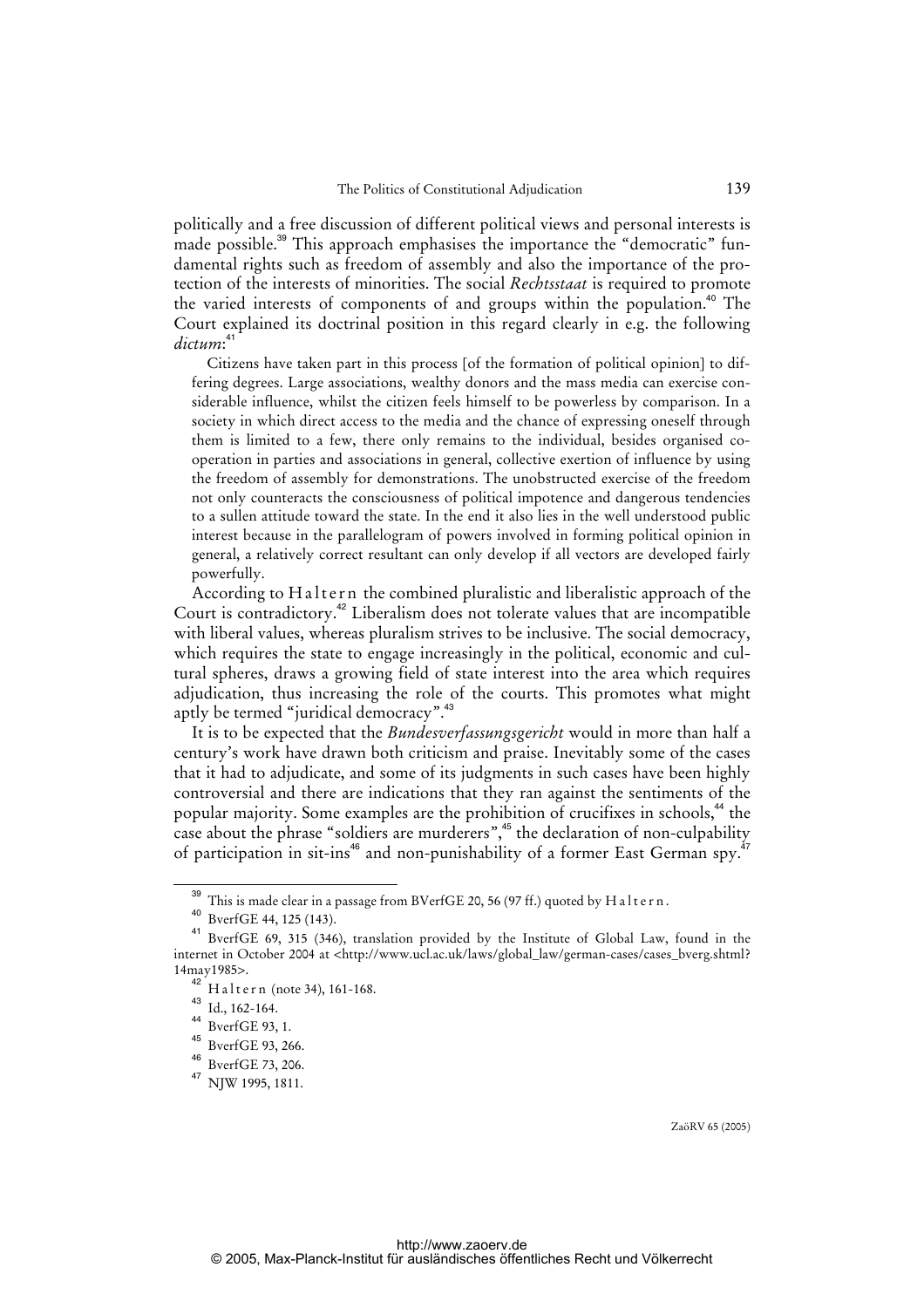The Court has been subjected to some sharp criticism. Thus e.g. Rupert  $S$ cholz<sup>48</sup> wrote in 1995 that the Court tended increasingly to overstep the borders set by the principles of democracy and the separation of powers;<sup>49</sup> that it sometimes acted as though it were a super legislator, super executive and super institution for revision;<sup>50</sup> and that the Court was increasingly allowing itself actively or passively to be drawn into the process of formation of political opinion.<sup>51</sup> These tendencies Scholz considers to be threatening the "independent and neutral status" of the Court as the final protector of the Constitution and he therefore proposed some fundamental reforms.<sup>52</sup>

Counter-majoritarian and technical (especially academic) criticism of the Court emerges frequently. Strong majoritarian rejection or serious doubt as to the Court's legitimacy however does not seem to be pervasive. The following statement by the President of the Court, Jutta Limbach, during the celebration of the first half century of the existence of the Court (freely translated here), was chosen for the closing remarks of Schlaich's standard work on the *Bundesverfassungsgericht*: 53

The history of the Court is a history of success. This is true despite the fact that it repeatedly caused critical crossfire with its decisions. This however never led to a lasting loss of trust by the people in the Court. It may be said without exaggeration that the *Bundesverfassungsgericht* had become a citizens' court *par excellence*. Such popularity is however not to be had without some doubt ... Does such unmitigated immense trust in constitutional justiciability perhaps indicate a political distrust of democracy?

## **2.3. Canadian Majoritarian Scepticism**

The Canadian constitutional provisions are not quite as direct in their empowerment of the Supreme Court as is the case in Germany, but judicial review is a clear reality.<sup>54</sup> The Court is not a creature of the Constitution, but of an ordinary federal statute.<sup>55</sup> Although it is therefore theoretically possible for Parliament to abolish or transform the Court, its established stature makes such an undertaking inconceivable. Section 52 (1) of the Canadian Constitution Act of 1982 however introduced an important new dimension to Canadian constitutional law. It provides: "The Constitution of Canada is the supreme law of Canada, and any law

Rupert Scholz, Karlsruhe im Zwielicht – Anmerkungen zu den wachsenden Zweifeln am BverfG, in: Verfassungsstaatlichkeit – Festschrift für Klaus Stern, München 1997, 1201 et seq.

<sup>49</sup> At 1207.

 $50$  At 1211 and 1221.

 $51$  At 1221-1222.

At 1222.

<sup>53</sup> Klaus S c h l a i c h / Stefan K o r i o t h , Das Bundesverfassungsgericht – Stellung, Verfahren, Entscheidungen, 5<sup>th</sup> ed., München 2001, 368-369.

<sup>&</sup>lt;sup>54</sup> V e n t e r (note 18), 94-97.

<sup>55</sup> The Supreme Court Act of 1985 (preceded by the Supreme and Exchequer Courts Act of 1875).

ZaöRV 65 (2005)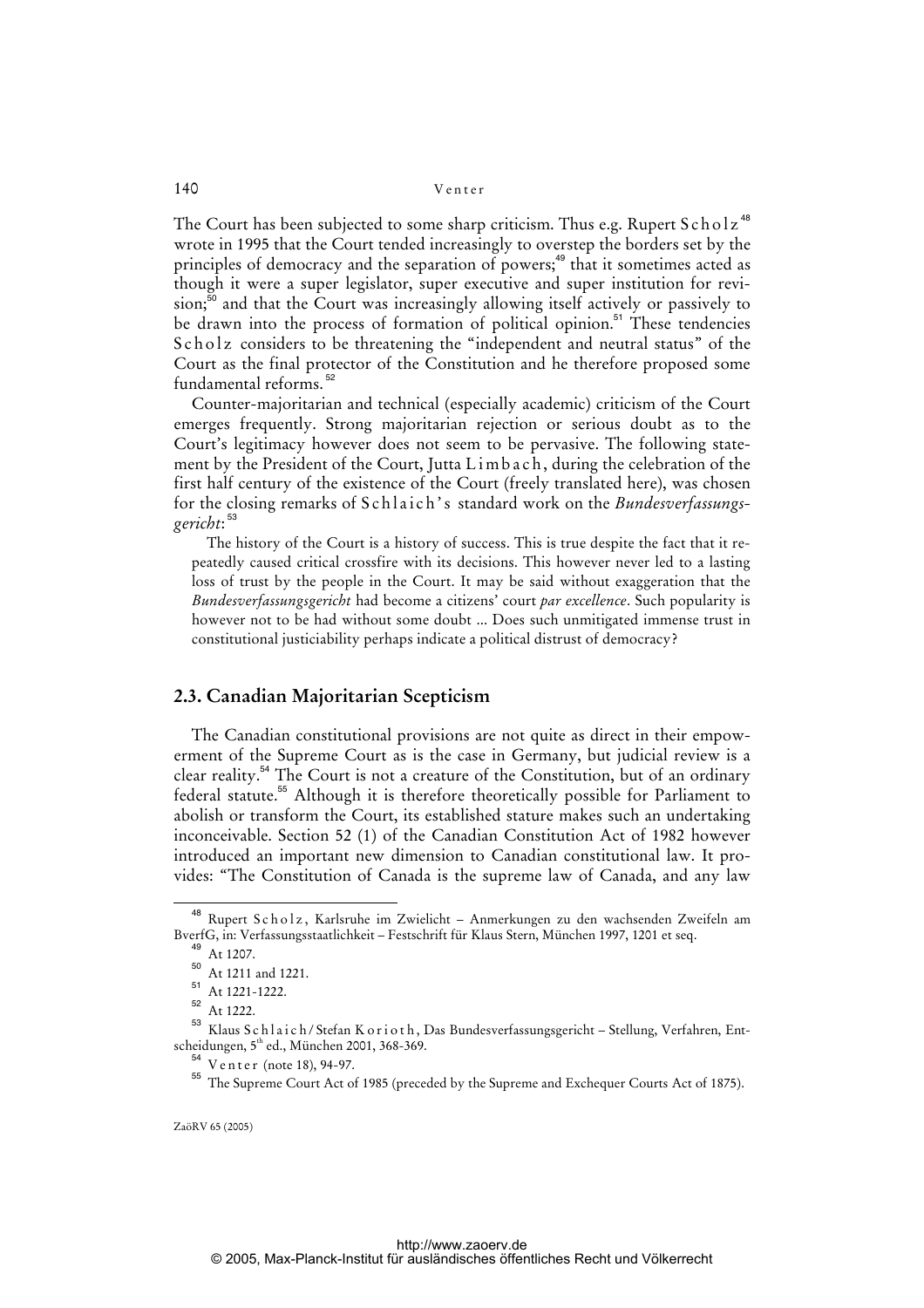that is inconsistent with the provisions of the Constitution is, to the extent of the inconsistency, of no force or effect." Before 1982, due to the doctrine of parliamentary supremacy, the Court's function of constitutional review related mostly to matters of federal-provincial legislative authority. The introduction of the Canadian Charter of Rights and Freedoms in 1982, and the combined effect of sections 24  $(1)$ ,<sup>56</sup> 32<sup>57</sup> and 52  $(1)$  projected the fundamental rights dimension of the Constitution to the foreground of judicial activity, and of making the Constitution an "absolute standard".<sup>58</sup> The independence of the Supreme Court is, despite the absence of specific constitutional provision therefor, not in any doubt or under pressure.<sup>59</sup>

Potentially essential to the issue of the majoritarian difficulty in Canada, is section 33 of the Charter. It provides that Parliament or the legislature of a province may expressly declare in its legislation that an Act or a provision thereof will operate not with standing the provisions of the Charter on the fundamental freedoms, the "legal rights" and the equality rights, in which case the legislation will for a maximum of five years be read as though the rights concerned were not constitutionally protected. The exception may however be re-enacted, by implication after a general election in which the exception may have been at issue. This mechanism has however, except for an early demonstrative political attempt on the part of Quebec, whereby it has gained a degree of unpopularity, hardly been used at all. $60$ 

Canadian academic opinion on the success of the Supreme Court as a democratically justified institution varies. A critical approach "which is sceptical about the integrity of the law", indicates alarm about inconsistencies in the work of the Court. Thus B e at ty wrote in 1995: $61$ 

<sup>56</sup> Section 24 (1) provides: "Anyone whose rights or freedoms, as guaranteed by this Charter, have been infringed or denied may apply to a court of competent jurisdiction to obtain such remedy as the court considers appropriate and just in the circumstances."

<sup>57</sup> Section 32 (1) (a) provides: "This Charter applies to the Parliament and government of Canada in respect of all matters within the authority of Parliament ..."

<sup>58</sup> *Re McCutcheon and City of Toronto et al* (1983) 41 O.R. (2d) 652: "The Charter of Rights and Freedoms is meant to curtail absolute parliamentary and legislative supremacy in Canada." The decision was also cited more recently in *Godbout v Longueuil (City)* 1997 3 S.C.R. 844 para [52].

<sup>59</sup> In the landmark judgment in *Manitoba Provincial Judges Assn. v Manitoba (Minister of Justice)* 1997 3 S.C.R. 3, Lamer CJ stated in para 109: "... the express provisions of the Constitution Act, 1867 and the Charter are not an exhaustive written code for the protection of judicial independence in Canada. Judicial independence is an unwritten norm, recognised and affirmed by the preamble to the Constitution Act, 1867. In fact, it is in that preamble, which serves as the grand entrance hall to the castle of the Constitution, that the true source of our commitment to this foundational principle is located."

<sup>&</sup>lt;sup>60</sup> Sujit Choudry/Claire E. Hunter, Measuring Judicial Activism on the Supreme Court of Canada: A Comment on Newfoundland (Treasury Board) v NAPE, 48 McGill LawJournal 525 (2003) at 535-536 and 555.

<sup>61</sup> David B e a t t y , Constitutional Law in Theory and Practice, Toronto 1995, 85. Extremely critical is Robert Ivan M a r t in, The Most Dangerous Branch – How the Supreme Court of Canada Has Undermined Our Law and Our Democracy (2003).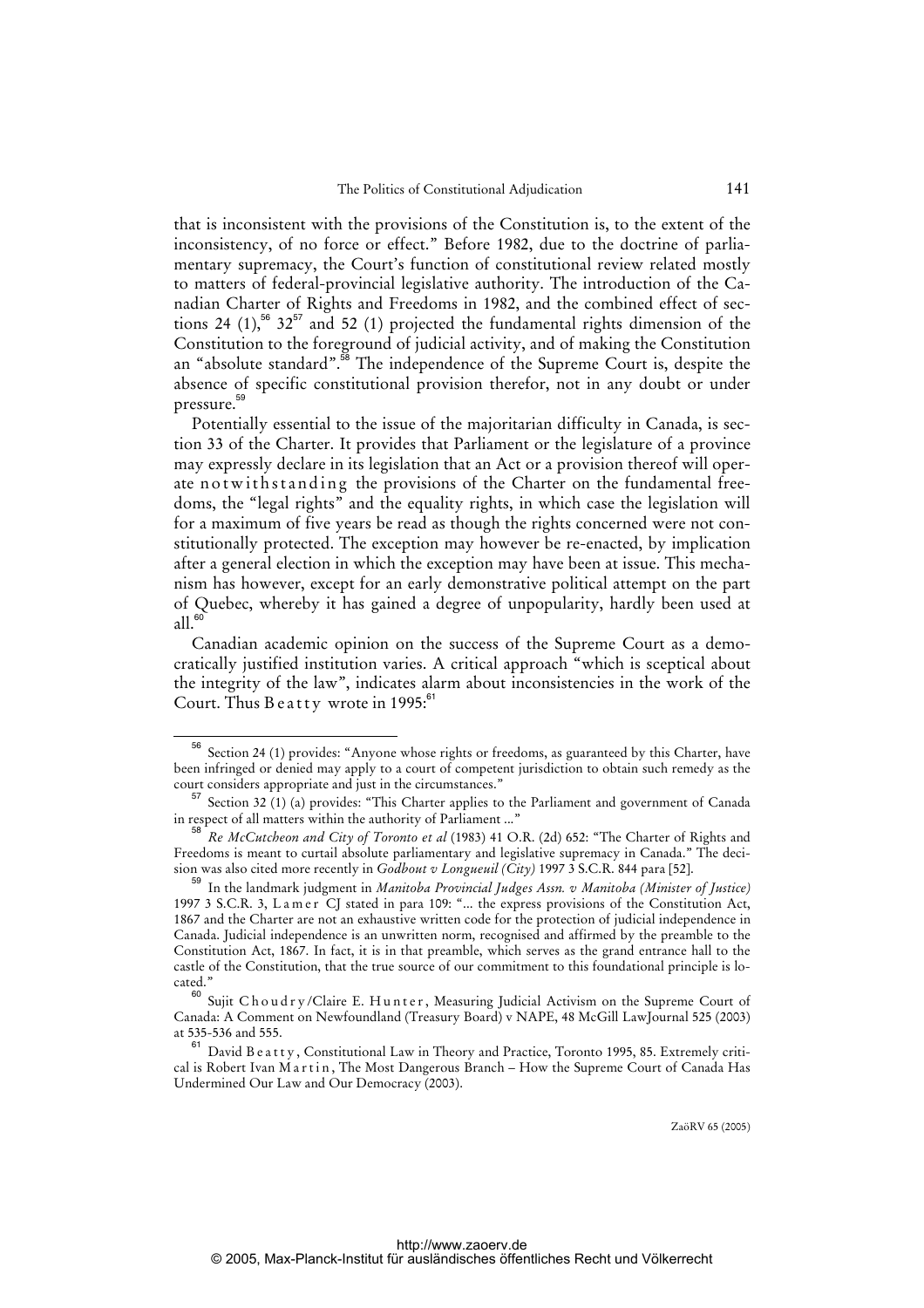If one examines the jurisprudence more closely, it turns out that the decisions of the Supreme Court, over the first decade of the Charter, do support the integrity and viability of subordinating democratically elected Governments to the rule of law. If one reads the Court's judgments with a more discriminating eye, it is possible to identify serious logical and/or empirical mistakes in all the major cases in which it has refused to apply the rationality and proportionality principles to their full force and effect.

More recently  $Choudhry$  and Hunter reacted<sup>62</sup> to a public controversy set off by some critical remarks made by Justice Marshall of the Newfoundland and Labrador Court of Appeal in a judgment in which he sought to cast serious doubt on the justifiability of the Supreme Court's approach to judicial review. He expressed his views on the interpretation and application of the limitation clause of the Charter, section 1, in the following strong terms: $63$ 

... whilst not downplaying the relevancy of importance and proportionality as criteria in s. 1 analyses, it is submitted that an essential component frequently missing in applications of s. 1 is the rationalisation of this relatively new power to address the justifiability of power choices behind Charter infringements with the Separation of Powers Doctrine. The importance in Charter applications of melding harmoniously this newest defining feature of the Constitution with that longer established one has already been underscored in this judgment. The lessons of history support the imperative of the blend. While it would overly dramatise the importance to democratic society of advertence to the Separation of Powers to hold up the spectre of the bloodshed in which the Doctrine evolved, it is no histrionic foresight to draw real potential for heightening unease over undue incursions by the judiciary into the policy domain of the elected branches of government, going beyond those contemplated by s. 1 justifications in unintended disharmony and conflict with the Doctrine.

In opposition to such sometimes strongly worded criticisms of the Canadian Supreme Court's approach to judicial review, there are convincing indications that the Court has been successful in maintaining a good measure of balance. In the study by  $Ch$  oud  $h r$  y and  $H$ unter an empirical and quantitative assessment was made of judicial activism in Canada. They found that counter-majoritarianism is not a widespread and central part of Canadian constitutional practice, $64$  that there was no increasing trend of judicial activism, that the limitations clause of the Charter (section 1) was not being interpreted in a manner unduly restrictive of government actions, and that there are no clear indications that the limited reliance by legislatures on the "notwithstanding" clause signifies its delegitimisation. This last finding is however qualified by a remark that "... perhaps the override has been delegitimised and replaced by other constraints to judicial activism in the Canadian

 $Choudhry/Hunter (note 60), 527.$ 

<sup>63</sup> *Newfoundland Assn. of Public Employees v R.*, 2002 NLCA 72 para [364].

They calculated e.g. that "the overall government win rate" in all possible cases of countermajoritarian judicial review, was 62,4%: C h o u d h r y / H u n t e r (note 60), 545. After having examined a number of relevant factors, Kent R o a c h , The Supreme Court on Trial – Judicial Activism or Democratic Dialogue Toronto 2001 also concludes (at 173): "All of these factors make it much more likely that the Court will defer to both serious and second tries by the government to limit rights."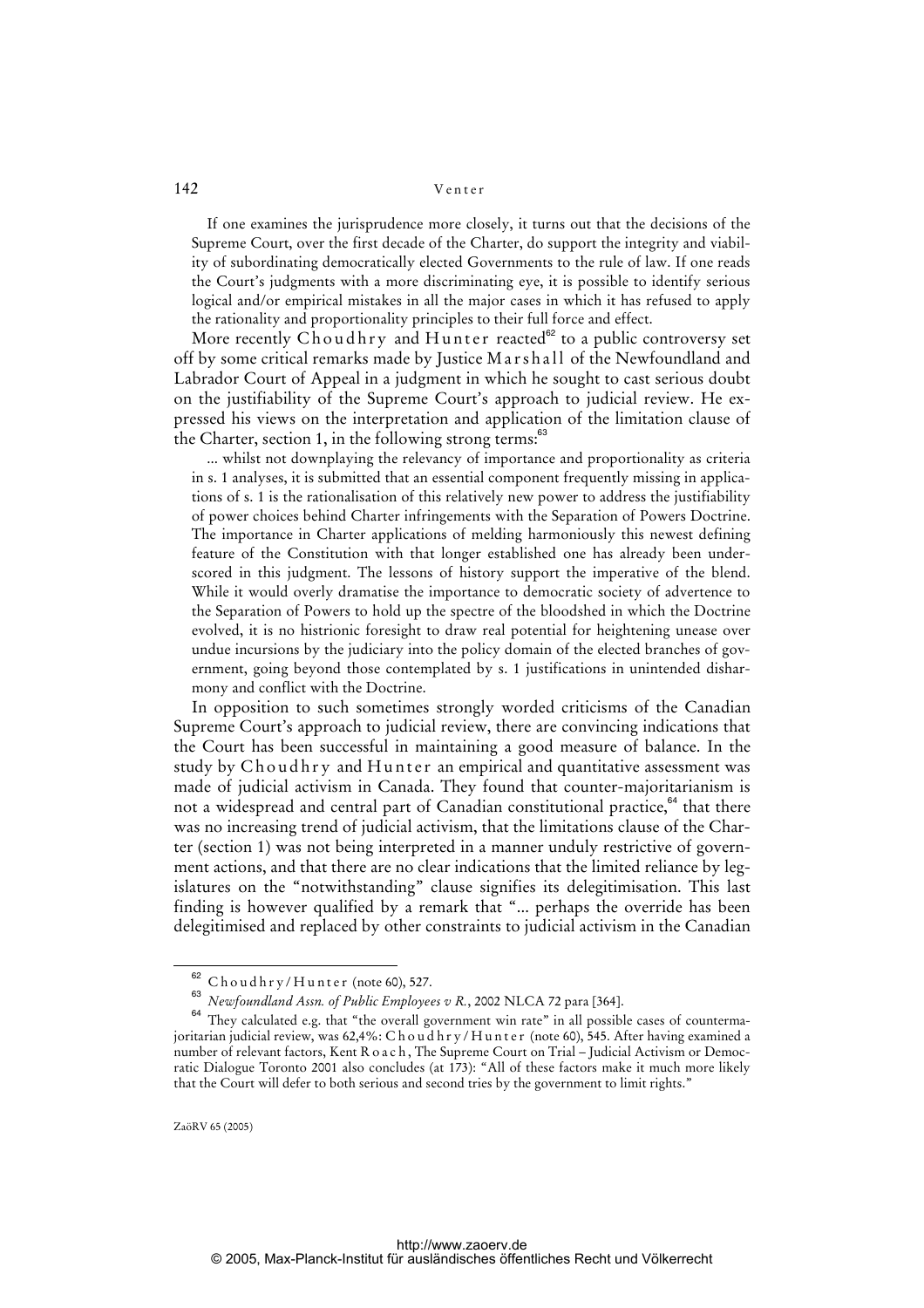constitutional system, such as public opinion, to which the Court is responding strategically". This latter remark is, I would suggest, significant in the context of the standard and nature of democracy in Canada.

## **2.4. Public Opinion and the South African Constitutional Court**

Very early in the career of the South African Constitutional Court, in fact in what might be referred to as its inaugural judgment,  $65$  it confronted the issue of counter-majoritarianism. The issue before the Court was whether the imposition of the death penalty was compatible with the Constitution. The full bench of eleven justices each gave a judgment, all finding that the death penalty had to be abolished. The President of the Court (as he then was), was prepared to assume that public opinion would be in favour of the death penalty, but, in rather stark contrast to the Canadian Supreme Court's "strategic response" to public opinion, continued:

The question before us, however, is not what the majority of South Africans believe a proper sentence for murder should be. It is whether the Constitution allows the sentence. Public opinion may have some relevance to the enquiry, but in itself, it is no substitute for the duty vested in the Courts to interpret the Constitution and to uphold its provisions without fear or favour. If public opinion were to be decisive there would be no need for constitutional adjudication. The protection of rights could then be left to Parliament, which has a mandate from the public, and is answerable to the public for the way its mandate is exercised, but this would be a return to parliamentary sovereignty, and a retreat from the new legal order established by the 1993 Constitution. By the same token the issue of the constitutionality of capital punishment cannot be referred to a referendum, in which a majority view would prevail over the wishes of any minority. The very reason for establishing the new legal order, and for vesting the power of judicial review of all legislation in the courts, was to protect the rights of minorities and others who cannot protect their rights adequately through the democratic process. Those who are entitled to claim this protection include the social outcasts and marginalised people of our society. It is only if there is a willingness to protect the worst and the weakest amongst us, that all of us can be secure that our own rights will be protected. This Court cannot allow itself to be diverted from its duty to act as an independent arbiter of the Constitution by making choices on the basis that they will find favour with the public.<sup>66</sup> Various members of the Court reiterated this opinion.<sup>67</sup> M a h o m e d I however

went on to elaborate on the relative functions of the judiciary and the legislature:<sup>68</sup>

The difference between a political election made by a legislative organ and decisions reached by a judicial organ, like the Constitutional Court, is crucial. The legislative organ exercises a political discretion, taking into account the political preferences of

<sup>65</sup> *S v Makwanyane* 1995 3 SA 391 (CC).

<sup>66</sup> Paras [87] – [89].

<sup>67</sup> Paras [188], [192] and [200].

 $^{\rm 68}$  Para [266].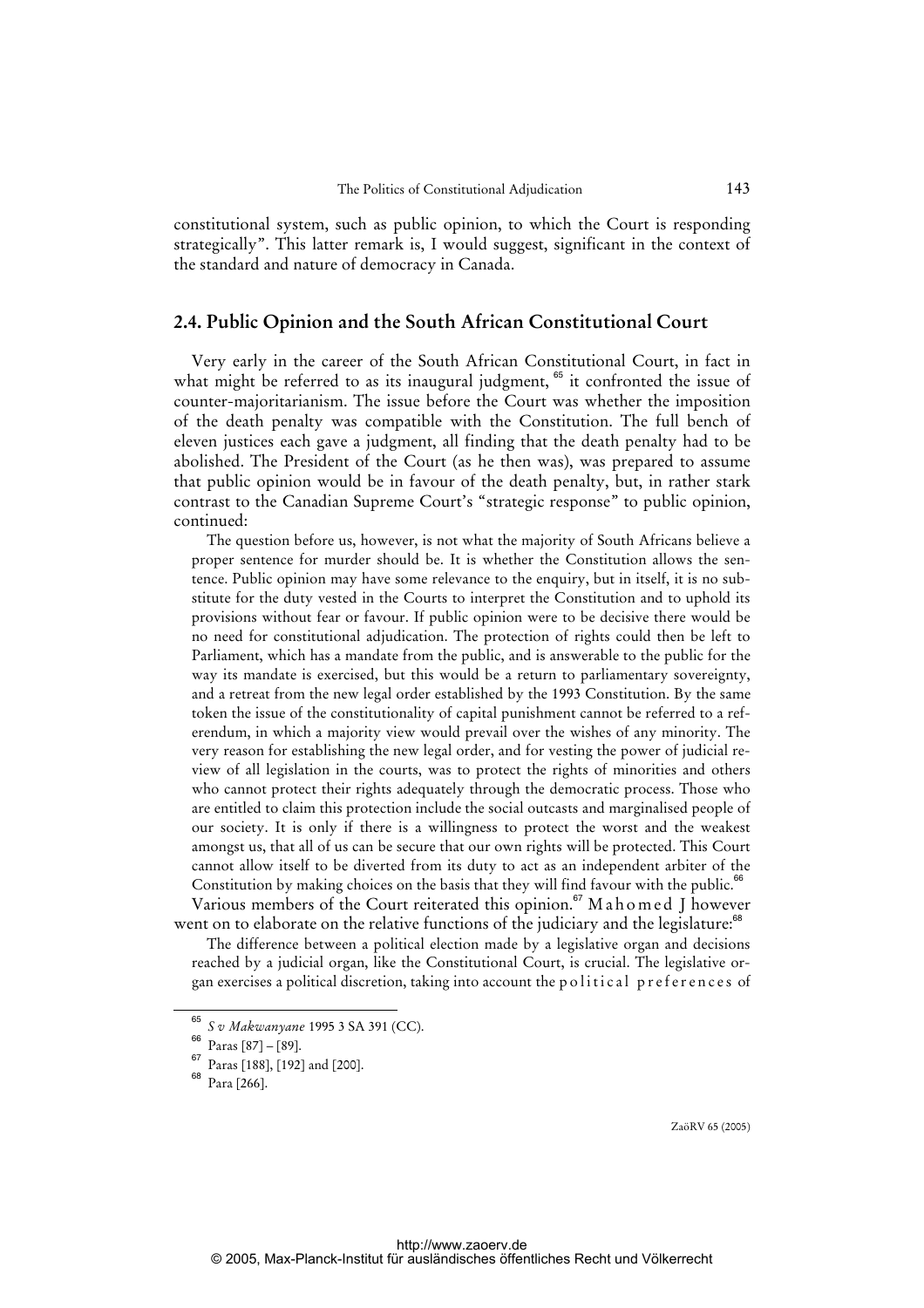the electorate which votes political decision-makers into office. Public opinion therefore legitimately plays a significant, sometimes even decisive, role in the resolution of a public issue such as the death penalty. The judicial process is entirely different. What the Constitutional Court is required to do in order to resolve an issue, is to examine the relevant provisions of the Constitution, their text and their context; the interplay between the different provisions; legal precedent relevant to the resolution of the problem both in South Africa and abroad; the domestic common law and public international law impacting on its possible solution; factual and historical considerations bearing on the problem; the significance and meaning of the language used in the relevant provisions; the content and the sweep of the ethos expressed in the structure of the Constitution; the balance to be struck between different and sometimes potentially conflicting considerations reflected in its text; and by a judicious interpretation and assessment of all these factors to determine what the Constitution permits and what it prohibits.<sup>69</sup>

The Court's considered position in this regard therefore contains the following key elements:

- the Court is not answerable to the public for the manner in which it protects the rights entrenched in the Constitution, but must exercise its functions according to the requirements of the Constitution;

- whereas Parliament is responsible to the political majority of the electorate for its actions, the Court is required by the Constitution to protect the rights of minorities and others who cannot protect their rights adequately through the democratic process; $\frac{70}{10}$ 

- the Court makes its findings after having considered a process of "judicious interpretation and assessment", leading to a reasoned judgment.

In his theoretical discussion of judicial review, Lenta expresses the opinion that it "is imperfectly legitimate from a democratic point of view", but that "the record of the Constitutional Court has mostly been good compared to other bodies of legislative review". Quite aptly, he also speculates that "in South Africa, the political majority enjoyed by the African National Congress, sure to continue into the foreseeable future, may tempt the government not always to act in a way that furthers the common good, but rather in a way that prioritises the government's and its supporters' interests over considerations of justice".<sup>71</sup>

## **2.5. The Counter-Majoritarian Difficulty in Perspective**

If one considers the bluntness of the electoral instrument with which democratic representation is determined, the ratio of representatives to those represented, the time span between elections, the limited nature of the restrictions placed upon the elected representatives, the difficulty with which legislators can be called to order by voters and the pressures of conformity to the injunctions given by party caucuses, one may seriously doubt the completeness of the representation rendered by

 $^{69}$  Cf. also the remarks of M o k g o r o J in para [305]

 $70$  This is distinctly "pluralistic" (as discussed in 2.2 above).

 $71$  L e n t a (note 2), 30.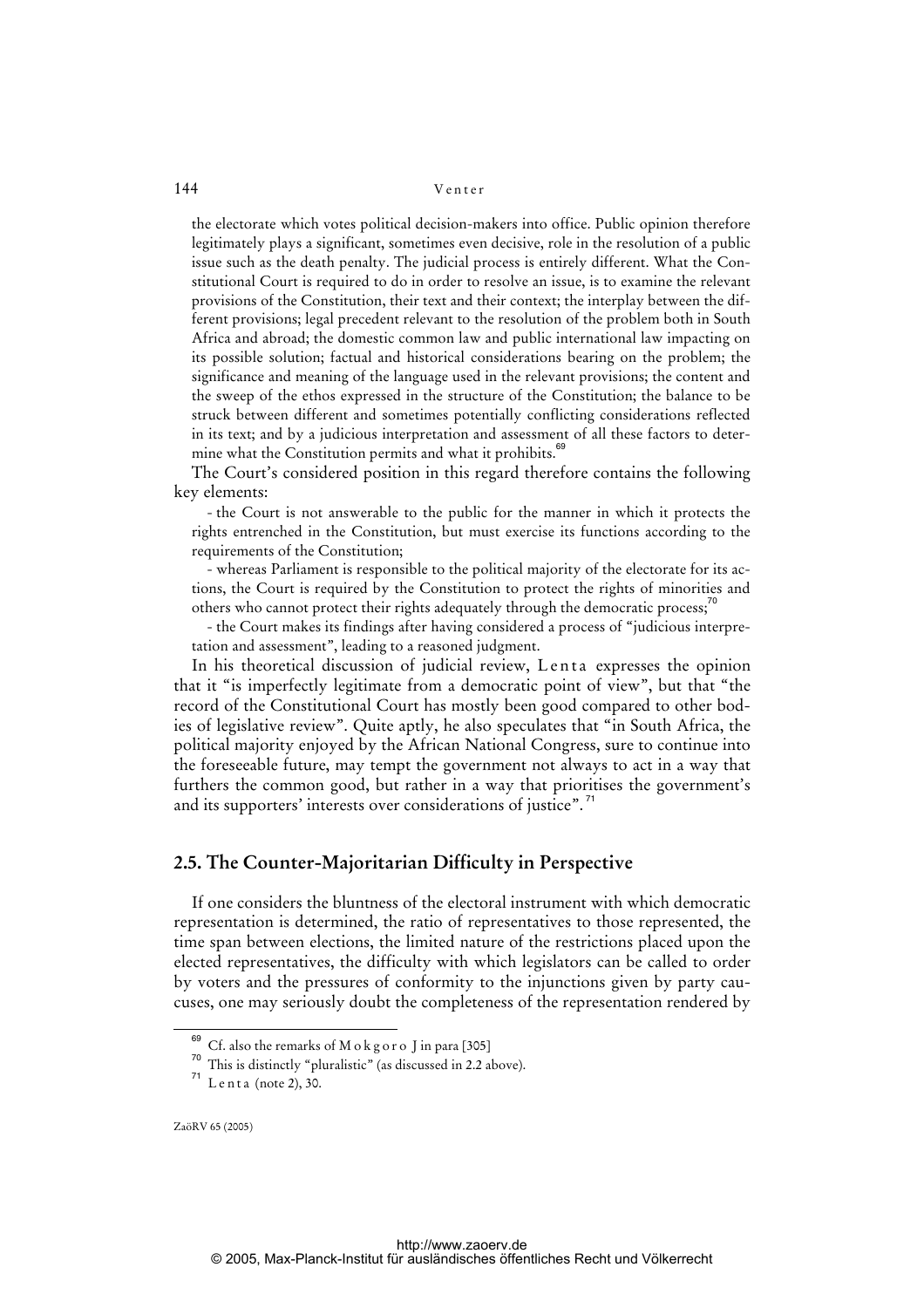elected legislators and executives even in a fully democratic system in which voters participate enthusiastically. The almost universal truth is that elected legislators and government executives are extremely difficult to dislodge or even to call to account between elections.

This is naturally not to suggest that judges represent the electorate better, or for that matter at all. It does however show that the counter-majoritarian difficulty is a construct embedded in the theoretical notions of the social contract, popular sovereignty and majoritarian democracy. There is nothing particularly wrong with these notions, but to launch an attack on the legitimacy of constitutionally empowered judicial activity as being counter-majoritarian while assuming that the instruments of representative democracy are effective and real, and that they present a more effective instrument for protection against political abuse and injustice, is not justifiable. The justification for constitutional review should rather be sought in the need for the qualification of blind popular majoritarianism with rational judicial argument.<sup>72</sup>

## **3. Politicians, Judges and Their Politics**

Essentially, judges are appointed by politicians. Various mechanisms are naturally employed to promote the independence of the judiciary from current and fluctuating political sentiments, such as prescribed qualifications, personal qualities, experience and security of tenure beyond political terms of office. Nevertheless, it seems generally to be accepted that it is unavoidable that the appointment procedure of judges is heavily tainted by political modalities.

The judges of the Supreme Court of Canada are appointed by the federal cabinet (formally the Governor in Council) in a process that lacks transparency. To be appointed, a person must be either a judge of the superior court of one of the provinces, or a lawyer of at least ten years' standing at a provincial bar. At least three of the nine judges must come from Quebec. Conventionally informal consultation takes place with the organised bar, but not with the provincial authorities.<sup>73</sup> McCormick describes the fact that the Supreme Court is a purely national institution within a federal system as an "Achilles' heel" of the Court.<sup>74</sup>

The German *Bundesverfassungsgericht* is composed of judges selected from the benches of other federal courts "and other members" (which in many cases means

That is perhaps what President L i m b a c h had in mind when she suggested (as quoted above at note 53) that the popularity of constitutional review might indicate a political distrust of democracy. Such distrust, one might add, may, within bounds, be quite healthy for the protection of constitutional democracy.

<sup>&</sup>lt;sup>73</sup> Peter H o g g, Constitutional Law of Canada 2003, Student Edition, Toronto 2003, 232-233.

<sup>74</sup> Peter M c C o r m i c k , Supreme at Last – The Evolution of the Supreme Court of Canada, Toronto 2000, 175: "Its members are appointed by the government of Canada as an exercise of pure executive fiat; there is no ratification process, no way of blocking an objectionable appointment, not even a leverage point from which to negotiate compromise or future concessions."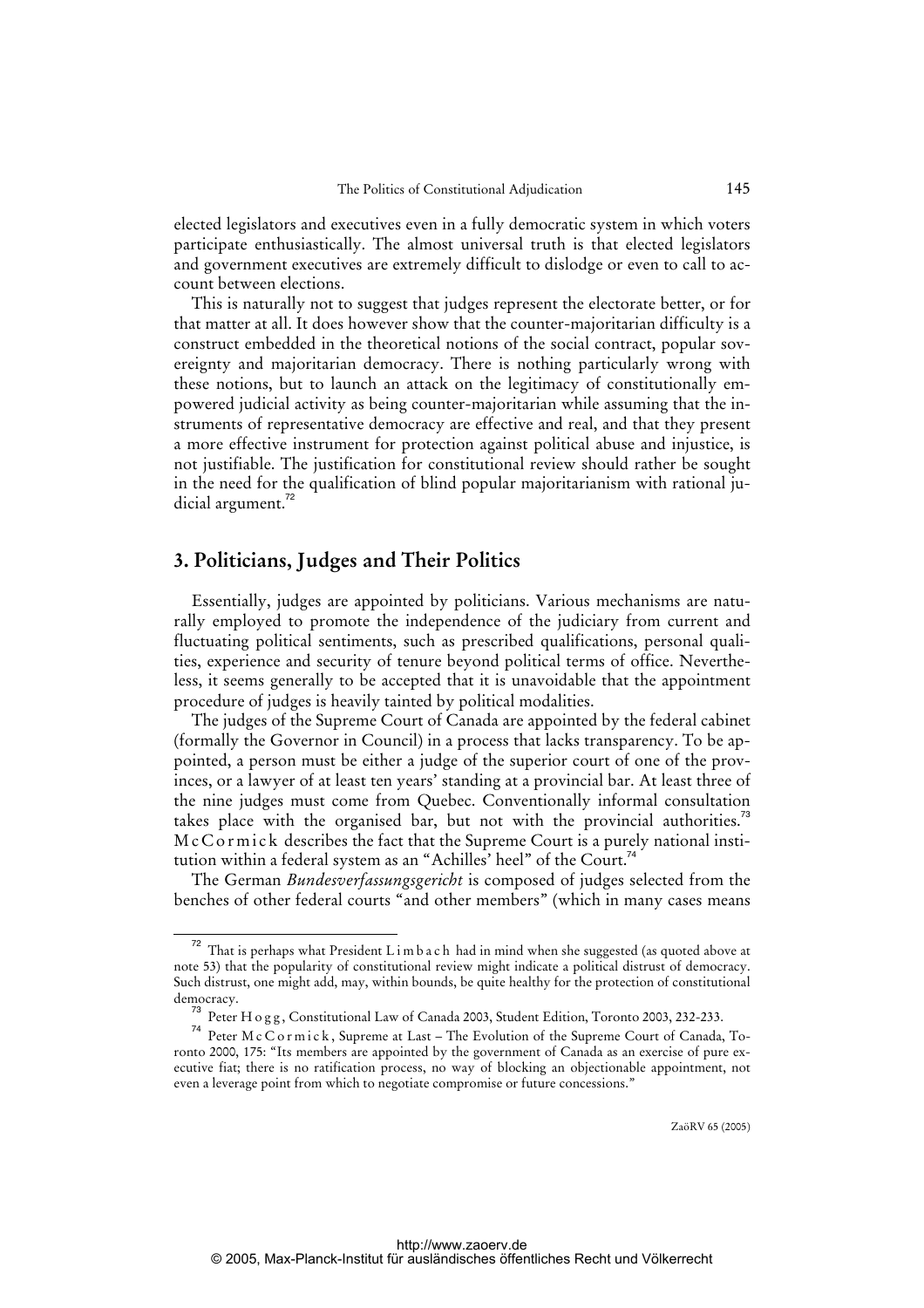professors of law). Half the members are elected by the *Bundestag* and half by the *Bundesrat*. The Court is composed of two "senates" each consisting of eight judges. These senates function separately, each as the Court, under the presidency of respectively the President and Vice-president of the Court. A plenary session is required when one senate intends to deviate from a previous ruling of the other senate. For the purposes of the election of judges by the *Bundestag*, an electoral college of twelve members is first elected proportionally. In order to prevent domination by the parliamentary majority, eight votes are required in the electoral college for a decision. As is to be expected, much party political deliberation and negotiation in committee precede the election of the judges, generally leading to a fair distribution of successful candidates promoted by the various parties. The same two-thirds majority is required in the *Bundesrat*, where the election is direct. Three members of each of the Senates of the Court must be appointed from other benches. The judges must be at least forty years of age, and may not continue occupying any other occupation than university professor after appointment to the Court. The term of office is twelve years and is non-renewable, but is terminated when the judge reaches the age of sixty eight. A constitutional court judge may not be dismissed before the end of the term of office, except by special impeachment procedures.<sup>75</sup>

The judges of the Constitutional Court of South Africa must be "appropriately qualified", "fit and proper persons" and South African citizens. At least four of the members of the bench must have had experience as judges of other courts and a broad reflection of the racial and gender composition of South Africa must be considered in the appointment of all judicial officers. The President of the country appoints the Chief Justice and Deputy Chief Justice of the Court "after consulting the Judicial Service Commission and the leaders of the parties represented in the National Assembly". This process of consultation does not necessarily bind the President to appoint any specific person. The potential of political considerations playing a decisive role in the deliberations of the Judicial Service Commission appears clearly from its composition: the Commission is a constitutional institution consisting of 3 or 4 judges, 11 or 12 politicians, 4 legal practitioners, 1 legal academic and 4 political appointees. However, chances for blatant political manipulation of the composition of the bench are curbed by the public nature of some of the proceedings of the Commission and by the presence in the Commission of professional and oppositional elements. The other nine judges of the Constitutional Court are appointed by the President from a list of three more names than the number of appointments to be made, drawn up by the Judicial Service Commission. Before making the appointments, the President must consult the Chief Justice and the leaders of parties represented in the National Assembly.<sup>76</sup> No doubt the President's considerations in this regard would not be innocent of political motives.

 $75$  Schlaich/Korioth (note 53), 27-33.

 $76$  V e n t e r (note 18), 98.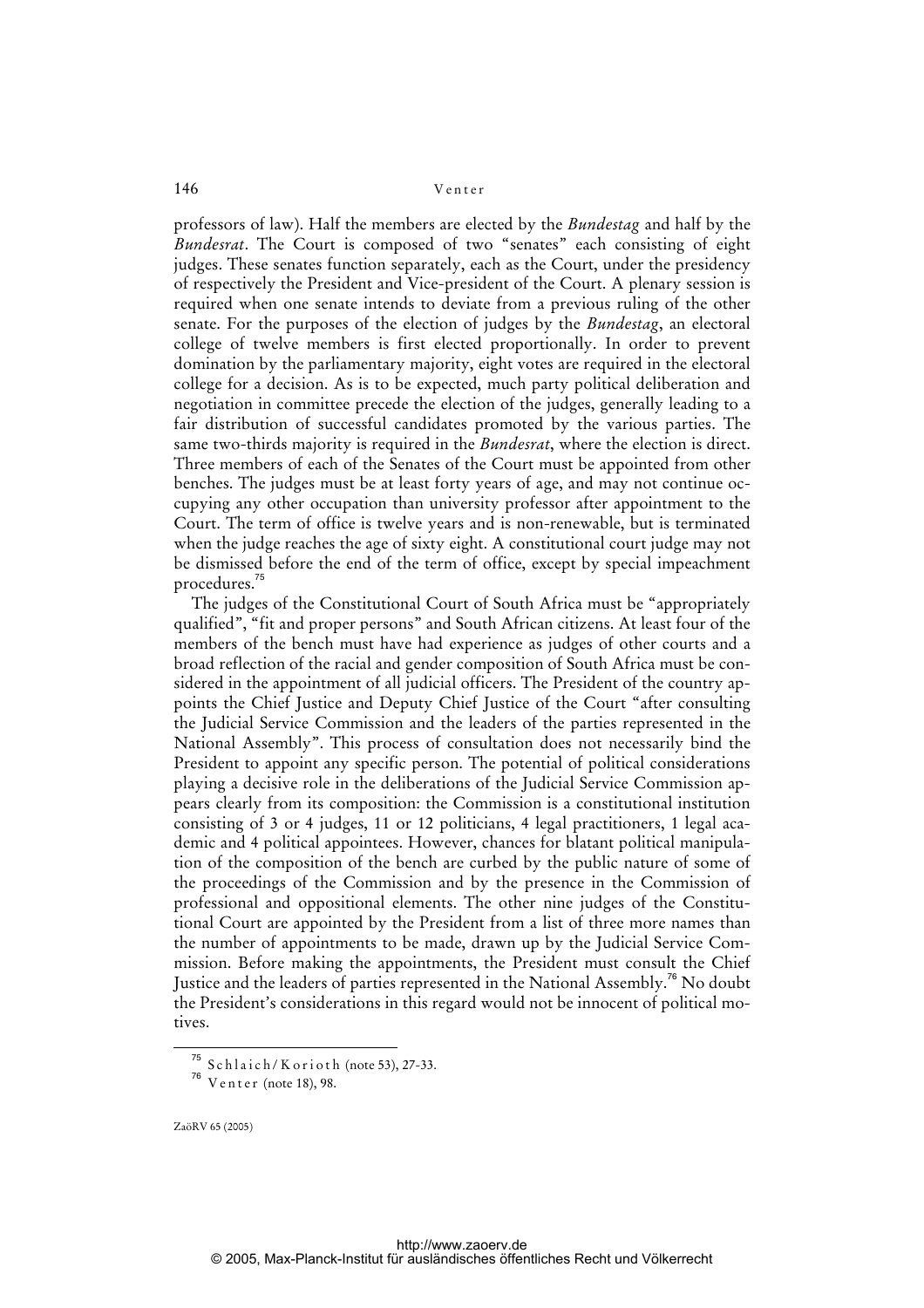The South African Constitutional Court has in the very recent past had reason to address the question of politics in constitutional adjudication quite directly. It would appear that the Court considers it unavoidable that its judgments will in certain "crucial political areas" within its jurisdiction have "political consequences".<sup>77</sup>

The Court found it necessary in the *Van Rooyen* case<sup>78</sup> (in which the constitutionality of the legislation and regulations pertaining to the magistrates' courts had to be adjudicated) to quote the following passage from the famous judgment of the Appellate Division in *Minister of the Interior v Harris*<sup>79</sup> where Schreiner JA stated that

[t]he Superior Courts of South Africa have at least for many generations had characteristics which, rooted in the world's experience, are calculated to ensure, within the limits of human frailty, the efficient and honest administration of justice according to law. Our Courts are manned by full-time Judges trained in the law, who are outside party politics and have no personal interest in the cases which come before them, whose tenure of office and emoluments are protected by law and whose independence is a major source of the security and well-being of the state.

Chaskalson CJ followed this quotation with the following:<sup>80</sup>

Under our new constitutional order much has changed since then and more changes are foreshadowed in the bill presently before Parliament.<sup>81</sup> As was previously mentioned, judges are now appointed by the President on the recommendation of the Judicial Service Commission.<sup>82</sup> Their salaries and benefits cannot be reduced,<sup>83</sup> and a decision of the Judicial Service Commission supported by a resolution of two thirds of the members of the National Assembly is required for impeachment.<sup>84</sup> Salaries and conditions of service are still fixed by regulation, but the Bill makes provision for an independent commission to make recommendations to government on the remuneration of judges.

Over time the attitude of the South African bench toward matters of politics and policy has received much attention. A useful historical mirror of current judicial

<sup>77</sup> Paras [72] and [73] of the judgment in *President of the Republic of South Africa v South African Rugby Football Union* 1999 4 SA 147 (CC) (the *SARFU* recusal case): "Section 167 (4) thus confers exclusive jurisdiction to this Court in a number of crucial political areas which include the power to decide disputes between organs of state in the national and provincial sphere, to decide on the constitutionality of any parliamentary or provincial Bill, to decide on the constitutionality of any amendment to the Constitution and to decide whether Parliament or the President has failed to fulfil a constitutional obligation. And, in terms of section 167 (4), this Court makes the final decision whether an Act of Parliament, a provincial Act or conduct of the President is constitutional. ... It follows that the drafters of the Constitution necessarily envisaged that this Court would be called upon to adjudicate finally in respect of issues which would inevitably have important political consequences."<br> $\frac{78}{18}$  M  $\frac{1}{18}$  P  $\frac{77}{18}$  G  $\frac{1}{18}$  2000 5 5 A 244 (CC)

*Van Rooyen v The State* 2002 5 SA 246 (CC) para [82].

<sup>1952 4</sup> SA 769 (A) at 789.

 $\frac{80}{81}$  Para [83].

<sup>&</sup>lt;sup>81</sup> Judicial Officers Amendment Bill 72 of 2001.

Section 174 (6) of the Constitution.

 $\frac{83}{84}$  Section 176 (3) of the Constitution.

Section 177 of the Constitution.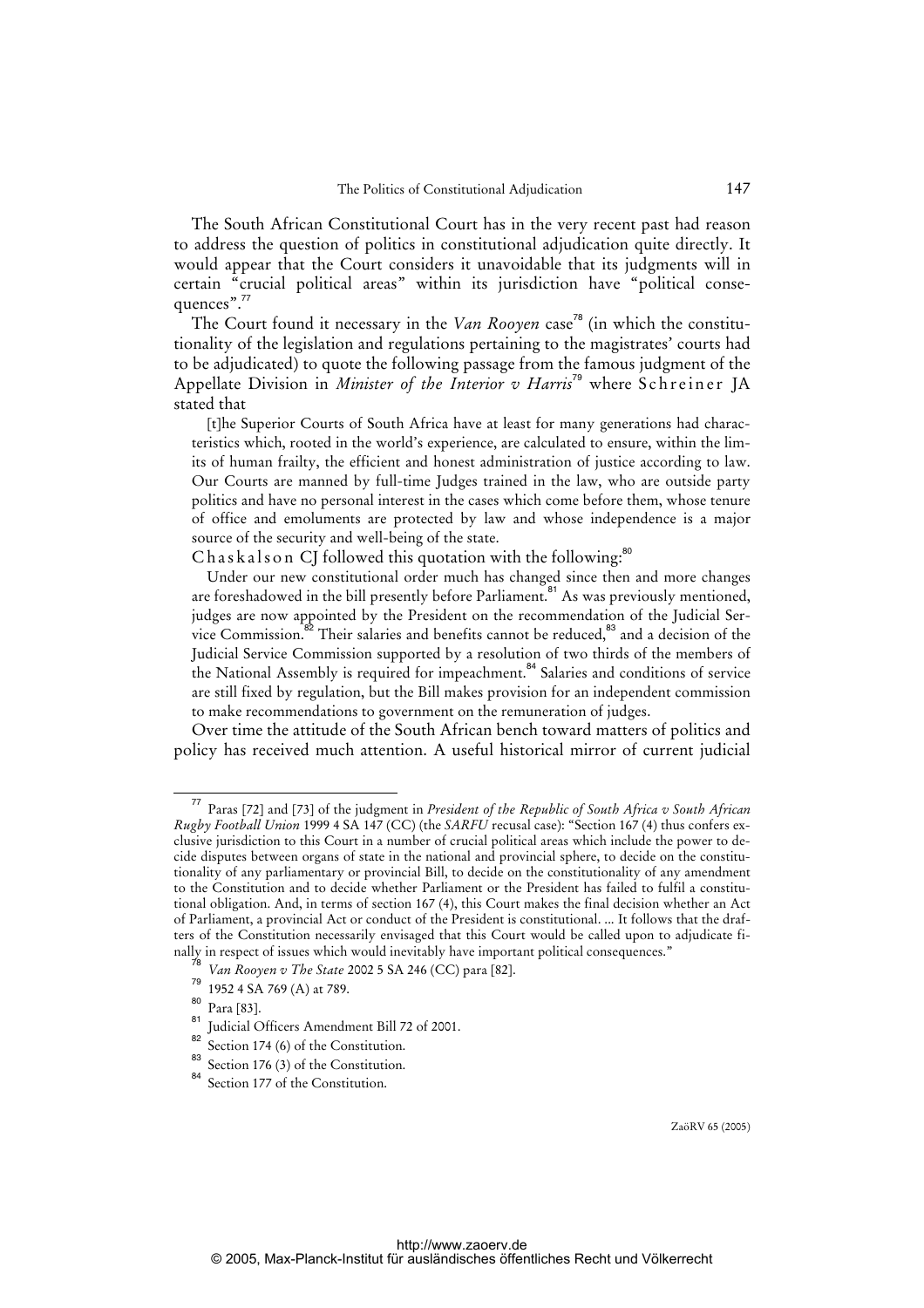thinking is to be found in Professor John Dugard's inaugural lecture of  $1971^{85}$  in which he endeavoured to expose the endemic positivism in the judicial thinking of the time and the judges' refusal to recognise their own "inarticulate premises". As a solution he offered two "antidotes"<sup>86</sup>:

First, a frank recognition on the part of the judiciary that their role is not purely mechanical; ... and that in disputes between individual and State subconscious personal preferences are an ever-present hazard. Secondly, what is needed is a conscious determination by judges to be guided by accepted traditional legal values ...

These sentiments were naturally expressed against the background of the Westminster-type constitutional situation, involving an extreme form of parliamentary sovereignty at the time. They are nevertheless still quite apt today.

Regarding the specific issue of the political opinions of judicial officers, the *SARFU* recusal case, in which the respondent expressed apprehension of bias against him on the part of all, but specifically of five of the members of the Constitutional Court,<sup>87</sup> contains a number of relevant *dicta* which produced the following opinions:

- Because courts are required to give reasons for their judgments, criticism of the judgments should be focused on those reasons and not be motivated by political discontent or dissatisfaction with the outcome.<sup>88</sup> In the *Mamabolo* case<sup>89</sup> the Court added that a court must in its judgments "rely on moral authority".

<sup>85</sup> D u g a r d J, The Judicial Process, Positivism and Civil Liberty, South African Law Journal 181 (1971).

 $86$  At 195.

<sup>&</sup>lt;sup>87</sup> The grounds for what the applicant presented as "a reasonable apprehension" included the fact that the appellant was the President of the Republic, who had appointed all the justices, past political association of some of the justices with the President, continued social interaction between them and the President and other personal ties.

<sup>88</sup> Para [68] "Success or failure of the government or any other litigant is neither grounds for praise nor for condemnation of a court. What is important is whether the decisions are good in law, and whether they are justifiable in relation to the reasons given for them. There is an unfortunate tendency for decisions of courts with which there is disagreement to be attacked by impugning the integrity of the judges, rather than by examining the reasons for the judgment. Our courts furnish detailed reasons for their decisions, and particularly in constitutional matters, frequently draw on international human rights jurisprudence to explain why particular principles have been laid down or applied. Decisions of our courts are not immune from criticism. But political discontent or dissatisfaction with the outcome of a case is no justification for recklessly attacking the integrity of judicial officers."<br><sup>89</sup> S<sub>o</sub> M<sub>u</sub> *M*<sub>u</sub> 2004 3 SA 499 (CC) [34]  $\frac{1}{2}$  M<sub>u</sub> I M<sup>s</sup><sub>I</sub>

*S v Mamabolo* 2001 3 SA 409 (CC) para [16] per K riegler J: "In our constitutional order the judiciary is an independent pillar of state, constitutionally mandated to exercise the judicial authority of the state fearlessly and impartially. Under the doctrine of separation of powers it stands on an equal footing with the executive and the legislative pillars of state; but in terms of political, financial or military power it cannot hope to compete. It is in these terms by far the weakest of the three pillars; yet its manifest independence and authority are essential. Having no constituency, no purse and no sword, the judiciary must rely on moral authority. Without such authority it cannot perform its vital function as the interpreter of the Constitution, the arbiter in disputes between organs of state and, ultimately, as the watchdog over the Constitution and its Bill of Rights – even against the state."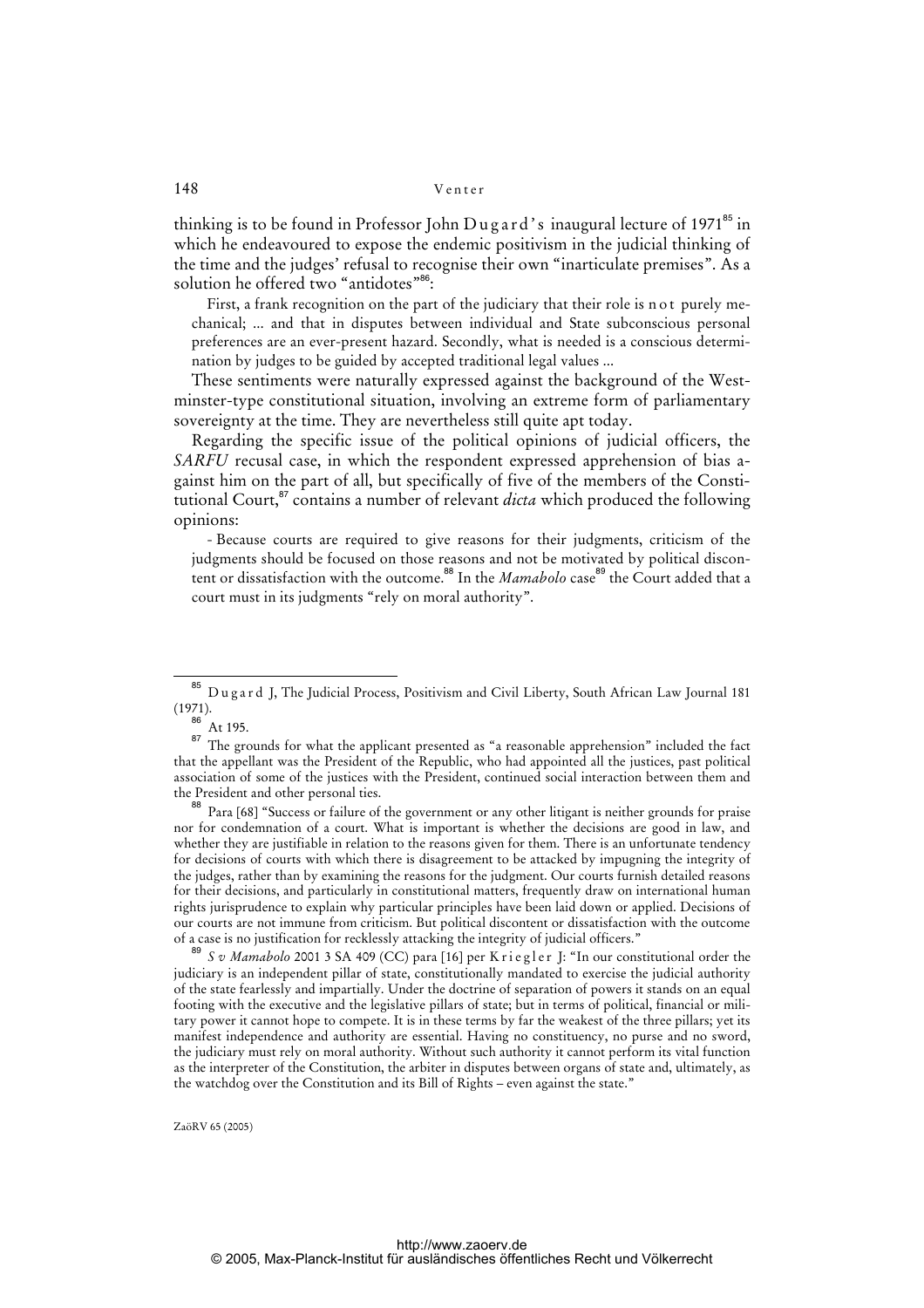- A judicial officer's constitutional duty is to "resist all manner of pressure, regardless of where it comes from".

- The Constitution requires of a judicial officer to adjudicate a case "according to the facts and the law, and not according to their subjective personal views".

- Because the core values of the Constitution are in contrast to the pre-constitutional dispensation, political opposition in pre-constitutional times to the old order is practically a requirement for appointment to the bench of the Constitutional Court.<sup>92</sup>

- Nevertheless "all judges are expected to put any party political loyalties behind them on their appointment and it is generally accepted that they do so".<sup>93</sup>

- In the opinion of the Court<sup>94</sup> "it follows that a reasonable apprehension of bias cannot be based upon political associations or activities of judges prior to their appointment to the bench unless the subject matter of the litigation in question arises from such associations or activities".

These considerations are relevant, as will appear from the discussion in the following section, in matters where recusal of judges have to be considered, even if the issues are not specifically of a political nature.

<sup>94</sup> Para [76].

Para [104] "... The nature of the judicial function involves the performance of difficult and at times unpleasant tasks. Judicial officers are nonetheless required to "administer justice to all persons alike without fear, favour or prejudice, in accordance with the Constitution and the law." To this end they must resist all manner of pressure, regardless of where it comes from. This is the constitutional duty common to all judicial officers. If they deviate, the independence of the Judiciary would be undermined, and in turn, the Constitution itself."

<sup>&</sup>lt;sup>91</sup> Para [70] "That a judge may have engaged in political activity prior to appointment to the bench is not uncommon in most if not all democracies including our own. Nor should it surprise anyone in this country. Upon appointment, judges are frequently obliged to adjudicate disputes which have political consequences. It has never been seriously suggested that judges do not have political preferences or views on law and society. Indeed, a judge who is so remote from the world that she or he has no such views would hardly be qualified to sit as a judge. What is required of judges is that they should decide cases that come before them without fear or favour according to the facts and the law, and not according to their subjective personal views. This is what the Constitution requires."

<sup>&</sup>lt;sup>92</sup> Para [72] "The core values of our new order are reflected in the provisions of section 1 of the Constitution. None of those values was recognised by the old order which was replaced by the Constitution. Where we used to have a supreme Parliament, we now have a supreme Constitution. The Constitutional Court has been given the responsibility of being the ultimate guardian of the Constitution and its values." And para [74]: "... it would be surprising if respect and support for the core values of the Constitution by candidates for appointment to all of our courts, and particularly the Constitutional Court, were not taken into account by the Judicial Service Commission when preparing a list of nominees for submission to the President. It would be equally surprising if the President and the Cabinet failed to do so. Barely five years into the new order it is all but inevitable that in the professional or public lives of such candidates their antipathy and opposition to the evils and immorality of the old order, to a greater or lesser extent, would have manifested themselves. The public hearings of the Judicial Service Commission reflect this reality."

Para [75] then continues: "In South Africa, so soon after our transition to democracy, it would be surprising if many candidates for appointment to the bench had not been active in or publicly sympathetic towards the liberation struggle. It would be ironic and a matter for regret if they were not eligible for appointment by reason of that kind of activity."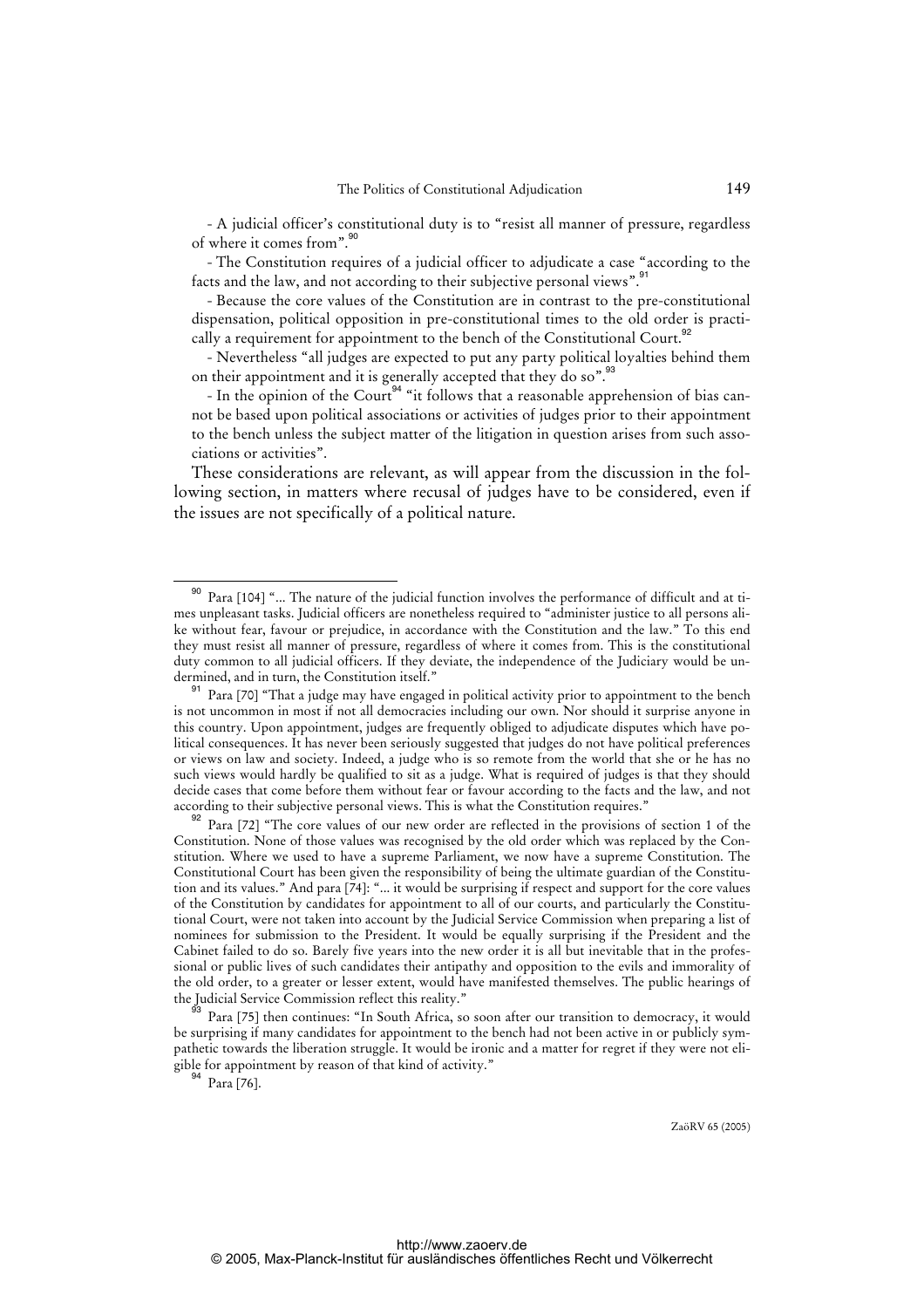## **4. Recusal**

A prejudiced judge cannot be expected to deliver a just judgment. It follows that, if it is clear that bias on the part of a judge is present in a specific matter, the judge should withdraw.<sup>95</sup>

The *Bundesverfassungsgerichtsgesetz* provides in paragraph 18 that a judge may not exercise the judicial office if he or she or a close relation is involved in a case before the Court or if he or she has already been officially or professionally involved in the case. Such "involvement" is not implied by the judge's marital status, profession, origin, membership of a political party or similar general consideration of interest in the outcome of the case. A judge is also not considered to have been involved in a case if he or she had participated in a legislative process or had expressed a scholarly<sup>96</sup> opinion on a legal question that is relevant to the case. In terms of paragraph 19 a judge is required to express him- or herself regarding recusal and such recusal must be motivated. This provision is particularly important where a constitutional judge initiates his or her own recusal.

The *Bundesverfassungsgericht* has on various occasions had to deal with requests by parties to matters before it for recusal of judges or with requests from judges to recuse themselves. In 1990 the constitutionality of legislation of a federal *Land* concerned with fees payable for water use was challenged before the Court. When the legislation was considered by the legislature three years previously, Judge K i r c h h o f, then a professor of law not yet appointed to the Bench, was invited by members of the government of the *Land* to a discussion regarding the constitutionality of the law, since it was in contention. In these discussions the professor expressed the view that the proposed legislation would pass constitutional muster. On that basis, he was instructed to submit a formal opinion (*Gutachten*), which then provided the justification for the adoption of the legislation. The opinion could thus not be considered merely to be an expression of scholarly thought, and was therefore found to provide sound reason for the recusal of Judge Kirchhof. The Court was split 4:3 on the decision. The majority did not consider this to be a particularly strict standard that was set for recusal, since it primarily concerned public and political statements made by constitutional judges.<sup>97</sup>

In 1992 Judge Söllner made a statement in terms of paragraph 19 of the *Bundesverfassungsgerichtsgesetz* in which he motivated his wish to be recused in a matter concerning labour law, in which he was a recognised expert. Ten years before the matter came before the Court, Söllner had written an opinion for the Rail-

<sup>&</sup>lt;sup>95</sup> "If that apprehension [that there were improper motives on the part of the judges] were reasonable, all its members would have been under a duty to recuse themselves, despite the fact that no formal application for such relief was made." Para [6] of the *SARFU* recusal judgment.

<sup>96</sup> A more direct translation of this term (*wissenschaftlich*) would be "scientific".

<sup>&</sup>lt;sup>97</sup> The last sentence of the majority judgment BverfGE 82, 30 [40] reads: Dem kann hier auch nicht ein "besonders strenger Maßstab" für die Prüfung der Befangenheitserklärung von Verfassungsrichtern ... entgegengehalten werden. Dieser bezieht sich, soweit er denn Geltung hat, primär auf öffentliche und politische Äußerungen von Verfassungsrichtern.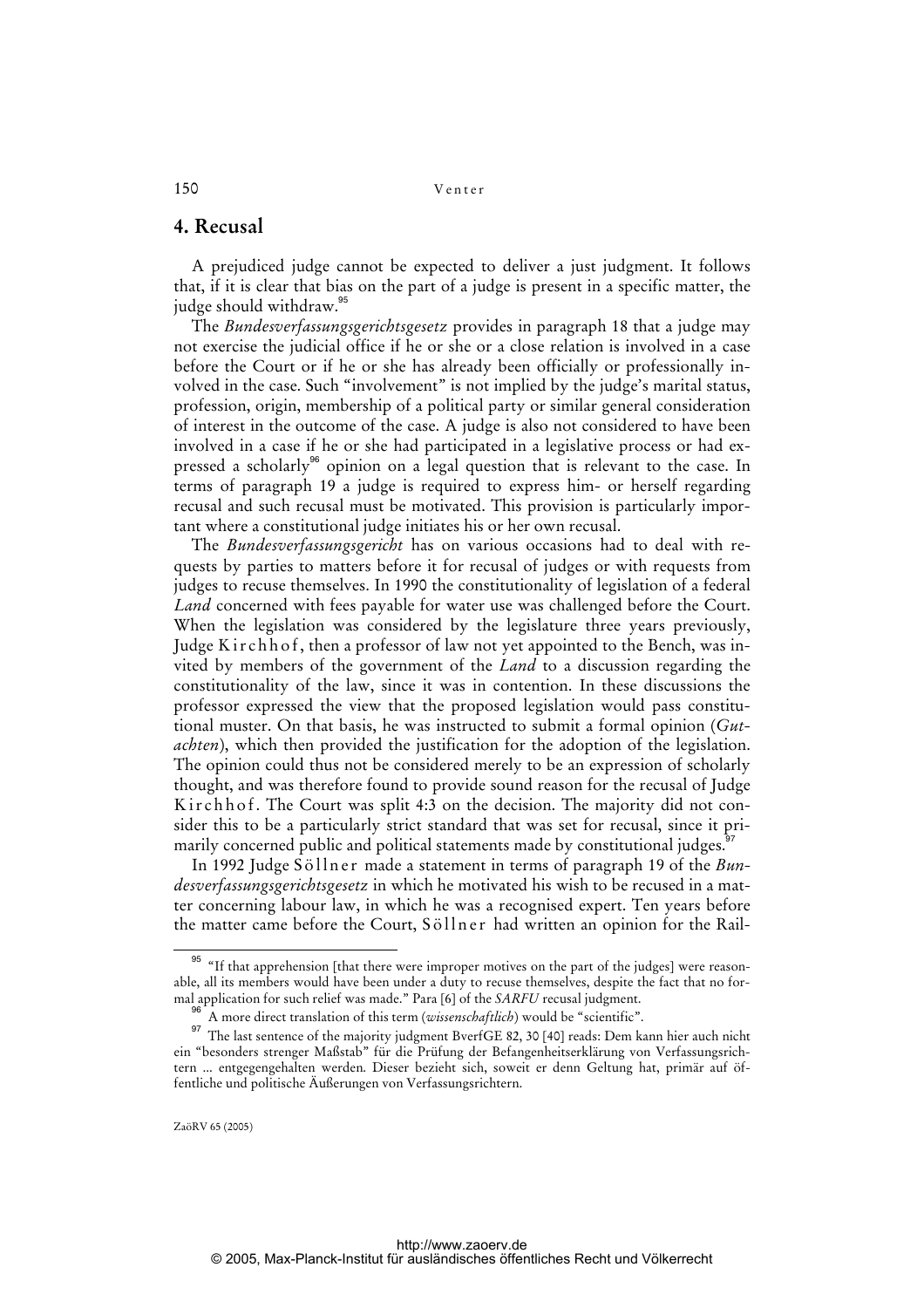ways Labour Union after discussions with the Union regarding the question whether his opinion would support the Union's position. The opinion was subsequently published as an article and again reprinted in a publication of the German Labour Federation. The Union appearing before the Court in 1992 as a party was also a member of the Federation and the case was very similar in fact and in law to that which gave rise to the opinion of 1982. The Court pointed out<sup>98</sup> that it was not necessary for the judge requesting recusal to consider himself to be prejudiced: it was sufficient for him to point out circumstances indicating that there are reasons for a determination to be made regarding him possibly being prejudiced. The Court stated that concern about prejudice exists where a party to the case has reason after reasonable weighing of all the relevant circumstances to have doubt whether the judge is unbiased. In the specific circumstances the Court found that concern that Judge Söllner would not in the dispute be able to be open and unbiased, was understandable and the request for recusal was granted.

In 1999 a comparable, but slightly different situation arose again involving Judge Kirchhof. In 1980 Professor Kirchhof wrote an opinion on instruction of the government of Baden-Württemberg for the purposes of preparing for the proceedings in the *Bundesrat* where legislation dealing with financial and fiscal equalisation between the Federation and the *Länder* was to be considered. In 1983 he represented the *Land* government before the *Bundesverfassungsgericht* where the constitutionality of the specific law was in dispute. In the 1999 case,  $\frac{99}{10}$  the Court, of which Judge Kirchhof had now been a member for eleven years, again had to consider the disputed legislation. Three parties (*Länder* governments) took the opinion that the judge would be biased, given his previous involvement. Kirchhof duly made the statement required by paragraph 19 of the *Bundesverfassungsgerichtsgesetz*, pointing out, however that his opinion was written 18 years before and his conduct of the case before the Court occurred 13 years ago. He further pointed out that the legislation concerned had in the meantime undergone development, much litigation had taken place, wide spread academic work had been done at the highest level and Germany had been reunited, all of which resulted in extensive economic and constitutional development of the field. In this instance the Court declined to approve of the recusal, thereby triggering some strong (uncharacteristically sharp) commentary.<sup>100</sup> Nevertheless, the Court reiterated (in paragraph 16 of the judgment) that the law (paragraph 19) was not concerned with the question whether a judge was in fact partisan (*parteilich*) or prejudiced (*befangen*) or considered himself to be prejudiced: the only consideration was whether a party to the matter had reason, after reasonable assessment of all the circumstances, to

BverfGE 88, 1 [3] and [4].

<sup>&</sup>lt;sup>99</sup> BVerfG, 2 BvF 2/98 of 6. July 1999, paras (1-24), <<http://www.bverfg.de/>>.<br><sup>100</sup> E  $\approx$  Pelf Lampracht, Karlsruher Befongenheits Lovik, NIW 38, 2791

<sup>100</sup> E.g. Rolf L a m p r e c h t , Karlsruher Befangenheits-Logik, NJW 38, 2791 (1999). The article starts with the exclamation "Es kann nicht sein, was nicht sein darf!" ("It can't be what should not be!") and ends with an appeal to the "Law of Logic" for the rejection of the idea that the 1990 case discussed above and this one might be distinguished.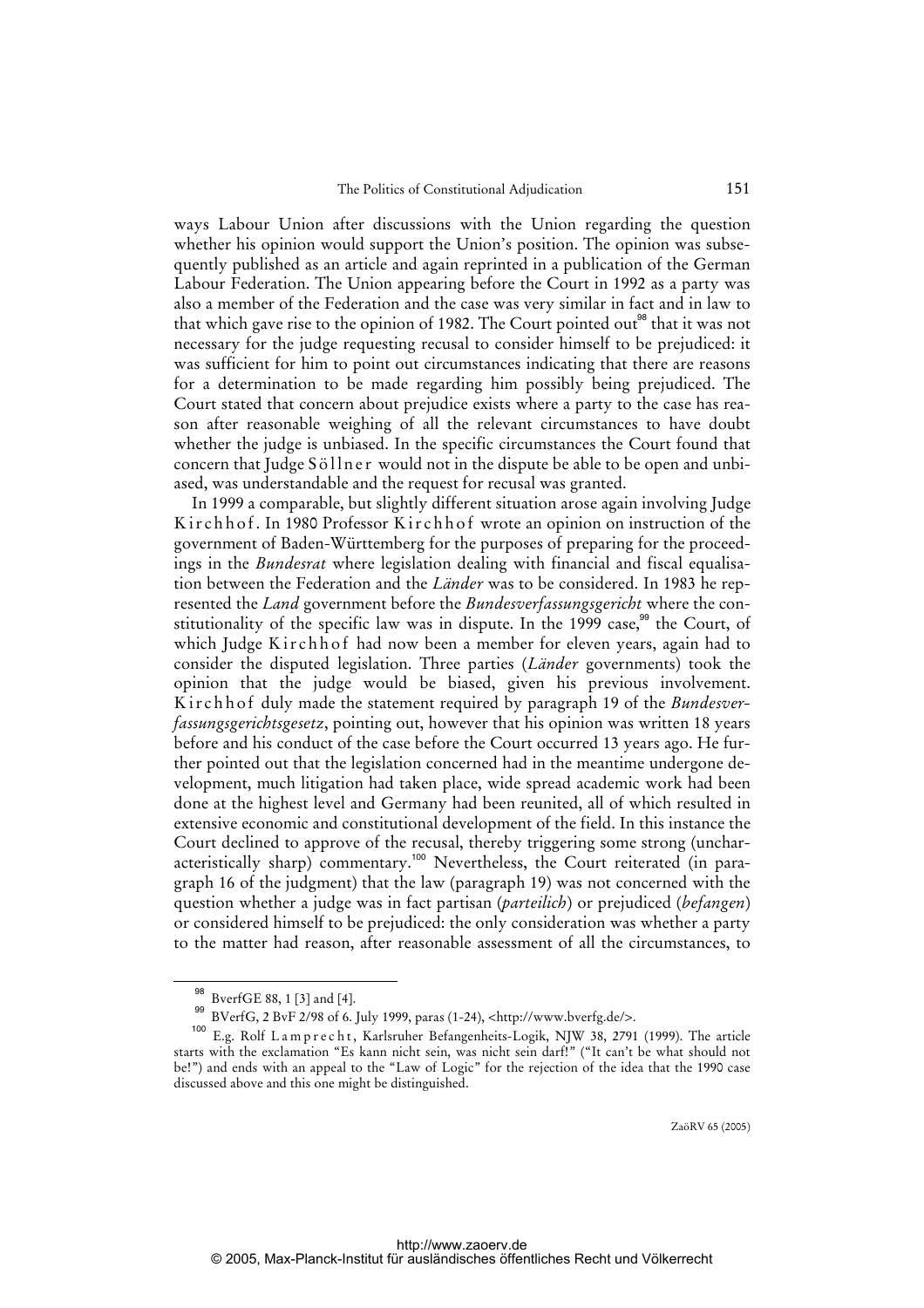doubt the objectivity (*Unvoreingenommentheit*) of the judge. The expression of scholarly opinion on similar matters, although expressly excluded by the law as a ground for recusal, could however become such ground if an element was added. Such an element would have been present had the judge's association with Baden-Württemberg and the previous case existed not too far back in time and if the substance of the matter was such to allow for the construction of a continued relationship with that *Land* as a party before the Court. Furthermore, if the previous involvement of Judge Kirchhof with the *Land* as party to the current dispute served the function of a guarantee (*Gewährfunktion*) for the outcome of the judgment (paragraph 19 and 20 of the judgment), it would have required recusal. It was however found that these elements were not present in the particular case.

In a recent judgment of the *Bundesverfassungsgericht*<sup>101</sup> the Court stated<sup>102</sup> that (freely translated) it can in principle be supposed that the judges of the *Bundesverfassungsgericht* possess the required inherent independence and distance that enable them to come to unbiased and objective decisions. To this the Court added that the provisions regarding concern about judicial prejudice were intended to avoid any appearance of bias.<sup>1</sup>

In the South African *SARFU* recusal case, much of the detailed grounds for the recusal application concerned the past political activities and affiliation of the justices.

The essential test for recusal was formulated as follows:

The question is whether a reasonable, objective and informed person would on the correct facts reasonably apprehend that the judge has not or will not bring an impartial mind to bear on the adjudication of the case, that is a mind open to persuasion by the evidence and the submissions of counsel. The reasonableness of the apprehension must be assessed in the light of the oath of office taken by the judges to administer justice without fear or favour; and their ability to carry out that oath by reason of their training and experience. It must be assumed that they can disabuse their minds of any irrelevant personal beliefs or predispositions. They must take into account the fact that they have a duty to sit in any case in which they are not obliged to recuse themselves. At the same time, it must never be forgotten that an impartial judge is a fundamental prerequisite for a fair trial and a judicial officer should not hesitate to recuse herself or himself if there are reasonable grounds on the part of a litigant for apprehending that the judicial officer, for whatever reasons, was not or will not be impartial.<sup>1</sup>

The judgment in the *SACCAWU* case (delivered by Cameron AJ, who was not a member of the bench that decided the *SARFU* recusal case, provides some

<sup>101</sup> "Fall *Jentsch* II" NJW 47, 3404 (2003).

<sup>102</sup> In the final paragraph of the judgment and with reference to two previous judgments: BVerfGE 35, 171 (173f.) and the dissenting opinion at 175 et seq.; BVerfGE 73, 330 (335 f.).

<sup>103</sup> Bei den Vorschriften über die Besorgnis der Befangenheit geht es aber auch darum, bereits den bösen Schein einer möglicherweise fehlenden Unvoreingenommenheit zu vermeiden.

<sup>104</sup> Para [48] of the *SARFU* recusal case.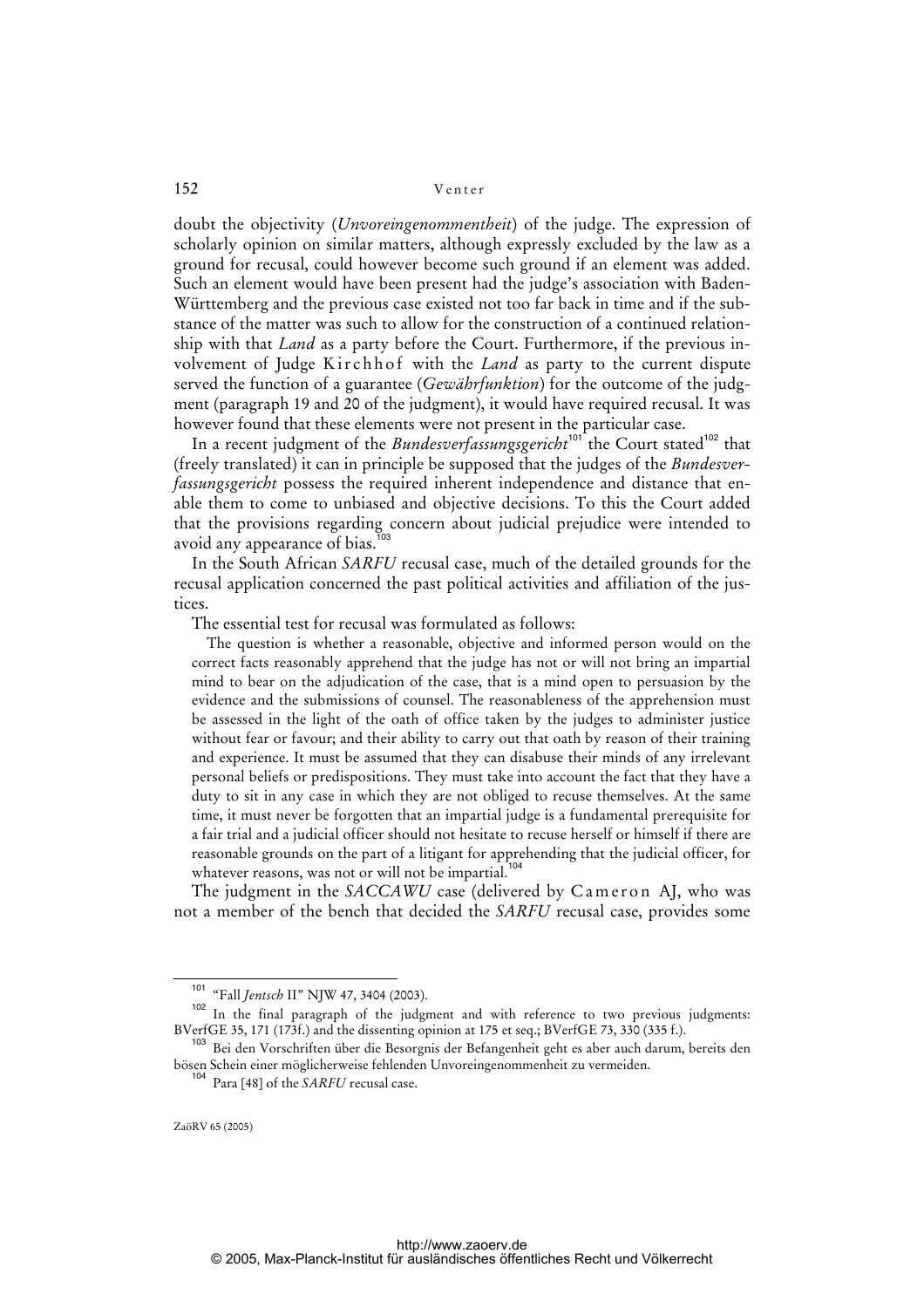useful analyses of the former judgment. The Court pointed out that the following considerations are prominent in the test for recusal:<sup>11</sup>

- A presumption that judicial officers are impartial in adjudicating disputes. Consequently —

- the applicant for recusal bears the onus of rebutting the presumption of judicial impartiality, and

- it is a strong presumption, rebuttal of which requires cogent or convincing evidence.

- Because judges are human, their life experiences will unavoidably influence their understanding of judicial duties. "Absolute neutrality" in the judicial context is therefore not achievable.

- Judicial impartiality, clearly distinguished from "colourless neutrality", is however an absolute requirement for a civilised system of adjudication. Such impartiality the Court defines as "that quality of open-minded readiness to persuasion – without unfitting adherence to either party or to the Judge's own predilections, preconceptions and personal views". In practical terms, therefore, "a mind open to persuasion by the evidence and the submissions of counsel".

- A "double requirement of reasonableness":

- the person concerned about the danger of judicial bias must be a reasonable person, and

- the concern ("apprehension") itself must be reasonable in the circumstances.<sup>106</sup>

Anxiety on the part of the litigant requesting recusal, however strong and honest, is therefore not sufficient: "The court must carefully scrutinise the apprehension to determine whether it is to be regarded as reasonable. In adjudging this, the court superimposes a normative assessment on the litigant's anxieties. It attributes to the litigant's apprehension a legal value, and thereby decides whether it is such that it should be countenanced in law."<sup>107</sup>

- In recusal applications, two contending factors need to be weighed:

- ill-founded and misdirected challenges to the composition of a bench should be discouraged, and

- public confidence in impartial adjudication must be maintained.

The Canadian position on recusal is very similar to that of South Africa. In an appeal to the Supreme Court concerning apprehension of bias in a judge of a lower court, C o r y J expressed the following opinion, which seems to have become a compact expression of current judicial thinking in Canada:<sup>108</sup>

The requirement for neutrality does not require judges to discount the very life experiences that may so well qualify them to preside over disputes. It has been observed that the duty to be impartial does not mean that a judge does not, or cannot bring to the bench many existing sympathies, antipathies or attitudes. There is no human being who is not the product of every social experience, every process of education, and every hu-

<sup>105</sup> *South African Commercial Catering and Allied Workers Union v Irvin and Johnson Ltd* 2000 3 SA 705 (CC) paras [12] – [17].

<sup>106</sup> Cf. also *S v Roberts* 1999 4 SA 915 (SCA) para [32] approvingly referred to by the Court in the *SACCAWU* judgment (para [14]).

<sup>107</sup> Para [16] of the *SACCAWU* judgment.

<sup>108</sup> *R v S.(R.D.)* 1997 3 S.C.R. 484 para [119] (references omitted).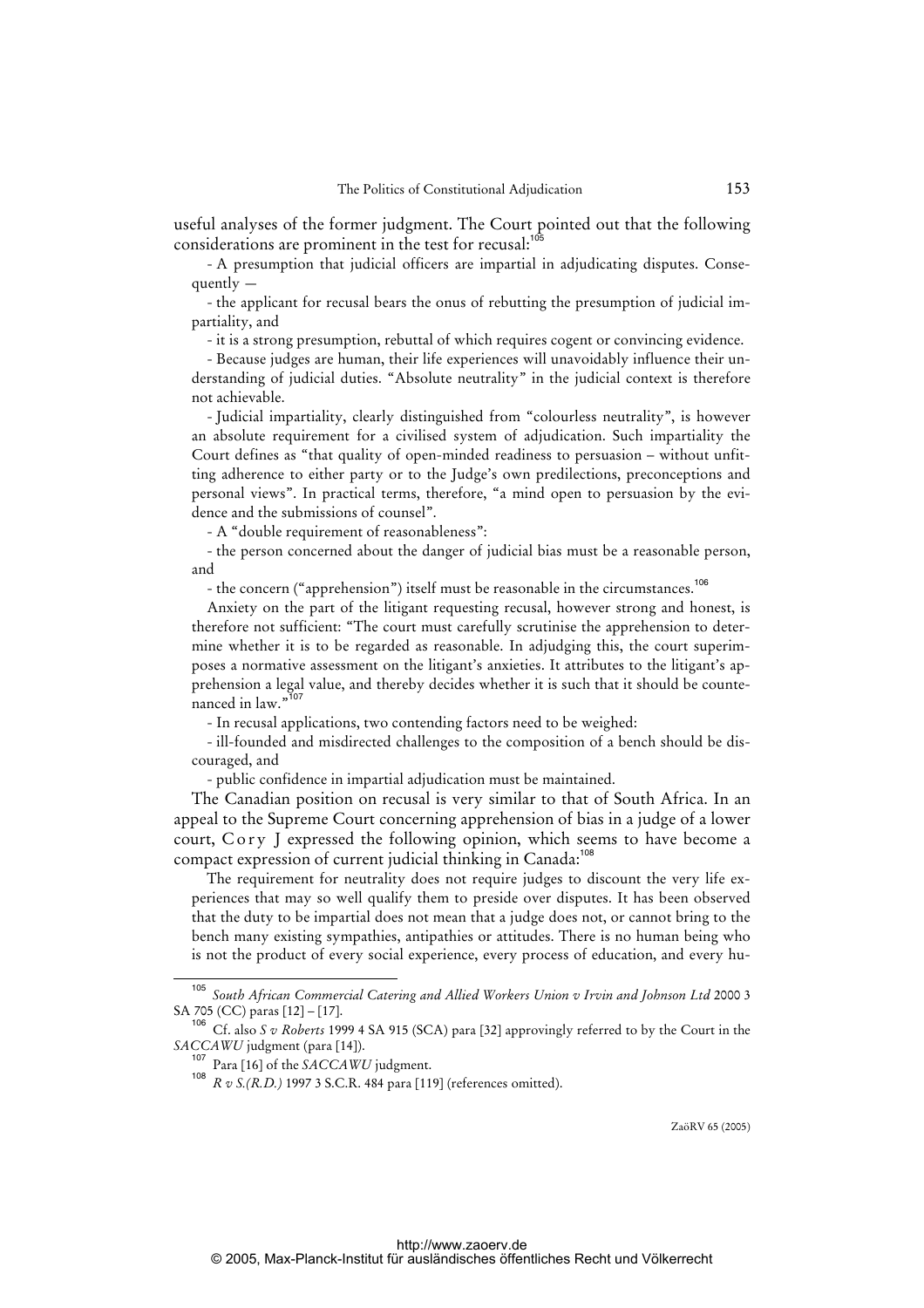man contact with those with whom we share the planet. Indeed, even if it were possible, a judge free of this heritage of past experience would probably lack the very qualities of humanity required of a judge. Rather, the wisdom required of a judge is to recognize, consciously allow for, and perhaps to question, all the baggage of past attitudes and sympathies that fellow citizens are free to carry, untested, to the grave. True impartiality does not require that the judge have no sympathies of opinions; it requires that the judge nevertheless be free to entertain and act upon different points of view with an open mind.

In a judgment of 1999, this *dictum* and the South African *SARFU* recusal judgment were applied by the Supreme Court of Canada as authority in dismissing an application for recusal of a Supreme Court judge.<sup>109</sup> In a very brief judgment, Justice B a starache dismissed an application for recusal, stating (rather reminiscent of the facts of some of the German cases referred to above) that "no evidence was adduced demonstrating that my beliefs or opinions expressed as counsel, law professor or otherwise would prevent me from coming to a decision on the basis of the evidence".<sup>110</sup>

In 2002 the Supreme Court handed down a unanimous judgment written by Justice Binnie in which an appeal by two Indian "bands" was dismissed. In 2003 the Court was again approached with a motion for an order "vacating" the 2002 judgment on the grounds that Justice B in n i e was, seventeen years ago when the original claims were being developed, Associate Deputy Minister of Justice responsible for dealing with such claims. Actual bias on the part of the judge was not averred, but it was submitted that the circumstances gave "rise to a reasonable apprehension of bias". Justice Binnie recused himself from the 2003 proceedings. In the judgment by the remaining eight members of the bench,<sup>111</sup> in which the motion to vacate the previous judgment was dismissed, the following elements emerged:

- There is a "well-settled, foundational principle of impartiality of courts of justice": "... public confidence in our legal system is rooted in the fundamental belief that those who adjudicate in law must always do so without bias or prejudice and must be perceived to do so." (para 57);

- The essence of impartiality lies in the requirement of the judge to approach the case to be adjudicated with an open mind. Conversely, bias or prejudice has been defined as

a leaning, inclination, bent or predisposition towards one side or another or a particular result. In its application to legal proceedings, it represents a predisposition to decide an issue or cause in a certain way which does not leave the judicial mind perfectly open to conviction. Bias is a condition or state of mind which sways judgment and renders a judicial officer unable to exercise his or her functions impartially in a particular case. (para 58);

- "Reasonable apprehension of bias" is the standard in Canadian law for the disqualification of a judge. This standard (which was laid down in 1978) was confirmed by the Court in the following terms (para 60):

<sup>109</sup> *Arsenault-Cameron v Prince Edward Island* 1999 3 S.C.R. 851 paras [3] and [4].

<sup>&</sup>lt;sup>110</sup> Paragraph 6 of the judgment.<br><sup>111</sup> Wassaskum Indian Band v C

<sup>111</sup> *Wewaykum Indian Band v Canada* 2003 2 S.C.R. 259.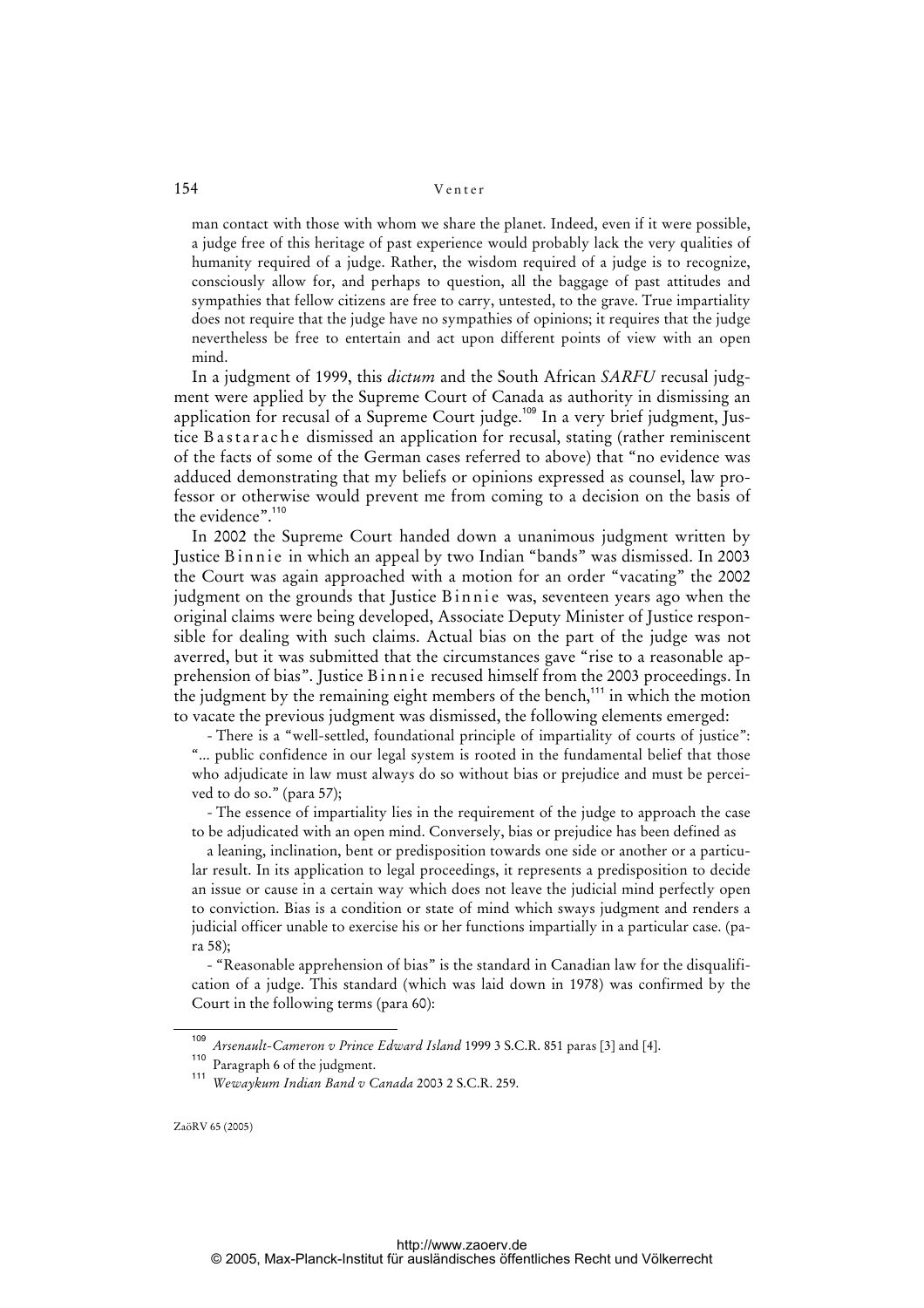... the apprehension of bias must be a reasonable one, held by reasonable and right minded persons, applying themselves to the question and obtaining thereon the required information. In the words of the Court of Appeal, that test is "what would an informed person, viewing the matter realistically and practically – and having thought the matter through – conclude. Would he think that it is more likely than not that [the decisionmaker], whether consciously or unconsciously, would not decide fairly?"

- The good faith of the judge is rarely at issue. Should actual bias be proven, it would disqualify a judge. The apprehension of bias, the more probable ground for an application, is based upon the possibility that the judge might unconsciously be affected:

Bias is or may be an unconscious thing and a man may honestly say that he was not actually biased and did not allow his interest to affect his mind, although, nevertheless, he may have allowed it unconsciously to do so. The matter must be determined upon the probabilities to be inferred from the circumstances in which the justices sit.<sup>112</sup>

- Judge Binnie's past status as Associate Deputy Minister was, in itself, insufficient to justify his disqualification. (para 79)

The need for recusal of a judge is not easily assumed, especially not on the grounds of suspected political prejudice. Judges normally attain their appointment on the basis of their qualifications and experience. Appropriate experience for a judge almost inevitably involves public engagement, which very frequently has a political aspect. It does however become suspect when judges are appointed precisely b e c a u s e of their past (or even worse, current) political affiliations. Herein lies the greatest danger for warped constitutional review. It really amounts to the opposite of the "counter-majoritarian difficulty": the danger of majoritarian subservience and adjudication resonating with the current political idiom.

## **5. Separation of Powers**

## **5.1. South African Advances**

The Constitutional Court of South Africa has expressed itself frequently on the doctrine of the separation of powers. In so doing it has been active in developing a specifically South African perspective on the doctrine.

When called upon<sup>113</sup> to determine whether the Constitution conformed to the requirements of the separation of powers as was prescribed by Constitutional Principle VI in the 1993 Constitution, it took the position that despite some basic principles characteristic of the doctrine, "no constitutional scheme can reflect a complete separation of powers: the scheme is always one of partial separation" and that the South African model "reflects the historical circumstances of our constitutional development" (paras 109 and 112).

<sup>112</sup> Para [65], quoted from a 1960 judgment of the British Queen's Bench.

<sup>113</sup> In the "First Certification Judgment" (in *re: Certification of the Constitution of the Republic of South Africa*, 1996 (4) SA 744 (CC)).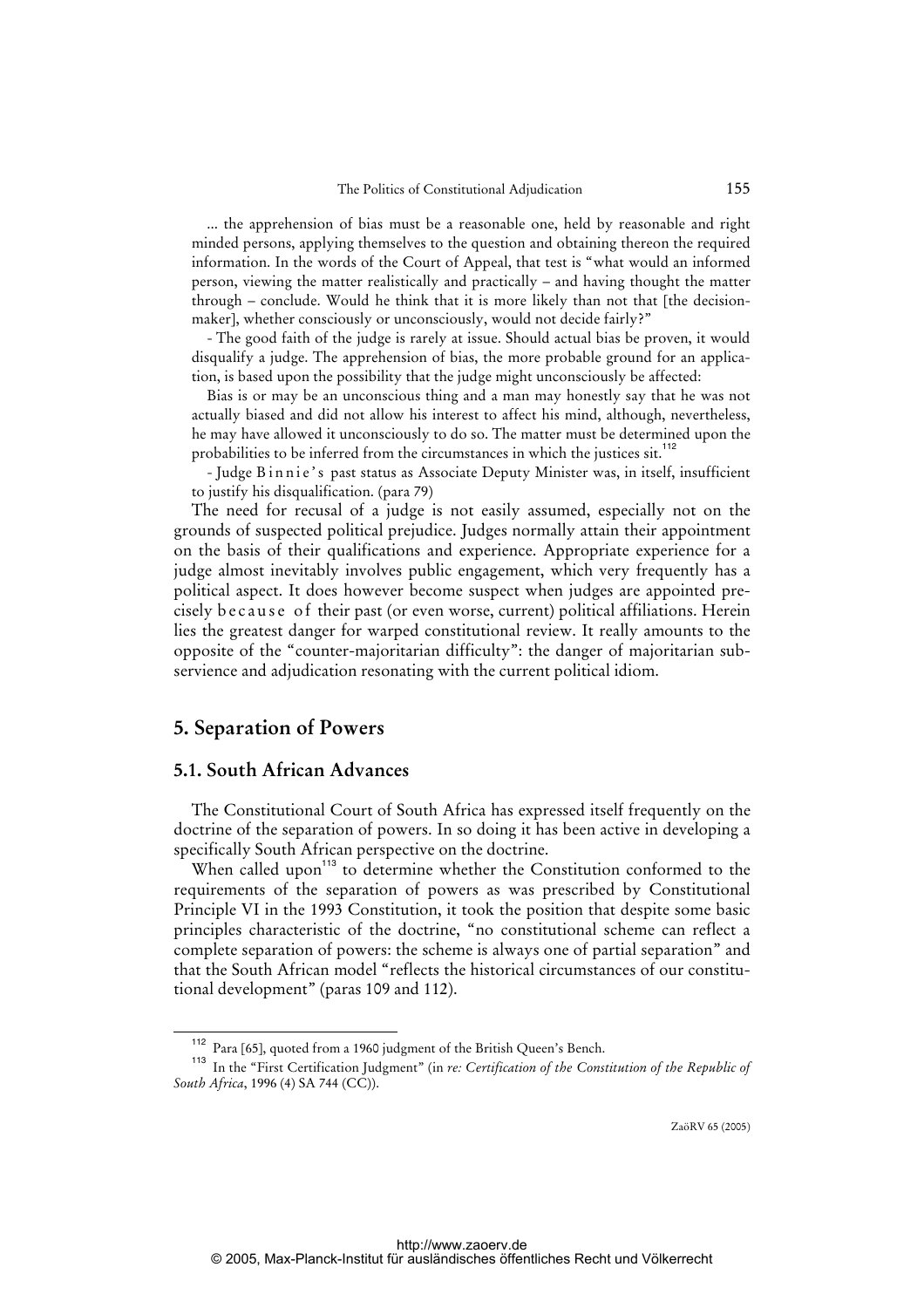In *De Lange v Smuts*<sup>114</sup> the Court stated that the South African model to be developed by the courts should establish "a delicate balancing, informed both by South Africa's history and its new dispensation, between the need, on the one hand, to control government by separating powers and enforcing checks and balances and, on the other, to avoid diffusing power so completely that the government is unable to take timely measures in the public interest". The Court also tended to depend on its interpretation of the Constitution to discern the perimeters of the separation, confirming its support of the sentiments of *Tribe*<sup>115</sup> that "where constitutional text is informative with respect to a separation of powers issue, it is important not to leap over that text in favor of abstract principles that one might wish to see embodied in our regime of separated powers, but that might not in fact have found their way into our Constitution's structure".<sup>116</sup>

The Court described its responsibility for upholding the separation of powers as follows:

In a constitutional democracy such as ours, in which the Constitution is the supreme law of the Republic, substantial power has been given to the judiciary to uphold the Constitution. In exercising such powers, obedience to the doctrine of the separation of powers requires that the judiciary, in its comments about the other arms of the state, show respect and courtesy, in the same way that these other arms are obliged to show respect for and courtesy to the judiciary and one another.

It is especially in the field of the development of the notion of enforceable socioeconomic rights that the Constitutional Court has been exploring the perimeters of judicial authority *vis-à-vis* the other branches of government. For its leading role in this regard the Court found much justification in the provisions of the Constitution.

Due to the historically a-typical nature of socio-economic rights in the sense that they do not provide the bearers with defences against incursions by the authorities, but purport to create claims against the state to perform certain actions and provide specific services, there is a long-standing debate on the enforceability and justiciability of those rights.

The rights concerned are primarily provided for in sections 26 and 27 of the Constitution and are rights to access to adequate housing, health care services, sufficient food and water and social security. Significantly the rights are qualified by the state's responsibility to "take reasonable legislative and other measures, within its available resources, to achieve the progressive realisation" of the rights.

The first indication of the Court's readiness to blaze a new trail, not only in the development of South African law, but on a global scale, appeared in the process of constitutional certification.<sup>117</sup> The Court conceded that these rights did not fall into

<sup>114</sup> *De Lange v Smuts and Others* 1998 (3) SA 785 (CC) para [60], reconfirmed in *South African Association of Personal Injury Lawyers v Heath* 2001 (1) SA 883 (CC) para [24].

American Constitutional Law Vol. 1, 3<sup>rd</sup> ed., Foundation Press, New York 2000 at 127.

<sup>116</sup> *Van Rooyen v S* 2002 (5) SA 246 (CC) para [34].

<sup>&</sup>lt;sup>117</sup> The transitional Constitution of 1993 required the Court to certify that the "final" Constitution [to be adopted conformed to the requirements of 34 "constitutional principles". Cf.](Chairper-http://Za�RV) *Ex Parte* Chairper-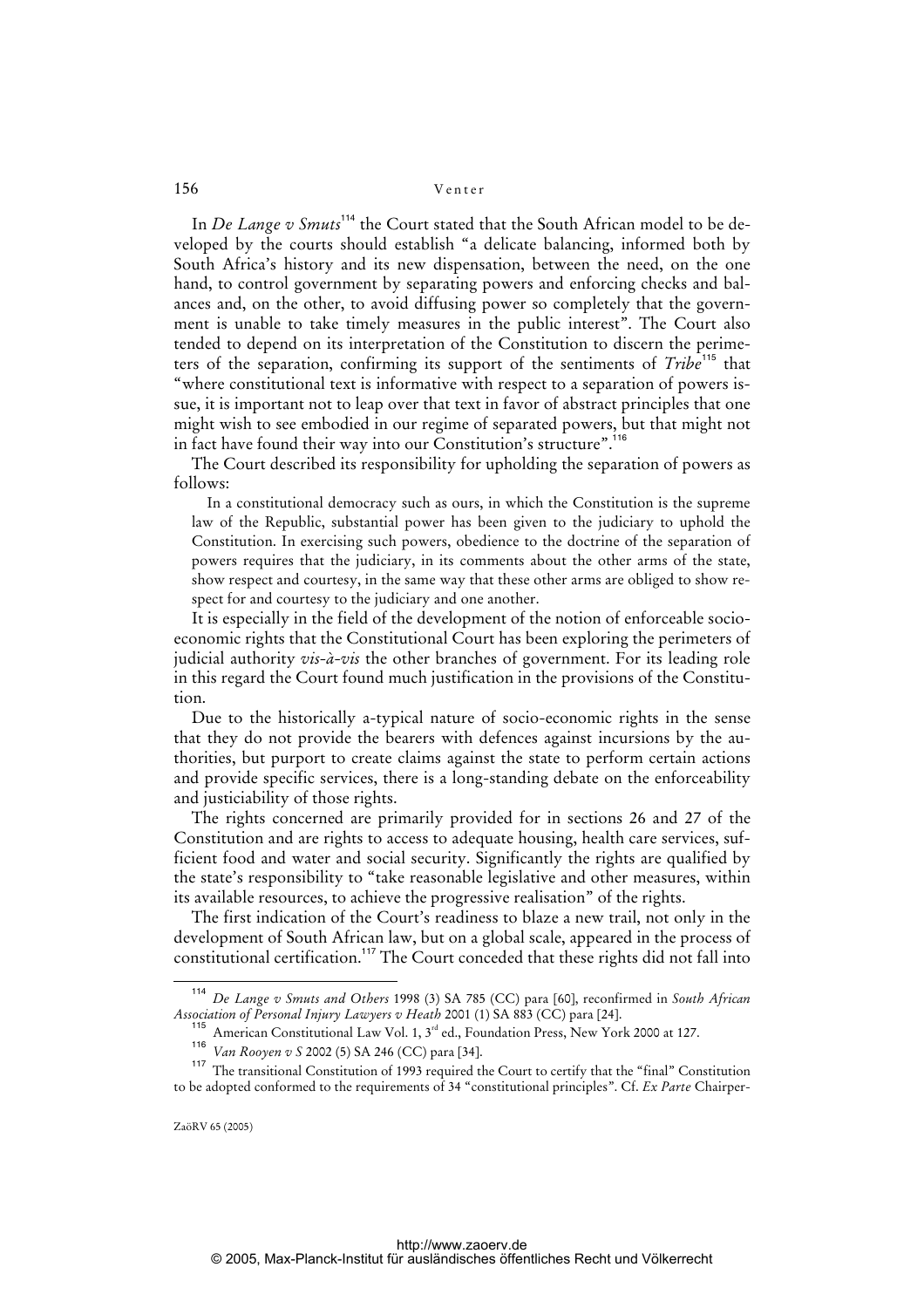the category of "universally accepted fundamental rights" as required by Constitutional Principle II, but rejected an argument that the enforcement of such rights in a manner that would have implications on the budget of government, would be in conflict with the separation of powers. The Court stated its view that the socioeconomic rights were "at least to some extent, justiciable" and that, at the very least, "socio-economic rights can be negatively protected from improper invasion".<sup>118</sup>

In the first case which tested this attitude<sup>119</sup>, the Court declined an application for an order that a provincial hospital should provide costly renal dialysis to a terminally ill patient, on the basis, *inter alia*, of the limited resources available to the state. The Court declared ( para 29) that a "court will be slow to interfere with rational decisions taken in good faith by the political organs and medical authorities whose responsibility it is to deal with such matters". Good faith and rationality on the part of the executive and the administration were thus indicated to be of key importance for the purposes of defensible non-delivery of services. The next two cases however broke new ground.

In the now famous *Grootboom* judgment<sup>120</sup> the Court examined the policy on the provision of housing to the indigent in all three spheres of government and concluded that it was sorely lacking. The Court held that the state is obliged by the Constitution to devise and implement a coherent, co-ordinated programme designed to meet its section 26 obligations, and that the existing programmes "fell short of the obligations imposed upon the state by section 26 (2)". The Court therefore ordered the state to devise a programme including "reasonable measures ... to provide relief for people who have no access to land, no roof over their heads, and who are living in intolerable conditions or crisis situations". An essential element of this judgment which provided a basis for the further development of the law on the enforcement of socio-economic rights, is the emphasis on the reasonab l e n e s s of implementation policies. Although this approach is not foreign to legal thinking, it remains inevitable that the determination of reasonableness will entail subjective considerations and will therefore always be prone to inconsistency.

In the *TAC*<sup>121</sup> case the Government's policy to make the retroviral drug Nevirapine available only to mother-and-child patients at specified clinics where the effectiveness and safety of the drug was being determined experimentally, was found by the Court not to be reasonable. The powers of the judiciary in deciding dis-

l

son of the Constitutional Assembly: in *re: Certification of the Constitution of the Republic of South Africa*, 1996 1996 4 SA 744 (CC), where the process was explained in the introductory sections of the judgment.

<sup>&</sup>lt;sup>118</sup> Paras [76] - [78] of the first certification judgment.

*Soobramoney v Minister of Health*, KwaZulu-Natal 1998 (1) SA 765 (CC).

<sup>120</sup> *Government of the RSA v Grootboom* 2001 (1) SA 46 (CC).

<sup>121</sup> *Minister of Health v Treatment Action Campaign* 2002 (5) SA 721 (CC).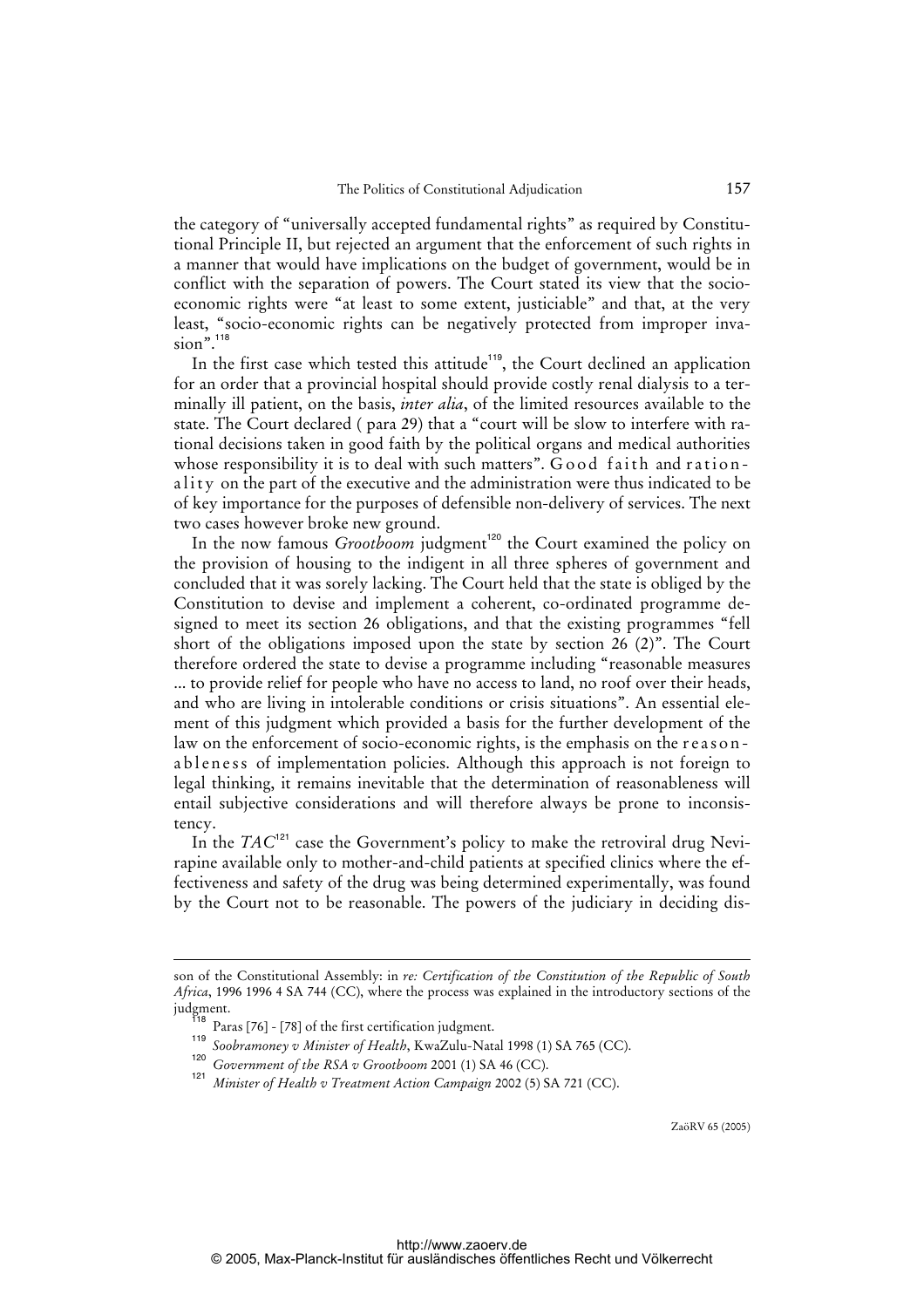putes on socio-economic rights were investigated thoroughly. In paragraph 101 it was concluded that:

"A dispute concerning socio-economic rights is ... likely to require a court to evaluate state policy and to give judgment on whether or not it is consistent with the Constitution. If it finds that policy is inconsistent with the Constitution it is obliged ... to make a declaration to that effect. But that is not all ... [T]he Constitution contemplates that where it is established that a right in the Bill of Rights has been infringed a court will grant 'appropriate relief'. It has wide powers to do so and in addition to the declaration that it is obliged to make ... a court may also 'make any order that is just and equitable'."

The Court resolved the matter by issuing an extensive order to Government, requiring it *inter alia* to devise and implement a comprehensive and co-ordinated programme affording access to health services to combat mother-to-child transmission of HIV to pregnant women and new-born children, specifying key elements of the plan to be devised against the background of the shortcomings of the existing policy, and to remove the restrictions that prevent Nevirapine from being made available for the purpose of reducing the risk of mother-to-child transmission of HIV at public hospitals and clinics that are not research and training sites.

The effects of its judgments on the separation of powers in matters concerning socio-economic rights have constantly been in the minds of the judges. This is richly evidenced in the *TAC* judgment. In paragraph 38 of the judgment, the Court e.g. stated:

Courts are ill-suited to adjudicate upon issues where court orders could have multiple social and economic consequences for the community. The Constitution contemplates rather a restrained and focused role for the courts, namely, to require the state to take measures to meet its constitutional obligations and to subject the reasonableness of these measures to evaluation. Such determinations of reasonableness may in fact have budgetary implications, but are not in themselves directed at rearranging budgets. In this way the judicial, legislative and executive functions achieve appropriate constitutional balance.

The suggestion that the Court would be slow to intervene where its judgment would have "multiple social and economic consequences for the community" is not particularly convincing coming from a Court which has from its inception been at the centre of the social restructuring of the country. There can be no doubt that profound consequences flowed from e.g. the Court's declaration of the death penalty and corporal punishment to be unconstitutional, its wide-ranging jurisprudence on equality concerning *inter alia* affirmative action, gender issues, the position of homosexuals, religious freedom and the responsibility of the state towards victims of crime at the hand of accused persons out on bail, all in the course of less than a decade.

The "restrained and focused role" that the Court says is contemplated by the Constitution, also creates the impression of a studied understatement if the bold approach reflected in the jurisprudence on socio-economic rights is considered. Where the Court orders the state "to take measures to meet its constitutional obligations" and subjects the reasonableness of government conduct to evaluation, it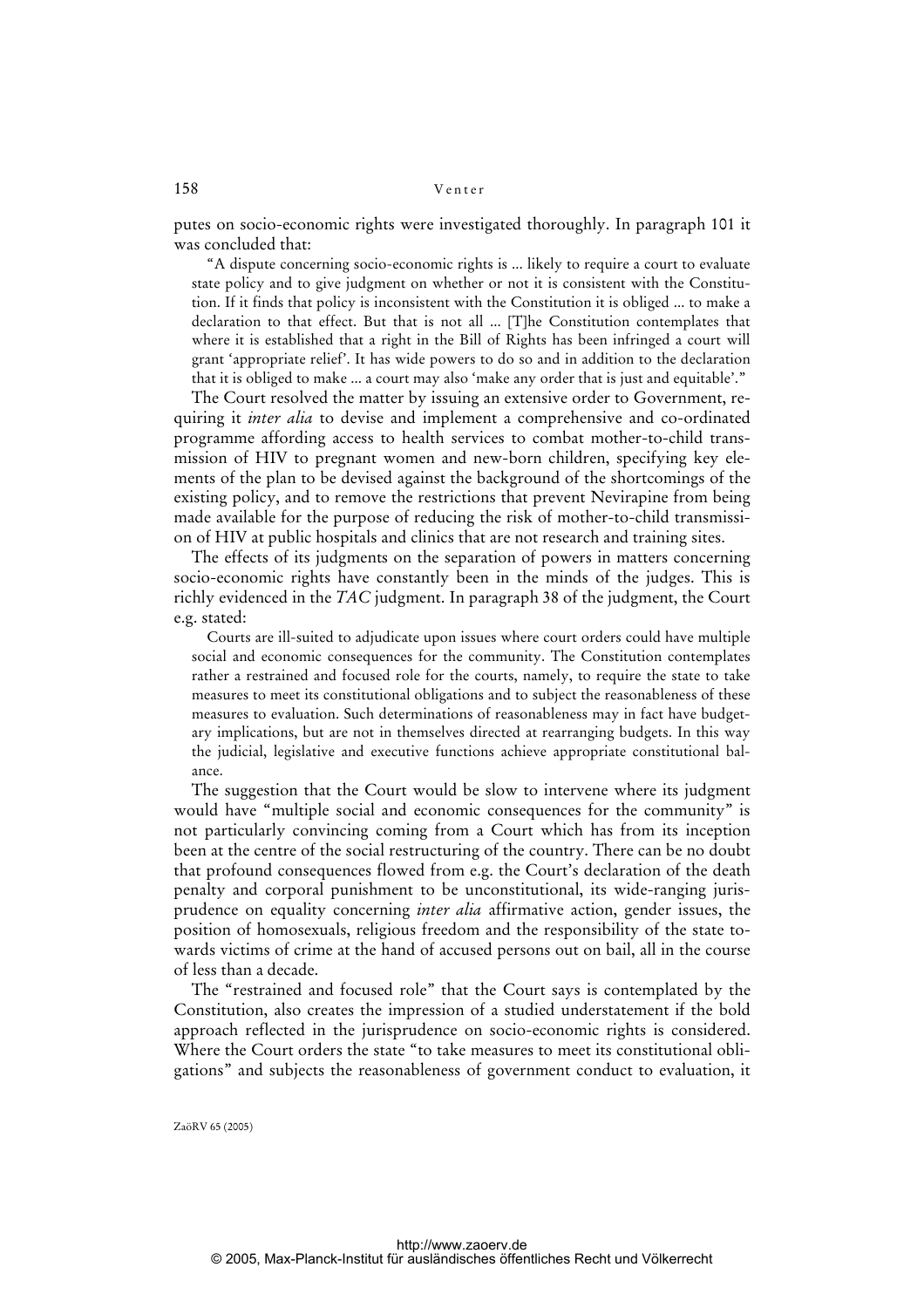can by definition not be a meek and inhibited role. The Court has made it patently clear that, in terms of the powers granted it by the Constitution, it primarily lies within its domain to determine what is consistent with the Constitution and what not. The standard of measurement for this determination, viz. reasonableness, can mean nothing other than "reasonable in the opinion of the Court". Showing its teeth, as it were, the Court stated in paragraph 99 of the *TAC* judgment:

Even simple declaratory orders against government or organs of state can affect their policy and may well have budgetary implications. Government is constitutionally bound to give effect to such orders whether or not they affect its policy and has to find the resources to do so.

These comments should not be understood to mean that the Court is necessarily at fault in this regard. The Court is indeed entrusted with the kind of responsibilities that it has described in its judgments to serve as an important guardian over the Constitution. Thus far it has mostly been successful if one considers the frequency with which Parliament, provincial legislatures, the President, the Government, Premiers and Ministers have contested cases before the court whose actions had been found lacking and were required to effect corrections. That the legislative and executive branches have thus far not only tolerated judicial intervention, but have also acted upon it, is a very positive element of South African constitutionalism.

The Court has not been silent on the theoretical vagueness of aspects of the separation of powers. In the *TAC* judgment it referred to the various decisions in which it stated "that although there are no bright lines that separate the roles of the legislature, the executive and the courts from one another, there are certain matters that are pre-eminently within the domain of one or other of the arms of government and not the others". Nevertheless, it continued:<sup>122</sup>

Where state policy is challenged as inconsistent with the Constitution, courts have to consider whether in formulating and implementing such policy the state has given effect to its constitutional obligations. If it should hold in any given case that the state has failed to do so, it is obliged by the Constitution to say so. In so far as that constitutes an intrusion into the domain of the executive, that is an intrusion mandated by the Constitution itself.

## **5.2. German Foundations**

Article 21 (2) of the *Grundgesetz* renders a political party which seeks to impair or abolish the "free democratic basic order" (*die freiheitliche demokratische Grundordnung*) to be unconstitutional. This is a foundational concept in German constitutional law, as is clear from the early definition provided by the *Bundesverfassungsgericht*: 123

<sup>122</sup> Paras [98] and [99].

<sup>123</sup> BverfGE 2, 1 (12), freely translated here.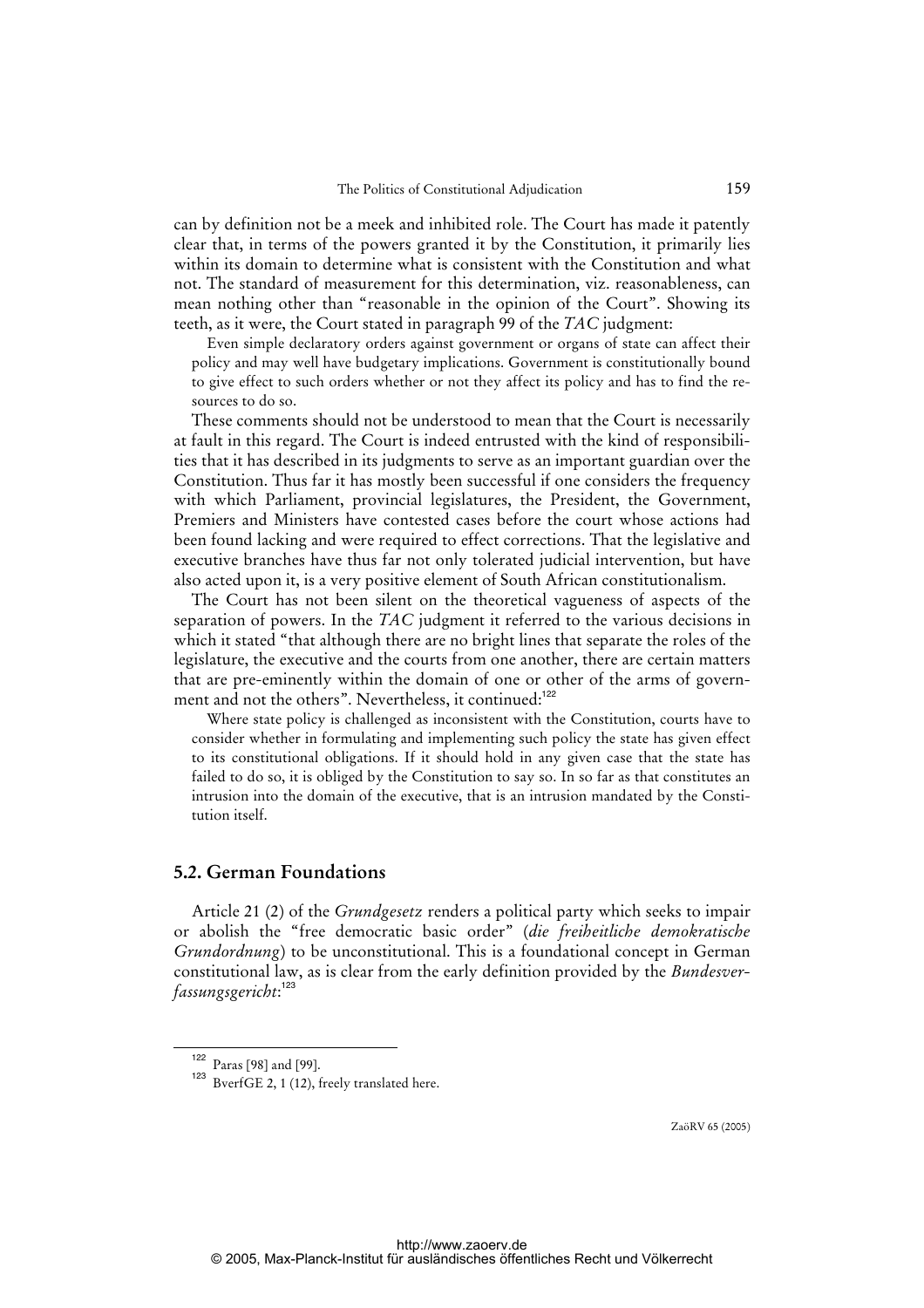It is an order of the constitutional state (*Rechtsstaat*) founded upon the selfdetermination of the people, the will of the current majority, exclusive of violent or arbitrary power and which establishes freedom and equality. At least the following basic principles are characteristic thereof: respect for the human rights concretised in the Constitution, ... popular sovereignty, the separation of powers, responsibility of government, legality of the administration, the independence of the courts, multiparty democracy ...

Thus the separation of powers, though undefined as such, is considered to be a foundational principle of the German system. In a judgment of the *Bundesverfassungsgericht* of 1984 typical of the cold war era in which the Court dealt with an application for the annulment of the government's permission to the United States to deploy nuclear weapons on German territory on the basis that parliamentary permission was required,<sup>124</sup> the following definitive pronouncement was made:

The organisational and functional distinction and separation of powers laid down as a principle [in the *Grundgesetz*] serves in particular for the apportionment of political power and responsibility and of control over the bearers of power; it also aims at securing the taking of governmental decisions as rightly as possible, that is, by those agencies in the best position to do so according to their organisation, composition, function and mode of procedure, and acts towards moderation of State power as a whole. The concentration of political power which would lie in assigning the *Bundestag* central decisionmaking powers of an executive nature in foreign affairs beyond those assigned to it in the Basic Law would run counter to the structure of apportionment of power, responsibility and control laid down at present by the Basic Law. This is in no way changed by the fact that, at the federal level, only *Bundestag* members are directly elected by the people. The specific order of the apportionment and balancing of State power which the Basic Law wishes to see guaranteed must not be undermined by a monism of powers falsely derived from the democracy principle in the form of an all-embracing reservation on behalf of Parliament (BVerfGE 49, 89 [124 ff.]). Again, the principle of parliamentary responsibility of the Government necessarily presupposes a core area of the executive's own responsibility (BVerfGE 67, 100 [139]). The democracy constituted by the Basic Law is a democracy under the rule of law, and this means, in relation to the mutual relations of the organs of State, above all a democracy with separation of powers.

The Minister of Defence had provided the Court with a security assessment to justify the government's decision, but, with reference to the Court's own position within the framework of the separation of powers, it stated:

Assessments and political evaluations of this nature are incumbent on the Federal Government. The Basic Law sets to this power of judgment only the bound of evident arbitrariness. Within this extreme limit, the Federal Constitutional Court has not to consider whether assessments and evaluations of this nature are right or wrong, since it lacks legal criteria for this; responsibility has to be taken for them politically.

<sup>&</sup>lt;sup>124</sup> BVerfGE 68, 1, translation provided by the Institute of Global Law, found in the internet in Oct. 2004 at [<http://www.ucl.ac.uk/laws/global\\_law/german-cases/cases\\_bverg.shtml?18dec1984](http://www.ucl.ac.uk/laws/global_law/german-cases/cases_bverg.shtml?18dec1984)>.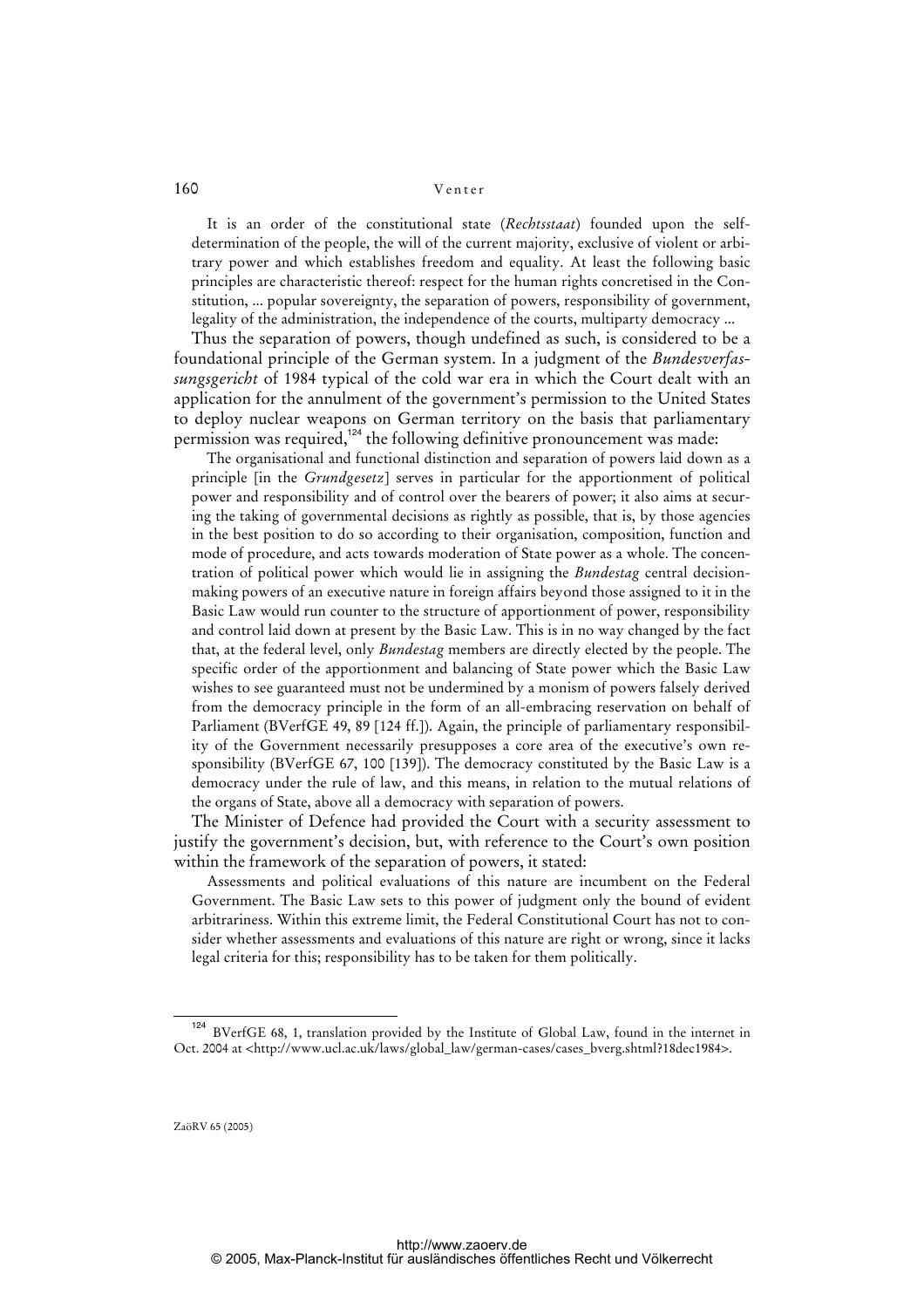In a recently published paper Christian Starck<sup>125</sup> pointed out that, although constitutional review is in itself a typical factor of the separation of powers, it may actually endanger the balance if the judiciary, which has the last word on the interpretation of the Constitution, would disregard the framework character of the Constitution, thereby constricting the political function of the legislature. The constitutional role of the Court in this regard is to oversee appropriate exercise of authority by the national organs of state, the proper allocation of federal and provincial powers and the determination of the constitutionality of legislation and executive conduct.<sup>126</sup> Due to the need for the Court to justify its judgments, an element of rationality is built into the application of constitutional law, thereby inducing other organs of state also to operate rationally, thereby promoting consistency in the interpretation and application of the Constitution.<sup>1</sup>

German law distinguishes legislative and judicial conduct *inter alia* by the view that a legislature, in making a law, deals with an open, undetermined factual situation. A court, which is normally required to determine the facts by means of the weighing of evidence, makes a decision on the basis of an actual set of facts.<sup>128</sup> To those facts, the Court must then apply the Constitution. To prevent a violation of the principle of the separation of powers, the Court's method of interpretation should however be consistent. Arbitrary interpretation methods would lead to an infringement of the principle.<sup>129</sup> The approach that the *Bundesverfassungsgericht* should refrain from adjudicating a matter on the basis of it being concerned with a "political question" and that it should exercise "judicial self restraint", is not appropriate: where the Constitution provides a framework for the making of political decisions, the fact that a matter of political concern is involved may not preclude the Court from deciding whether the decision falls within the framework of the Constitution.<sup>130</sup>

## **5.3. Canadian Dichotomy**

Being a common law country with a governmental system known as "responsible government" and a relatively short history of constitutional supremacy, the separation of powers has, in the absence of specific constitutional attention to the doctrine, taken some time to take root. Thus S t r a y e r<sup>131</sup> wrote in 1988:

<sup>125</sup> Christian S t a r c k , Gewaltenteilung und Verfassungsgerichtsbarkeit, in: id. (ed.) Fortschritte der Verfassungsgerichtsbarkeit in der Welt – Teil I, Baden-Baden 2004, 117, at 118-119.

 $126$  Id., 121.

 $127$  Id., 123.

<sup>128</sup> A similar construction is made in Canada: Patrick J. M o n a h a n, The Supreme Court of Canada in the 21<sup>st</sup> Century, 80 The Canadian Bar Review 389-390 (2001).

<sup>129</sup> S t a r c k (note 125), 126 and 129.

<sup>130</sup> Scalaich/K orioth (note 53), 339-340; Starck (note 125), 127.

<sup>&</sup>lt;sup>131</sup> Barry L. Strayer, The Canadian Constitution and the Courts, 3<sup>rd</sup> ed., Toronto 1988, 137. Cf.  $H \circ g$  (note 73), 205 et seq.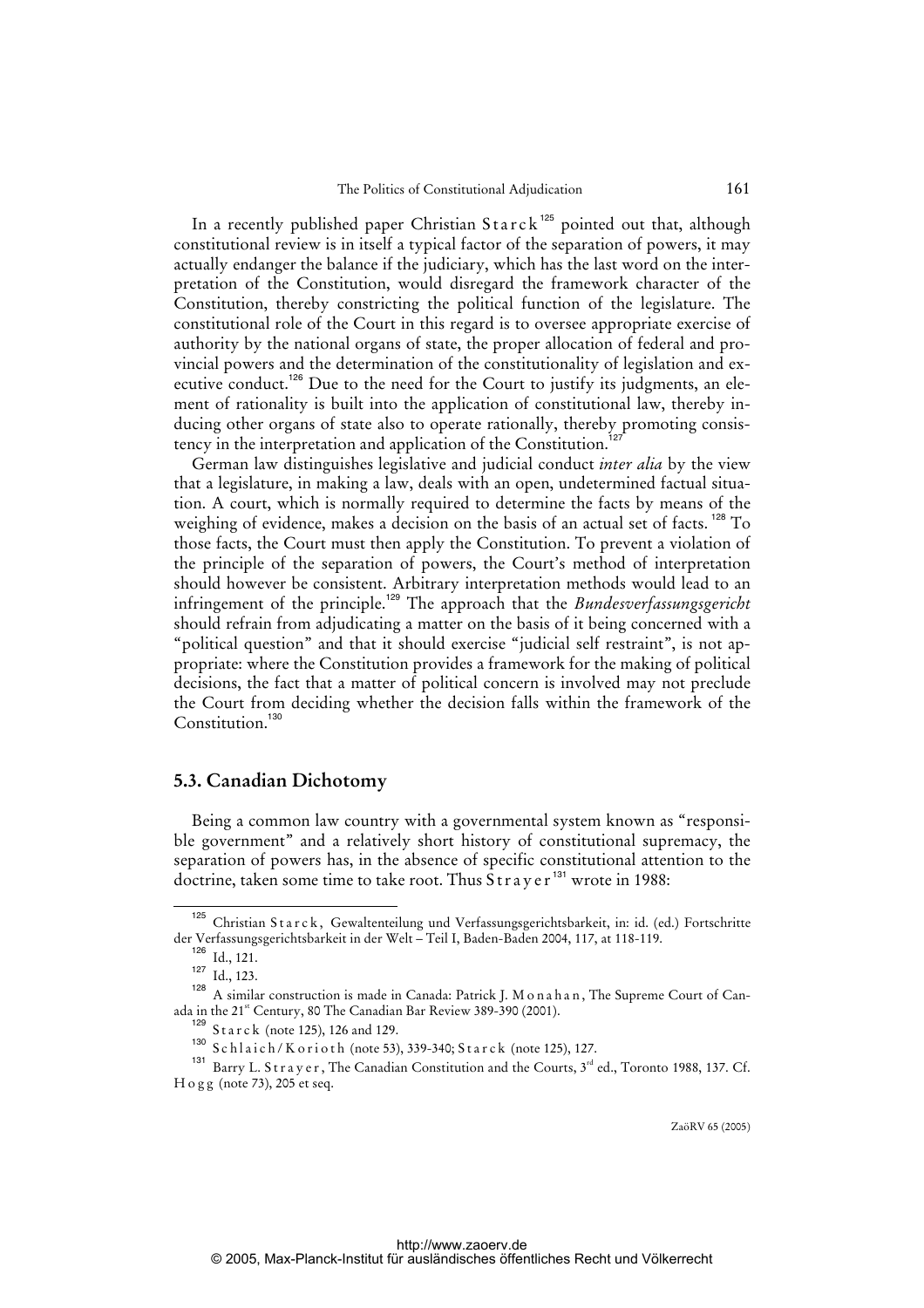It has been held that there is no constitutional separation of powers at either the provincial or the federal level in Canada. Thus the delegation by Legislature or Parliament of part of its law-making power to executive or other agencies has been upheld. It is also apparent that the executive branch of Government can exercise judicial functions on occasion, subject to the requirement that the members of any agency exercising functions analogous to a Superior, District or County Court must, by virtue of s. 96 of the B.N.A. 1867, be appointed by the Governor General ... It has also been held that the courts may perform non-judicial as well as judicial functions.

Chief Justice Lamer recognised in 1996<sup>132</sup> that "this Court has held that the separation of powers under the Canadian Constitution is not strict",<sup>133</sup> but in the same breath, as it were, he stated: "One of the defining features of the Canadian Constitution, in my opinion, is the separation of powers." Very significantly for the present discussion, because it would appear that the separation is primarily focussed on a separation between on the one hand the judiciary, and on the other the executive-cum-legislature, he went on to say:<sup>134</sup>

The constitutional status of the judiciary, flowing as it does from the separation of powers, requires that certain functions be exclusively exercised by judicial bodies. Although the judiciary certainly does not have an interpretative monopoly over questions of law, in my opinion, it must have exclusive jurisdiction over challenges to the validity of legislation under the Constitution of Canada, and particularly the Charter. The reason is that only courts have the requisite independence to be entrusted with the constitutional scrutiny of legislation when that scrutiny leads a court to declare invalid an enactment of the legislature.

In the following year the Chief Justice was even more explicit in a case<sup>135</sup> pertinently dealing with the issue of judicial independence:

What is at issue here is the character of the relationships between the legislature and the executive on the one hand, and the judiciary on the other. These relationships should be depoliticized. When I say that those relationships are depoliticized, I do not mean to deny that they are political in the sense that court decisions (both constitutional and non-constitutional) often have political implications, and that the statutes which courts adjudicate upon emerge from the political process. What I mean instead is the legislature and executive cannot, and cannot appear to, exert political pressure on the judiciary, and conversely, that members of the judiciary should exercise reserve in speaking out publicly on issues of general public policy that are or have the potential to come before the courts, that are the subject of political debate, and which do not relate to the proper administration of justice.

<sup>132</sup> *Cooper v Canada (Human Rights Commission)* 1996 3 S.C.R. 854 para [10].

In para [11] he added: "However, the absence of a strict separation of powers does not mean that Canadian constitutional law does not recognize and sustain some notion of the separation of powers." In *Newfoundland Assn. of Public Employees v R.*, 2002 NLCA 72 (which is discussed below as strongly critical of the Supreme Court) the provincial court relied heavily on this statement as a matter of settled doctrine.

<sup>134</sup> In para [13].

<sup>135</sup> *Manitoba Provincial Judges Assn. v Manitoba (Minister of Justice)* 1997 3 S.C.R. 3 paras [140] and [141].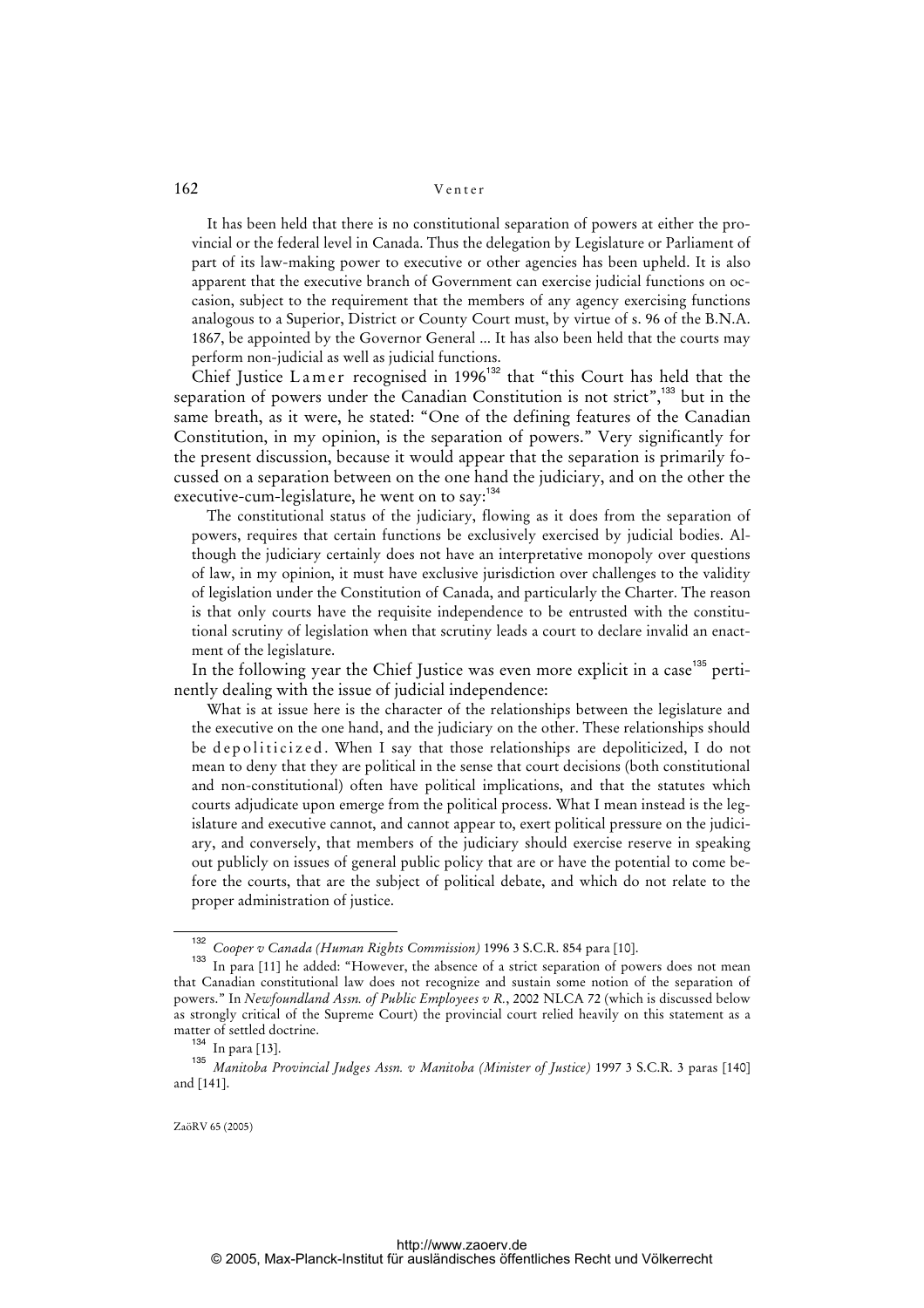To be sure, the depoliticization of the relationships between the legislature and the executive on the one hand, and the judiciary on the other, is largely governed by convention ... However, to my mind, the depoliticization of these relationships is so fundamental to the separation of powers, and hence to the Canadian Constitution, that the provisions of the Constitution, such as s. 11 (d) of the Charter, must be interpreted in such a manner as to protect this principle.

## **5.4. "No Bright Lines" and Judicial Politics**

Upholding the doctrine of the separation of powers theoretically, legally and structurally is clearly considered to be desirable by constitutional courts. In the absence of "bright lines" separating the three components of government authority, judicial involvement in politics is however not excluded by the doctrine – it merely inhibits unsubstantiated judicial overreach. In fact, it is incumbent upon the courts as (mostly final) interpreters of the Constitution to draw the lines separating the respective fields of competence. The courts are required not only to delineate the scope of their own jurisdictional reach, but also to interpret the Constitution's meaning regarding the separation of legislative and executive authority. Despite the measure of textual limitation involved, and the level of judicial reasoning and justification required of especially constitutional courts, much scope remains for the authoritative interpreters of constitutions to allow themselves to obstruct, promote, and sometimes even to steer, political agendas. This appears to be unavoidable. Whether a specific court might abuse its privilege or avoid its responsibilities in the political field, is not determined by any constant factor: it depends on elements such as the attitude of those for the time being occupying the bench, the social and economic circumstances and the facts and legal issues in cases the court is called upon to deal with. The politics of constitutional adjudication are clearly different from parliamentary, governmental and electoral politics. It involves rational justification and legal foundation, but constitutional review can nevertheless not claim to be innocent of politics.

## **6. The Political Responsibility of the Judiciary**

It is quite likely that individuals, bodies and a public involved in constitutionwriting or the introduction of a set of justiciable fundamental rights are usually so caught up in the broad principles, technicalities and short-term political goals of the process, that little thought is given to the implications of a new constitution regarding the politics of constitutional adjudication. The introduction of the Canadian Charter of Rights is an excellent example as described by Michael M a n d e l.<sup>136</sup> He points out that around its introduction, "the dominant theme in the selling of

<sup>136</sup> The Charter of Rights and the Legalization of Politics in Canada, rev. ed. Toronto 1994, 39-40.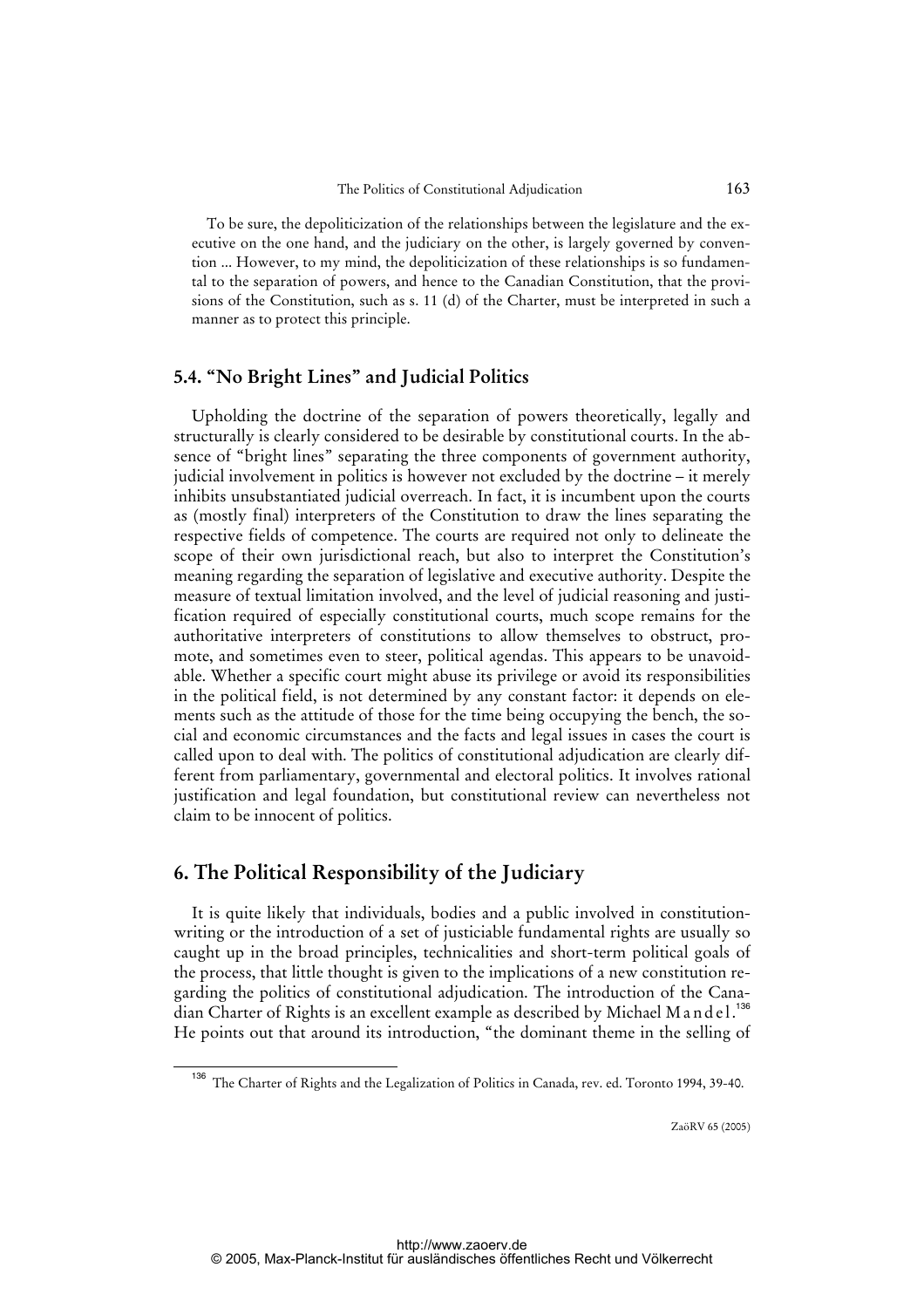the Charter has been democracy", that it was argued that it was better to trust "impartial and non-partisan courts" than politicians to protect basic rights and that judges would be like referees in constitutional cases who would not take sides: "The judiciary would not be a protagonist except on behalf of the constitution itself." Even in the absence of comparative South African empirical research it is safe to assume that a similar attitude was present in the circumstances surrounding the introduction of the new constitutional dispensation there.<sup>137</sup>

From the material discussed above, it is clear that such public naivety cannot last under the pressures of the resolution of actual and contentious constitutional disputes. Neither is it defensible that the judiciary should seek to perpetuate the illusion that its task is merely to "find" the law in accordance with abstract interpretative methods, divorced from subjective perspective and preference. How, then, should the judge go about adjudicating cases with political impact?

Even "without a satisfactory account having been provided for why so much power should be entrusted to a small group of lawyers who are unelected and virtually unaccountable to anyone but themselves", Beatty proposes to find answers to the global trend of the "judicialization of politics" in the principle of proportionality. After an impressive wide-ranging comparative analysis of jurisprudence, he writes: "Despite the carnage that the theorists have made of each other's ideas, judges all over the world have converged on a framework of analysis that allows them to evaluate the work of the political branches of government from a common perspective and without regard to their own political and moral philosophies."<sup>138</sup> It is not possible here to do justice to B eatty's suggestions and analyses. Proportionality as a vehicle for objective determination of the justification of incursions by the authorities into the sphere of rights, certainly promises (and delivers) much more objectivity in constitutional jurisprudence than reliance merely on the experience, integrity and wisdom of judges. Is proportionality however really capable, as long as the judges "stick to the facts,"<sup>139</sup> to settle disputes about the limits of legitimate lawmaking "on the basis of reason and rational argument"<sup>140</sup> and to immunise constitutional review from the need for the court to make moral choices?<sup>141</sup> It sounds too good to be true, given the pervasiveness of

<sup>&</sup>lt;sup>137</sup> The following remark by the Constitutional Court in para [39] of the "First Certification Judgment" provides some indication of such mode of thought: "There is a distinction to be made between what the NT [the new constitutional text] may contain and what it may not. It may not transgress the fundamental discipline of the CPs [constitutional principles]; but within the space created by those CPs, interpreted purposively, the issue as to which of several permissible models should be adopted is not an issue for adjudication by this Court. That is a matter for the political judgment of the CA [Constitutional Assembly], and therefore properly falling within its discretion. The wisdom or correctness of that judgment is not a matter for decision by the Constitutional Court. The Court is concerned exclusively with whether the choices made by the CA comply with the CPs, and not with the merits of those choices."

 $138$  B e a t t y (note 1), 159-160.

 $139 \text{ Id.}, 166.$ 

<sup>140</sup> Id., 169.

<sup>141</sup> Id., 170.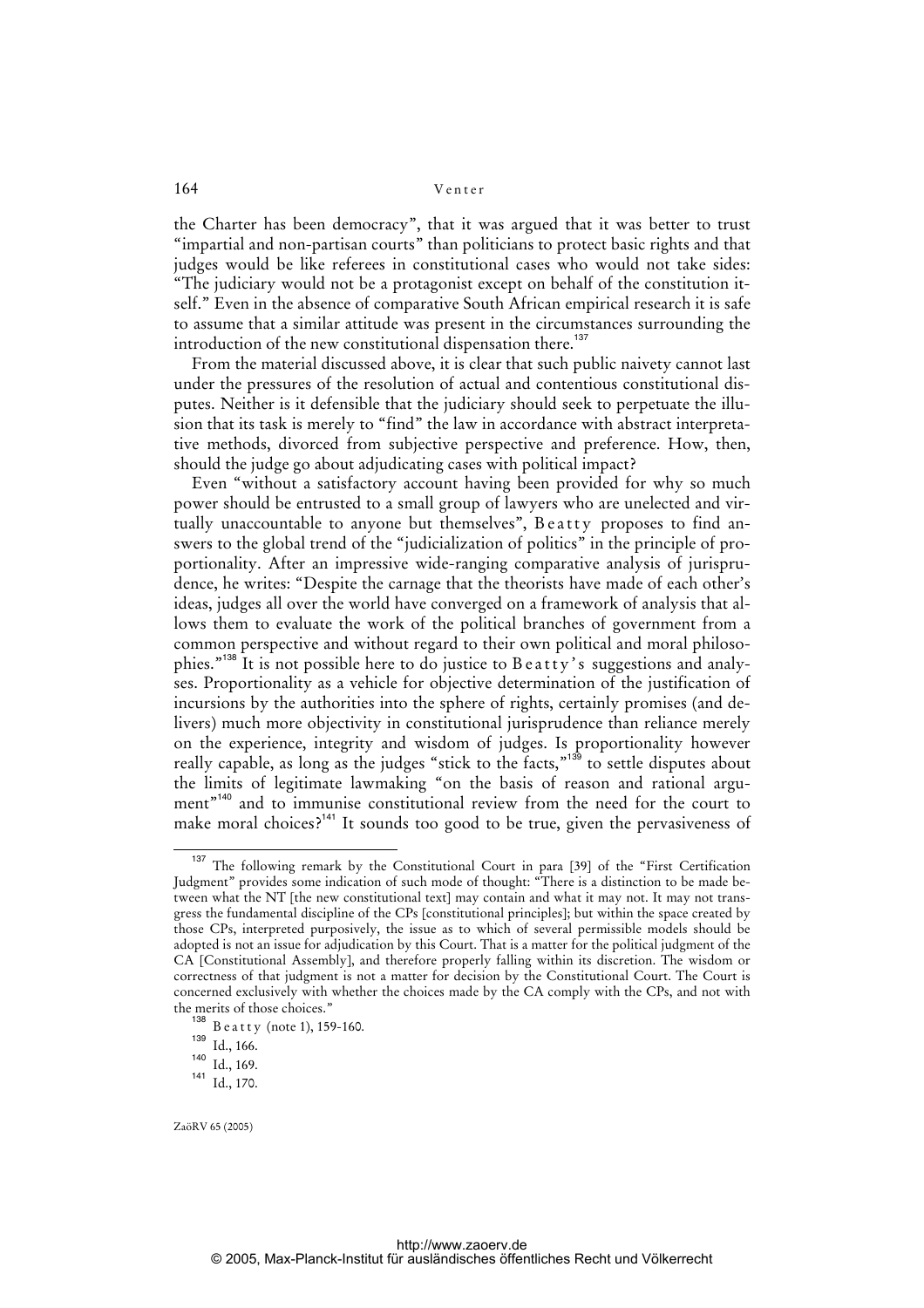political and other subjective influences on the process of human decision-making. The fact that judges are human cannot be dispensed with: whether a particular limitation on rights is proportionally justifiable still requires subjective evaluation.

A peculiarly innovative Canadian response to the difficulty of judicial politics is to be found in what has become known as "democratic dialogue". The term was created in an academic article by H o g g and B u s h e l l and almost immediately acknowledged by the Supreme Court.<sup>142</sup> Roach provides the following characterisation of this process:<sup>143 "</sup>Courts remind legislatures of values that might otherwise be neglected, and legislatures respond by expanding or refining the terms of the debate and by making clear why rights have to be limited in particular contexts." The application of this mechanism in other jurisdictions has only limited viability for at least two reasons: the Canadian "notwithstanding" clause in section 33 of the Charter, and the existence of a unique politico-judicial culture which has developed over many years. The mere existence of this democratic dialogue is an acknowledgement of the engagement of the Supreme Court in politics, albeit in a particularly judicial fashion.

Despite the huge impact that the "counter-majoritarian" debate has had in scholarly literature, it must be clear that constitutional review has become an indispensable component of the contemporary constitutional state – those who are uncomfortable with it must learn to live with their discomfort. In a sense the "difficulty" is a luxury associated with established constitutional democracies. Where circumstances arise whereunder an element of constitutionalism (such as multiparty democracy) comes under pressure, the nature of the "difficulty" might change. South Africa, where the governing party has attained an overwhelming majority, effectively neutralising parliamentary opposition politics, nonmajoritarian constitutional review may become essential for the survival of constitutionalism. If politics in constitutional adjudication cannot be avoided, let us then rather have fearless judicial consistency as a corrective to majoritarian arrogance than judicial echoes of government policy and ideology. It is the duty of especially the constitutional judge to recognise his or her own political preju-

M o n a h a n (note 128), 388; Peter W. H o g g / Allison A. B u s h e l l, The Charter Dialogue Between Courts and Legislatures, 35 Osgoode Hall L.J. 75 (1997); in *Vriend v Alberta (Attorney General)* 1998 1 SCR 493 paras [138] and [139] I a c o b u c c i J said: "As I view the matter, the Charter has given rise to a more dynamic interaction among the branches of governance. This interaction has been aptly described as a 'dialogue' by some (see e.g. H o g g / B u s h e l l, supra). In reviewing legislative enactments and executive decisions to ensure constitutional validity, the courts speak to the legislative and executive branches. As has been pointed out, most of the legislation held not to pass constitutional muster has been followed by new legislation designed to accomplish similar objectives ... By doing this, the legislature responds to the courts; hence the dialogue among the branches. To my mind, a great value of judicial review and this dialogue among the branches is that each of the branches is made somewhat accountable to the other. The work of the legislature is reviewed by the courts and the work of the court in its decisions can be reacted to by the legislature in the passing of new legislation (or even overarching laws under s. 33 of the Charter). This dialogue between and accountability of each of the branches have the effect of enhancing the democratic process, not denying it."

<sup>143</sup> R o a c h (note 64), 250.